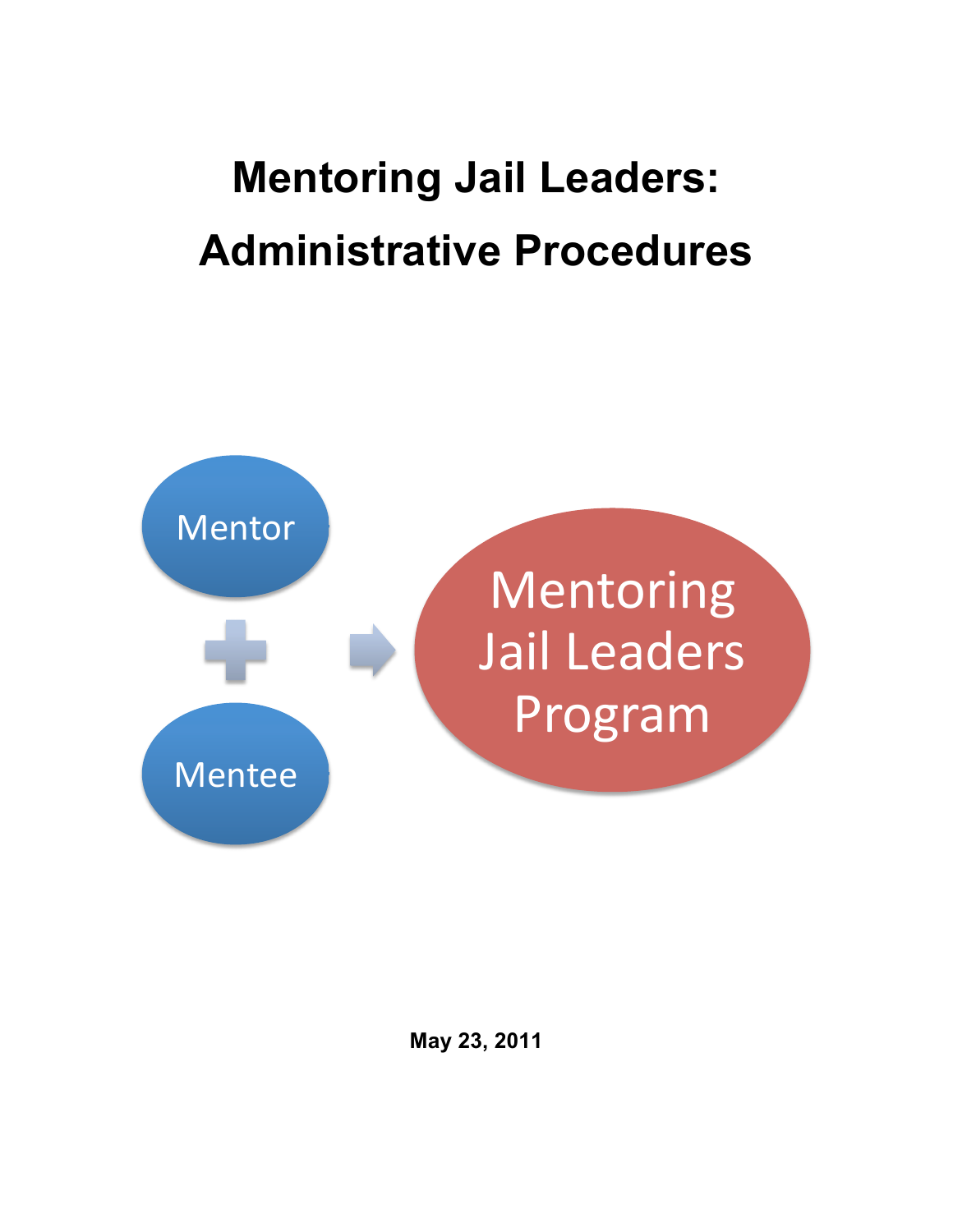**CENTER FOR INNOVATIVE PUBLIC POLICIES** 





Mentor Handbook Prepared by:

Richard R. Smith American Jail Association, Hagerstown, MD. http://www.aja.org/

Gwyn Smith-Ingley, Executive Director American Jail Association, Hagerstown, MD http://www.aja.org/

Jeanne B. Stinchcomb, Ph.D. School of Criminology and Criminal Justice Florida Atlantic University, Ft. Lauderdale, FL stinchco@fau.edu

Susan W. McCampbell, President Center for Innovative Public Policies, Inc., Naples, FL www.cipp.org

*Center for Innovative Public Policies, Inc.* 1880 Crestview Way, Naples, Florida 34119 (239) 597-5906 www.cipp.org

This project was supported by Grant No. 2009-D2-BX-K006 awarded by the Bureau of Justice Assistance. The Bureau of Justice Assistance is a component of the Office of Justice Programs, which also includes the Bureau of Justice Statistics, the National Institute of Justice, the Office of Juvenile Justice and Delinquency Prevention, the *SMART Office, and the Office for Victims of Crime. Points of view or opinions in this document are those of the author%and%do%not%necessarily%represent%the%official%position%or%policies%of%the%United%States Department%of%Justice.*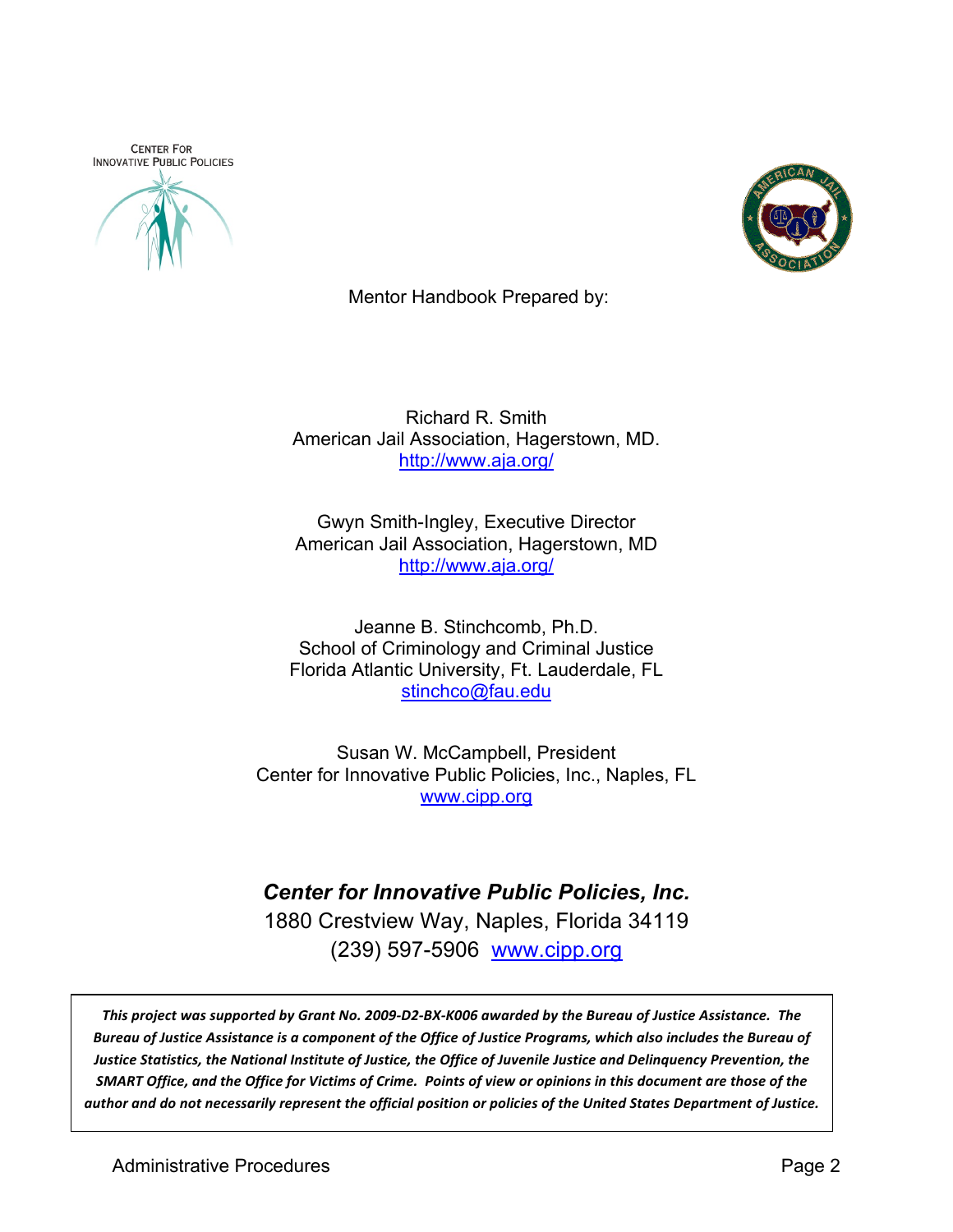# **Table of Contents**

|                                             | Page |
|---------------------------------------------|------|
| Introduction                                | 4    |
| Definitions                                 | 4    |
| Use/Modification of MJL Program             | 5    |
| <b>MJL Program Components</b>               | 6    |
| Application                                 | 6    |
| Matching                                    | 9    |
| <b>Formal Agreement</b>                     | 10   |
| Skill-building                              | 11   |
| <b>Program Completion</b>                   | 12   |
| Mentor and Mentee Post-Program Surveys      | 13   |
| <b>Multiple Year Participation</b>          | 13   |
| <b>Bibliography</b>                         | 14   |
| Appendix A: Mentor Application              | 17   |
| Appendix B: Mentee Application              | 30   |
| Appendix C: Mentor/Mentee Agreement         | 42   |
| Appendix D: Post Program Survey for Mentors | 48   |
| Appendix E: Post Program Survey for Mentees | 51   |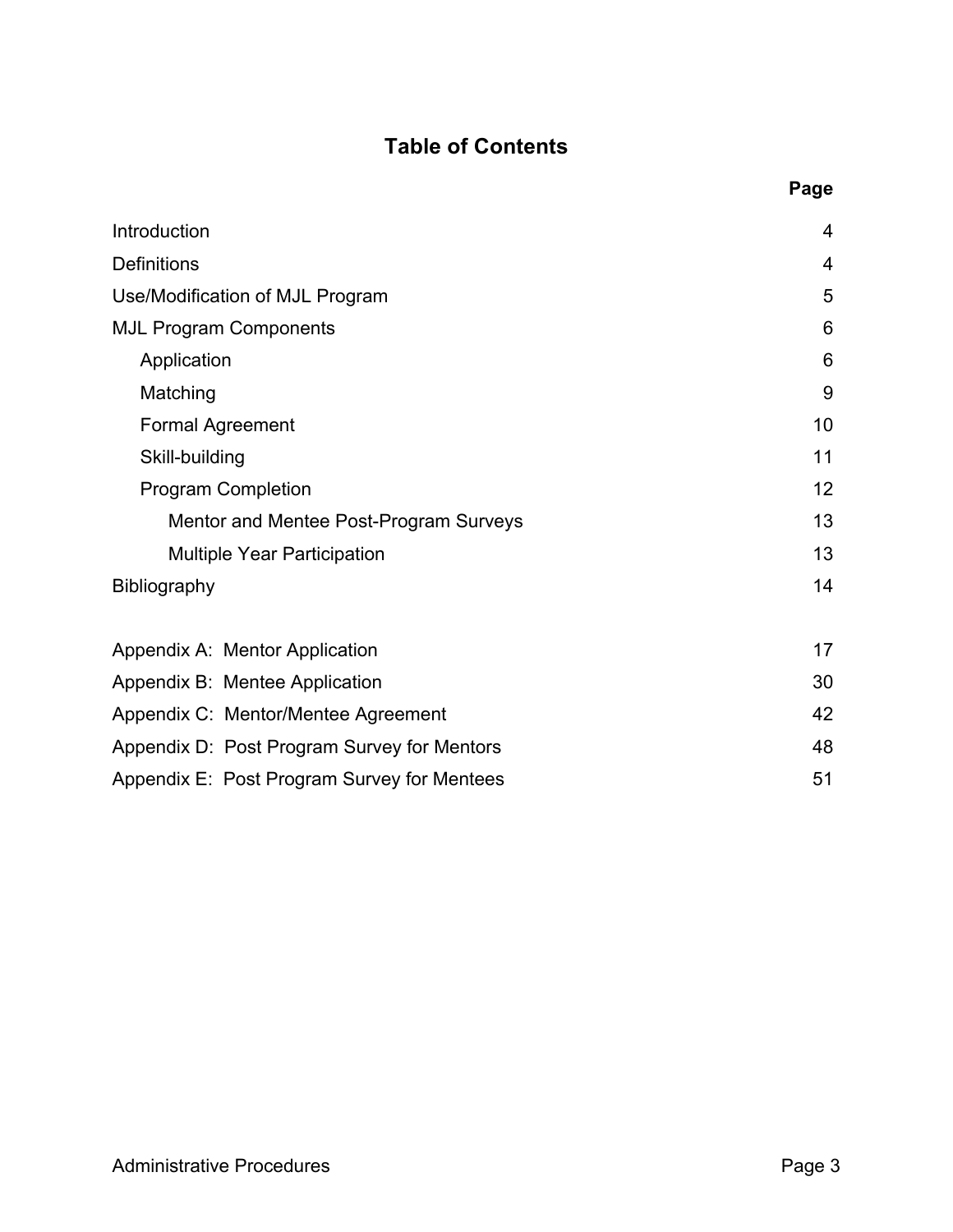The Mentoring Jail Leaders (MJL) Program is designed to develop the next generation of jail leaders. An experienced leader, the mentor, has extensive expertise to pass on to those who are now moving up through the organizational ranks. In fact, there is no more lasting legacy that a leader can leave than bequeathing his/her knowledge, insights, and capabilities to those who will succeed him/her. This year-long MJL program is designed to enable the experienced leader to do exactly that. As such, its goals are to:

- Link those who are committed to climbing the road toward career success (such as graduates of the National Jail Leadership Command Academy or NJLCA) with established, well-qualified mentors who are committed to help them continue their growth and development.
- Provide jails with future leaders who have been exposed to contemporary leadership principles and practices.
- Operationalize the jail leadership core competencies identified by the field as critical for success.
- Establish a network of support for upcoming jail leaders.
- Enhance the performance of mentees, as well as increasing the job satisfaction of experienced jail administrators as they apply their expertise to mentoring emerging leaders.

This program is designed to meet two needs.

- 1. Participants of the NJLCA (www.nationaljailacademy.org/) are linked\ to a mentor upon their request. This part of the NJLCA experience will be managed by the American Jail Association (AJA).
- 2. This manual is designed to also help jails establish their own agency mentoring program when their employees **do not** attend the NJLCA.

As a result of this dual purpose, there are references to both components in this guide.

The remainder of this handbook describes the one-year MJL program in greater detail- identifying each participant's role, outlining mutual benefits, describing the program coordinator's responsibilities, and providing the guidelines for fulfilling the program coordinator's responsibilities.

# *Definitions*

The MJL Program involves three primary participants--the mentor, the mentee, and the program coordinator from the AJA or in the case of an agency-developed program – that organization's coordinator. (Note: AJA staff serve as program coordinator only if the mentor/mentee relationship is affiliated with the NJLCA. While the MJL Program can be adapted for use by any jail system, local arrangements would need to be made for program coordination within the organization).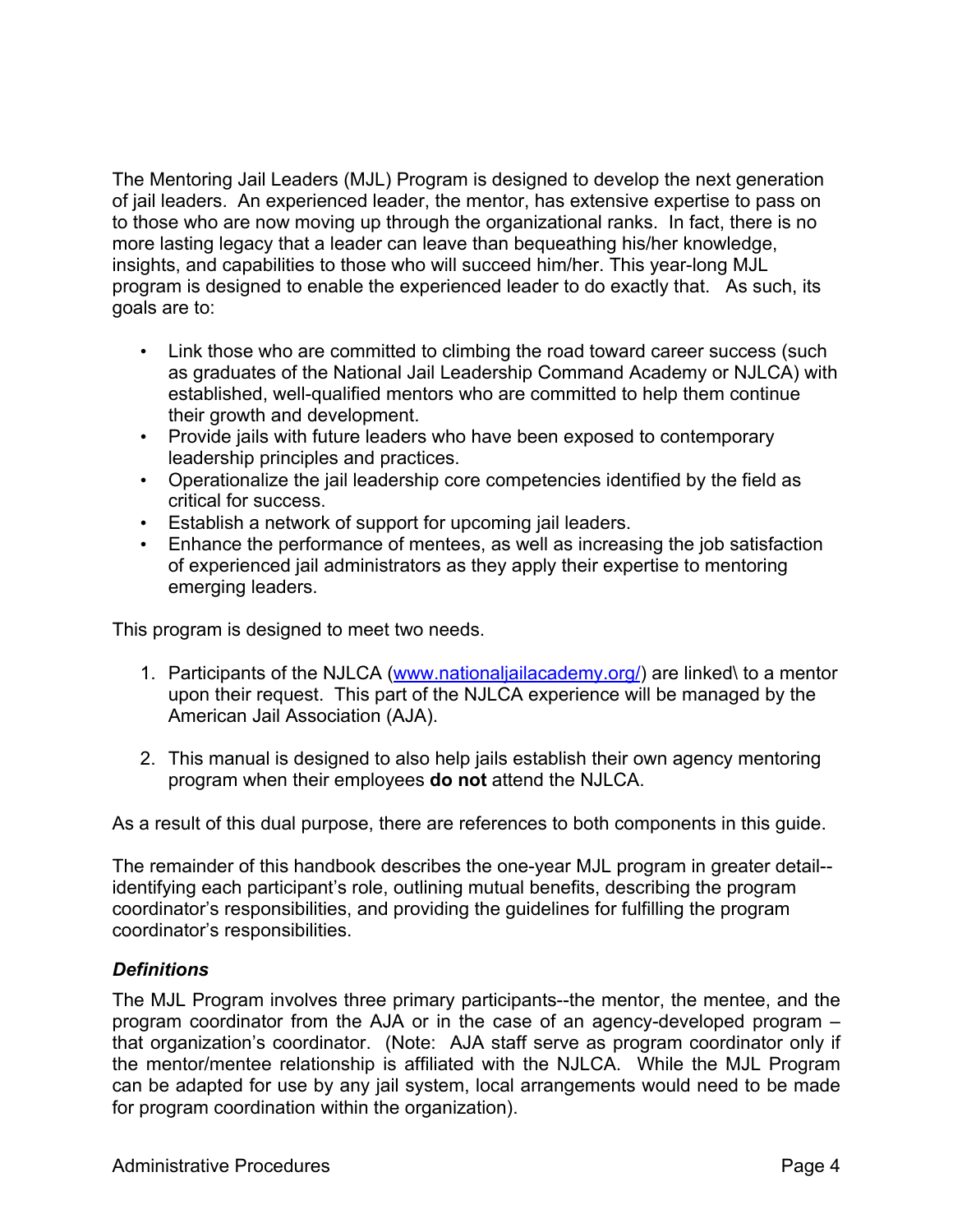- **Mentor**: an experienced jail employee who has emerged as a leader in their organization and is committed to developing the next generation of leaders through informal methods of passing on job knowledge, advice, skills, and encouragement through a professional one-on-one relationship with a mentee.
- **Mentee**: an emerging jail leader who is interested in improving leadership skills by establishing a professional one-on-one relationship with a more experienced leader in order to achieve clearly defined and mutually-agreed upon goals.
- **Program Coordinator**: an individual or committee, who organizes and oversees the mentor/mentee program including the application and matching processes, provides orientation materials, collects and documents feedback from the program participants, provides certificates and/or letters of certifying program completion, etc. (For those participating through NJLCA, the coordinator can be reached at MJLP@AJA.ORG).

While mentoring is a one-on-one relationship, it is not always face-to-face. Where the partners are physically separated by distance, communication occurs primarily by telephone, email, Skype®, or similar technology. In such long-distance mentoring, it is more challenging to form close relationships, so both parties need to work hard and be creative to form bonds.

## **Use/Modification of Mentoring Jail Leaders Program**

The Mentoring Jail Leaders Program may be used and/or modified by any jail or jail system for its use to establish a leadership mentoring program. This program purposely was written to allow modification. The following suggestions for modifications are offered:

- 1. Remove requirements for all participants to attend or be graduates of NJLCA that are listed in the following documents.
	- a. Mentoring Jail Leaders: Administrative Procedures
	- b. Mentor Handbook
	- c. Mentee Handbook
	- d. Mentor Application
	- e. Mentee Application
- 2. Remove requirement for the Program Coordinator to be staff from American Jail Association as listed in the following documents.
	- a. Mentoring Jail Leaders: Administrative Procedures
	- b. Mentor Handbook
	- c. Mentee Handbook
	- d. Mentor Application
	- e. Mentee Application
- 3. Re-write (if necessary) the personal data collection/retention procedures listed in this document, Mentoring Jail Leaders: Administrative Procedures, to ensure compliance with local/state laws/procedures on privacy and personnel record keeping.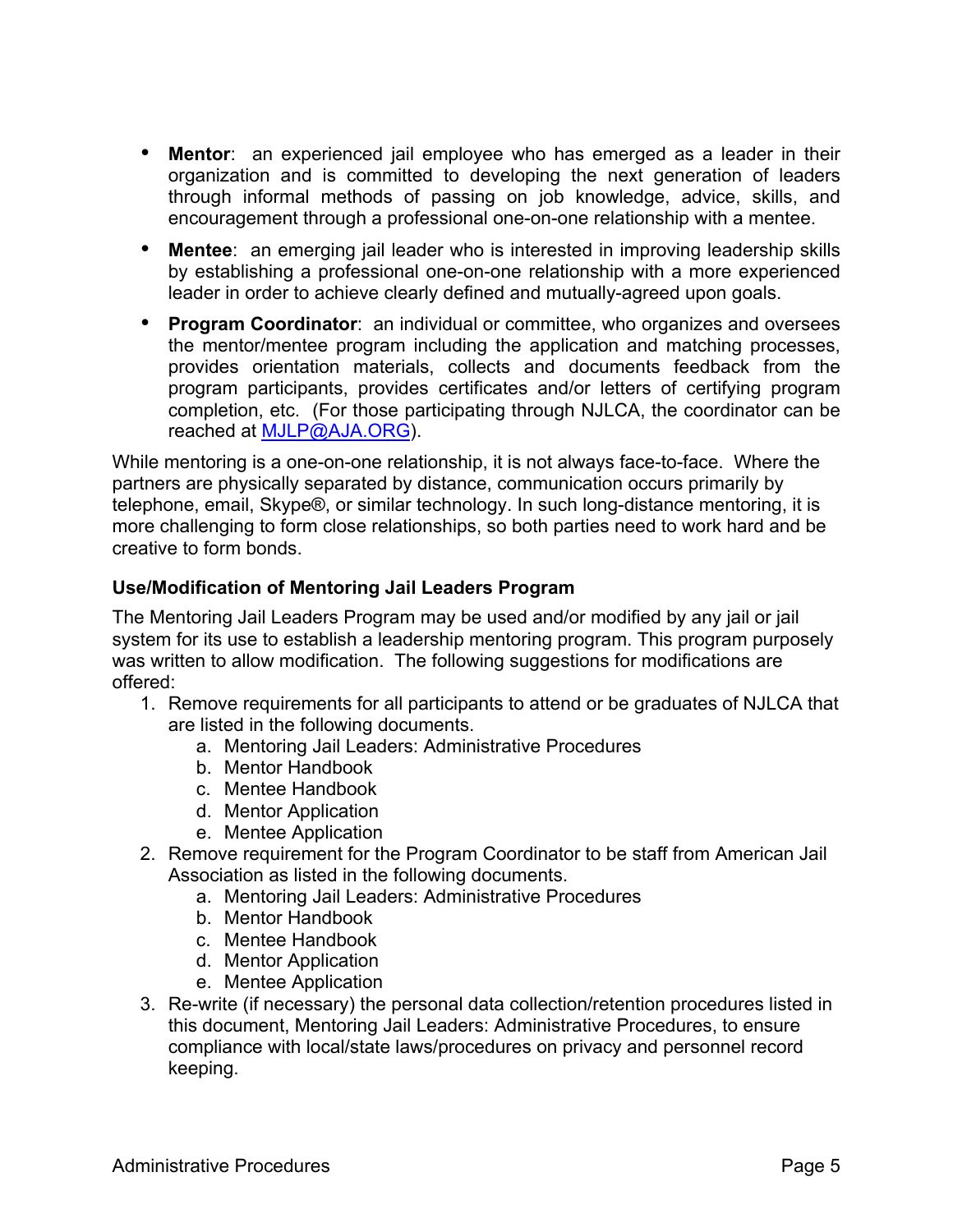4. The title "Mentoring Jail Leaders" or "Mentoring Jail Leaders Program" and all program documentation may be used without modification.

# **Program Components**

MJL is designed to need minimal coordination. Recruitment of mentees occurs when NJLCA participants request a mentor during the NJLCA program. If recent NJLCA graduates apply, they may also be considered as mentees on a first come-first served basis (if sufficient mentors are available). Mentors will be recruited from past NJLCA graduates who volunteer to be mentors. Applications will be available online. Coordination of the matching process and the training of the mentors and mentees will be handled by the Program Coordinator (MJLP@AJA.ORG) at the AJA.

The MJL consists of five program components: 1) Application, 2) Matching, 3) Formal Agreement, 4) Skill building, and 5) Program Completion. The purpose of the MJL Mentor/Mentee Program application, formal agreement and matching sections described in the subsequent pages is to identify and match an individual who expresses interest in the program with a mentor.

The Program Coordinator will use the information collected from the application and matching process to ensure that each mentoring candidate has enough time to commit to the program and has the right skill set to match a specific jail leader mentee. Finally, it should be noted that the information collected during the MJL Program will be protected to ensure confidentiality. No identifiable information will be released.

# *Application*

The application (see www.leadingiails.com) gathers information on potential participants that will be used for matching mentors to mentees. The Program Coordinator reviews the applications. The following table describes the application process in detail.

| <b>Step</b>    | <b>Description</b>                                                         |  |  |  |  |
|----------------|----------------------------------------------------------------------------|--|--|--|--|
|                | An NJLCA graduate is interested in becoming a mentor - completes the       |  |  |  |  |
|                | "Mentor Application" (see Appendix A) - submits application to MJL Program |  |  |  |  |
|                | Coordinator (MJLP@AJA.ORG).                                                |  |  |  |  |
| $\overline{2}$ | A jail leader who is enrolled and accepted for attendance at a NJLCA class |  |  |  |  |
|                | and is also interested in becoming a mentee - completes the "Mentee"       |  |  |  |  |
|                | Application" (see Appendix B) - submits it via email to the MJL Program    |  |  |  |  |
|                | Coordinator (MJLP@AJA.ORG).                                                |  |  |  |  |
| 3              | The Program Coordinator will review the completed applications as they are |  |  |  |  |
|                | received. The Program Coordinator should review them to determine if the   |  |  |  |  |
|                | mentor/mentee candidate has the necessary pre-requisites for the program   |  |  |  |  |
|                | using the Mentor/Mentee Participation Guidelines below.                    |  |  |  |  |

*Table 1: Application Process Description*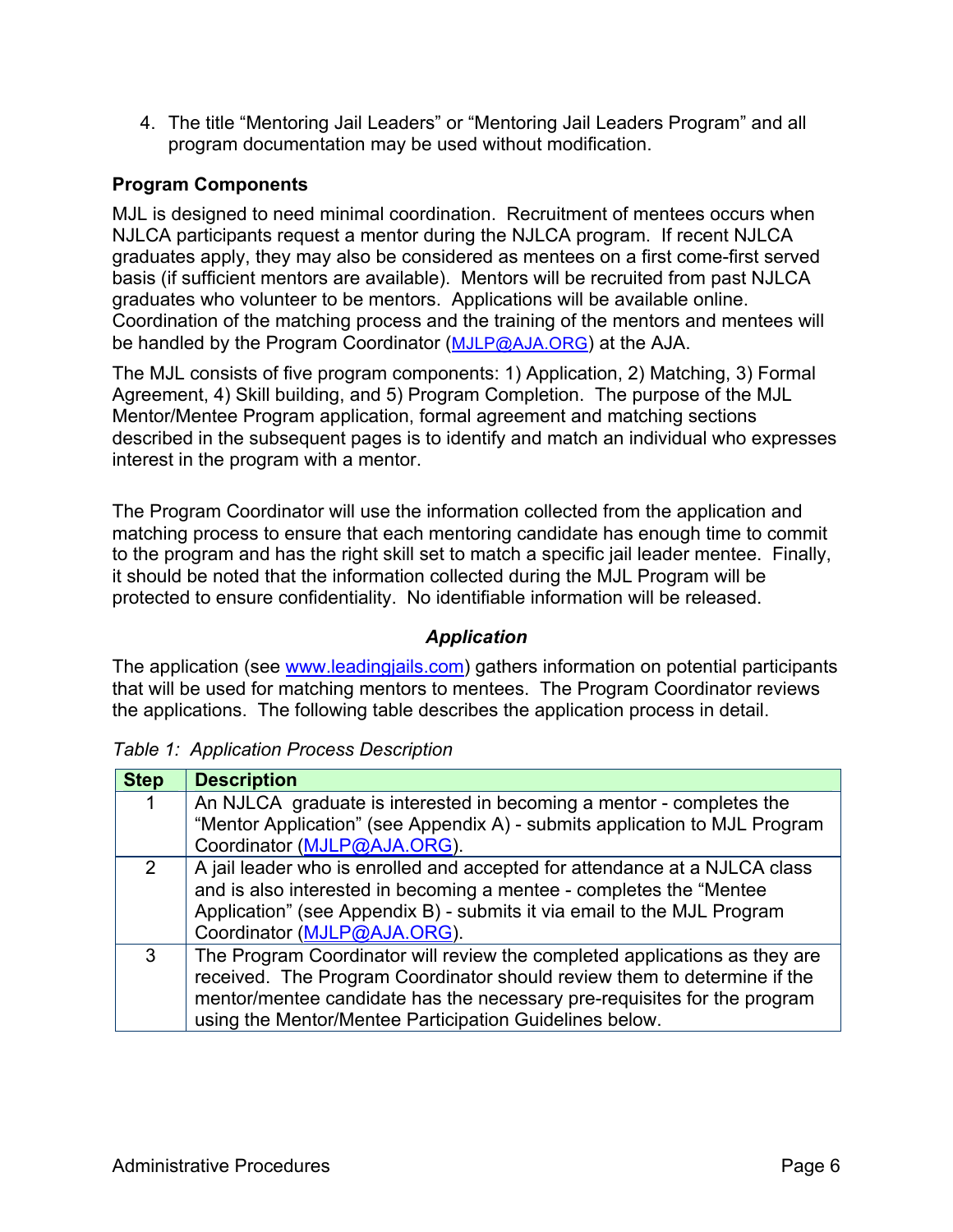| <b>Step</b> | <b>Description</b>                                                                                                                                                                                                                                                                                                                                                                                                                                                              |
|-------------|---------------------------------------------------------------------------------------------------------------------------------------------------------------------------------------------------------------------------------------------------------------------------------------------------------------------------------------------------------------------------------------------------------------------------------------------------------------------------------|
| 4           | When the Program Coordinator determines that the mentor/mentee applicant<br>meets the criteria to participate in the MJL Program, the Program<br>Coordinator will notify the applicant that they have been approved to<br>participate in the program. It is recommended that the notification also<br>include an explanation of the next steps (e.g., address of the MJL Program<br>website, www.leadingjails.com, orientation information, matching process<br>status, etc.).* |
| 5           | If the Program Coordinator determines that the mentor/mentee applicant<br>does not meet the criteria to participate in the MJL Program, the Program<br>Coordinator will convey the reason to the applicant*, suggestions on how to<br>re-apply if appropriate, and file the records.**                                                                                                                                                                                          |
| 6           | If there are current mentors or mentees available for the type of candidate<br>who has just been approved, the Program Coordinator will proceed to the<br>matching process, (Please note that a part of this step is to review the<br>"Pending" folder for any previously unmatched, approved candidates.)                                                                                                                                                                      |
|             | If there is not a available match for the applicant who has just been approved<br>(i.e., mentor or mentee), the approved application will be filed in the<br>"pending" folder.***                                                                                                                                                                                                                                                                                               |

\* The Program Coordinator should inform the applicant of the selection decision (i.e., either approved or not approved to participate in the program) within 60 days of the receipt of the application.

\*\* Reason for not participating in the MJL Program should be recorded at the bottom of the application for the program's records only. Another file labeled, "Not-Participating" should be kept to support the tracking of reasons for not accepting.

\*\*\* Approved applicants who have not been a paired with either a mentor or mentee within 60 days of acceptance into the program, should be informed of their status. After the 60-day window, a 60-day status should be given to the mentor or mentee if a suitable match has not been made.

#### **Mentor-Mentee Participation Guidelines**

The "Mentor Application" and the "Mentee Application" are designed to provide the Program Coordinator sufficient information to determine if a potential mentor and/or mentee is likely to complete the MJL Program based on the following categories:

- 1. Time Commitment Is the applicant (either mentor or mentee) willing to devote enough time to the Mentor/Mentee relationship in order for the relationship to be successful?
	- a. Mentor (Mentor Question #1) Is the applicant willing to commit enough time to the program? If the applicant answers no to this question, it is unlikely that the applicant will be a successful mentor.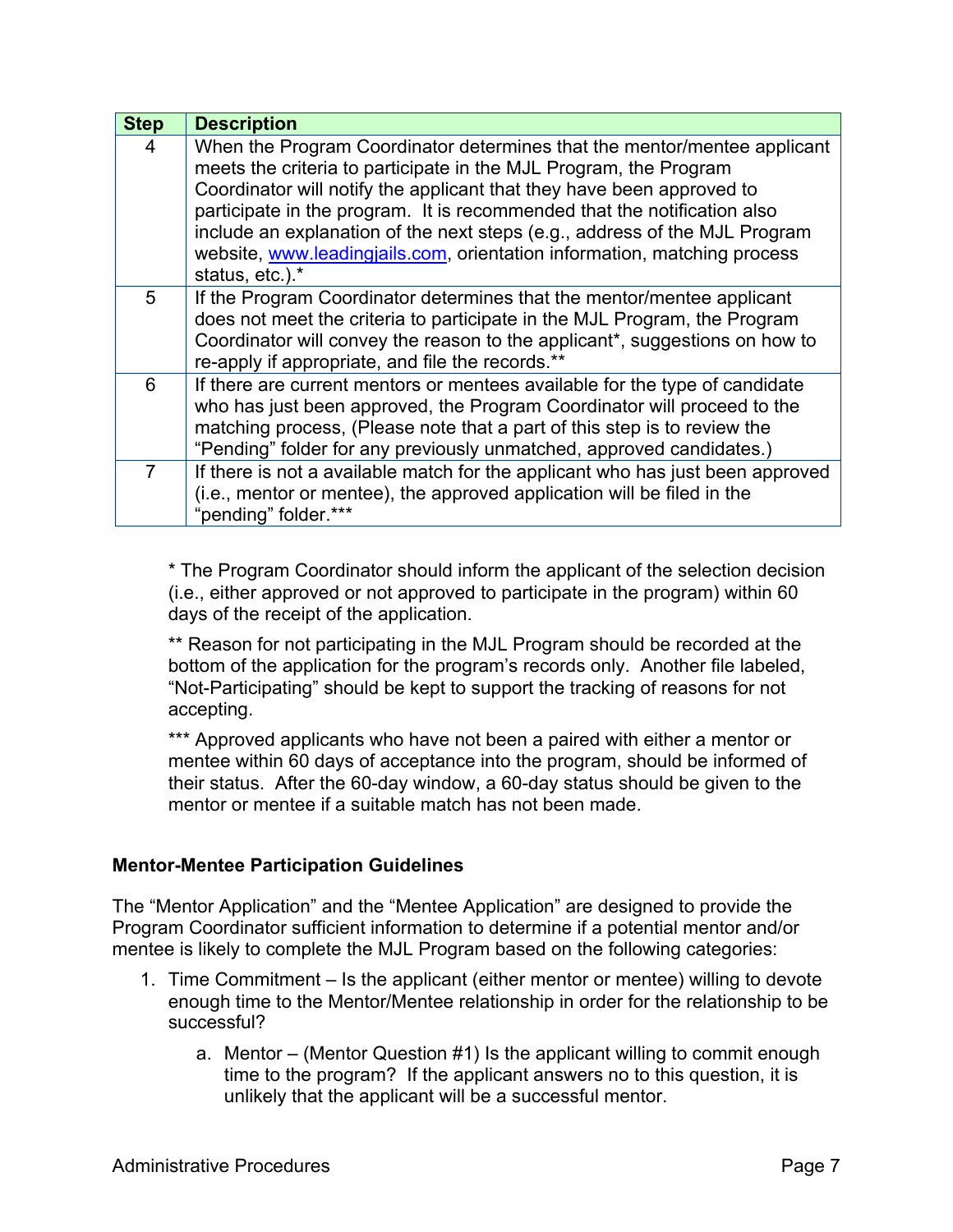- i. Meet with the mentee several times monthly.
- ii. The initial phase will require completing the application, reading Mentor's Handbook, etc. which could require 2-3 hours. Commit approximately eight hours per month for one year. This time commitment includes time spent talking with the mentee and associated research. (A continuing relationship between the partners is encouraged after the official program is completed).
- b. Mentee (Mentee Question #1) Is the mentee applicant willing to commit enough time to the program? If the applicant answers no to this question, it is unlikely that the applicant will be a successful mentee.
	- i. Meet with the mentor several times monthly.
	- ii. The initial phase will require completing mentee orientation, reading Mentee Handbook, etc. which could require 3-4 hours. Commit approximately eight hours per month for one year. This time commitment includes time spent talking with the mentor and associated tasking/research. (A continuing relationship between the partners is encouraged after the official program is completed).
- 2. Professional Development Level
	- a. Mentor (Application Question #2 and #3) Has the mentor candidate progressed professionally in a way that demonstrates that they would make a valuable addition to the program (e.g., member of professional organizations, professional certifications, etc.)? - Candidate should be a member of at least one professional association/organization and/or have a professional certification.
	- b. Mentee (Application Question #2 and #3) Has the mentee candidate progressed professionally in a way that demonstrates that they would make a valuable addition to the program (e.g., a member of a professional organization, professional certifications, etc.)? Candidate should be a member of a professional organization.
- 3. Professional Competencies and KSAs
	- a. Mentor (Mentor Question #5) Does the mentor applicant possess jail leadership core competencies that they could share with a mentee? - Applicant should be able to list four or more beneficial qualities, skills or attributes and provide an explanation of their benefits to an aspiring leader. The greater number of skills or knowledge areas identified, the greater the possibility of stronger jail leadership core competencies.
	- b. Mentee (Mentee Question #5) Does the mentee applicant have a desire to acquire or further develop jail leadership competencies? - An applicant should list at least four skill or knowledge areas in this section for which they would like more information from a mentor.

If responses are unclear, limited, or could be clarified easily, the Program Coordinator should contact the applicant, discuss the question(s), document the results of the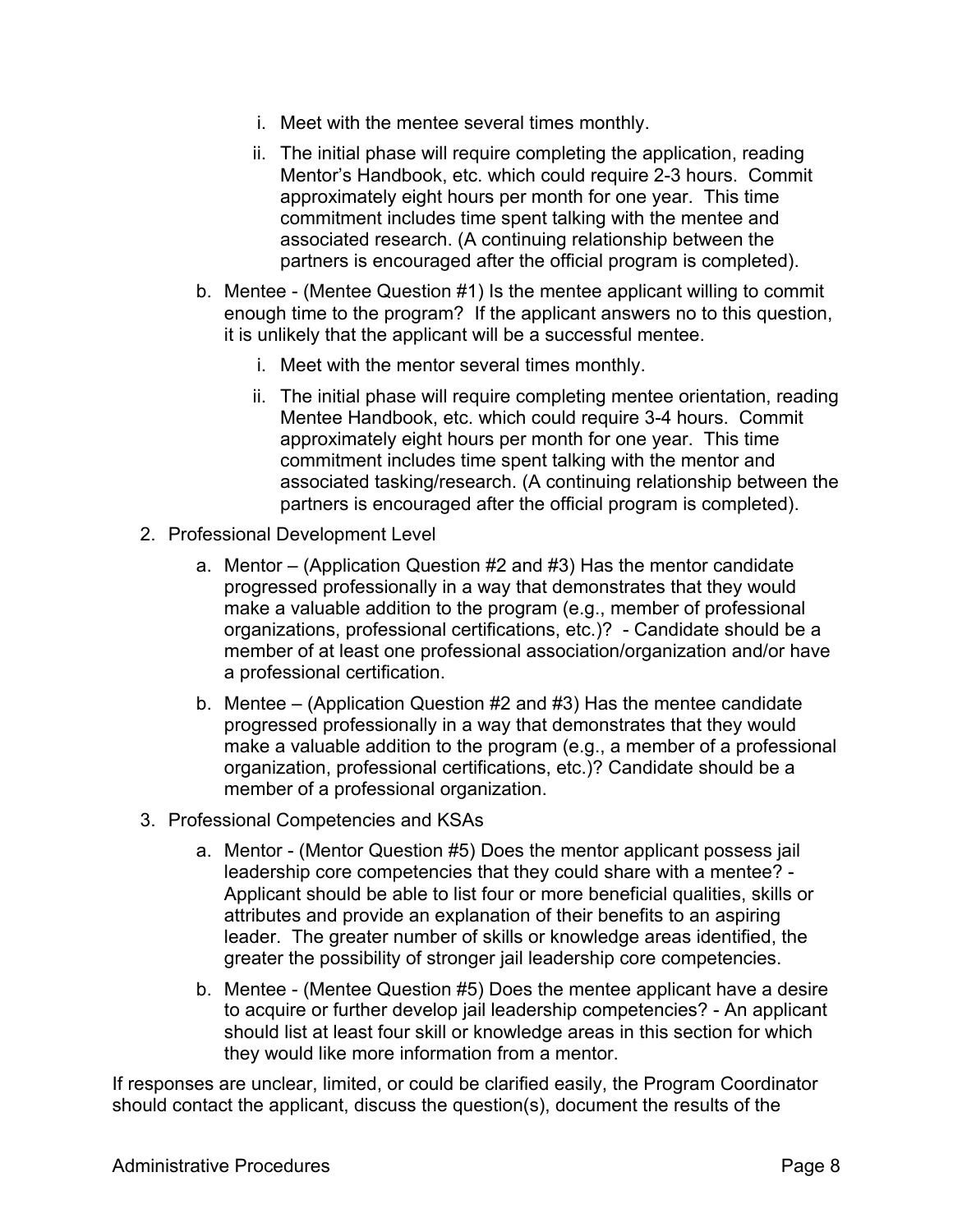discussion, and use the information obtained as if it had been submitted in the application. If a candidate does not answer one or more of the questions above, the Program Coordinator should use his/her discretion as to the candidate's acceptance into the program.

## *Matching*

The Matching process described below includes the matching of a mentor with a mentee and the distribution of the orientation package(s) (See Table 2).

*Table 2: Mentor-Mentee Matching Process Description*

| <b>Step</b>    | <b>Description</b>                                                                                                                                                                                                                              |
|----------------|-------------------------------------------------------------------------------------------------------------------------------------------------------------------------------------------------------------------------------------------------|
| 1              | The Program Coordinator reviews the application of the approved mentor<br>and/or mentee and pairs the participant with a match based on the following<br>types of criteria – 1) Jails Preferences and 2) Professional Competencies<br>and KSAs. |
| $\overline{2}$ | Once the Program Coordinator determines a mentor/mentee pairing, he/she<br>notifies the mentor and mentee of their pairing and advises them of the<br>availability of the mentoring materials at: www.leadingjails.com.                         |

#### **Guidelines and Supplemental Information - Matching**

The MJL Program will do the following:

- 1. Avoid matching mentors to mentees who work in the same organization to avoid power concerns. The mentor should not be within the chain of command over the mentee or in a position to influence those in the chain of command.
- 2. Assign a mentor to a mentee in a one to one relationship. This guideline is suggested in order to ensure that each mentor provide the necessary level of support to the mentee to which they are matched and to ensure that the mentor is not overburdened with program responsibilities that may impact their nonprogram related work commitments. And,
- 3. Match the mentors and mentees according to three criteria; 1) Jails Preferences and 2) Professional Competencies and KSAs.

#### **Mentor-Mentee Matching Guidelines**

The "Mentor Application Form" and the "Mentee Application Form" provide information to the Program Coordinator for matching an approved mentor with an approved mentee based on the following categories:

1. Jail Preferences – (Application Section) Does the mentor applicant have the same or similar working environment as the mentee applicant? Matching should be done based on jail size (rated capacity) and jail type. A mentor should be paired with a mentee whose current jail size and/or jail type are the same or similar to those of the mentor's current jail size and/or type. If the mentor/mentee has less than three years' experience at their current facility, the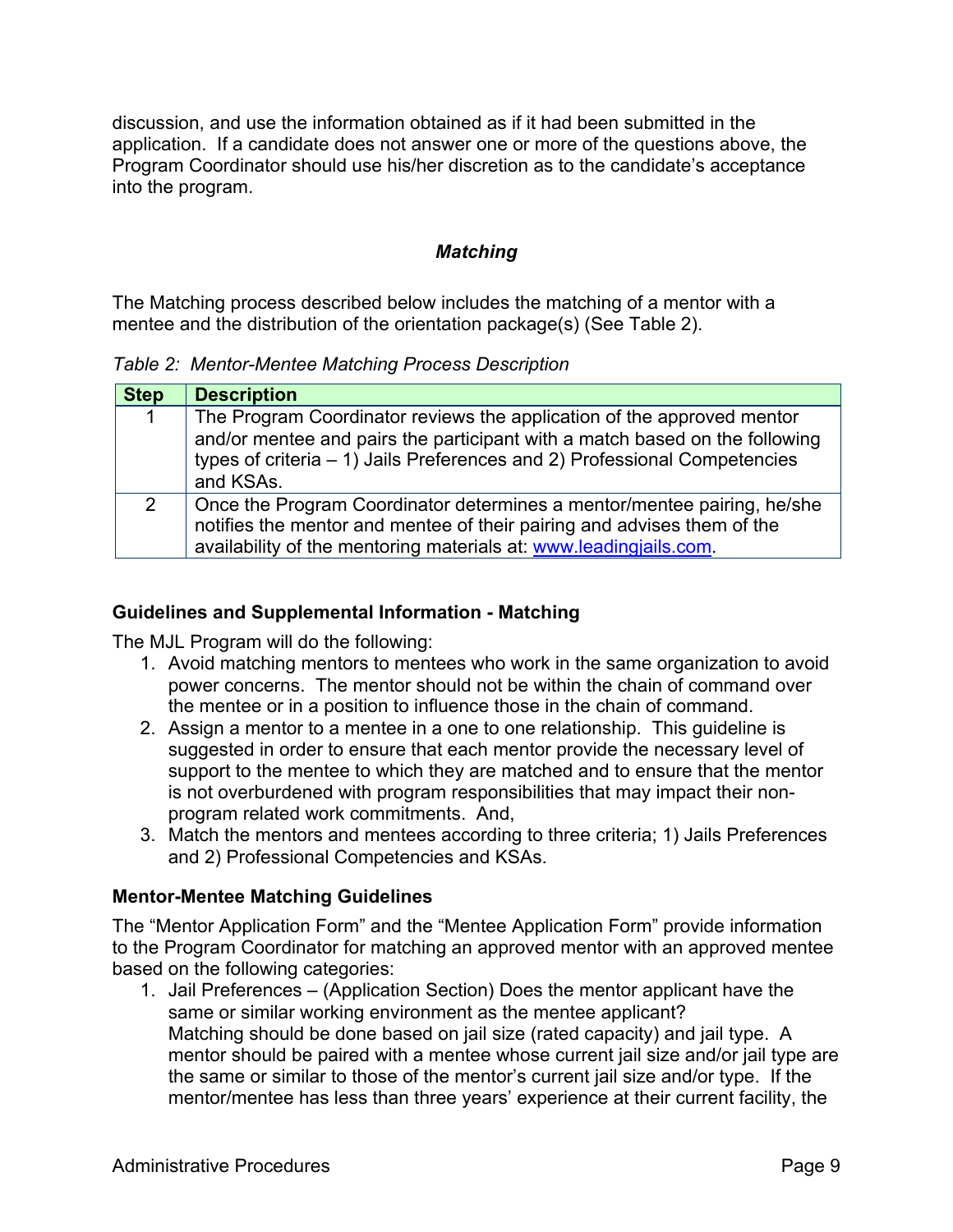Program Coordinator should consider matching based on the characteristics of the prior facility.

2. Professional Competencies and KSAs – (Question 5) Does the approved mentor possess the necessary professional competencies, KSAs, etc., as requested by the mentee candidate? An approved Mentor with strengths designated in Question 5 should be paired with a Mentee who listed the same or similar competencies, KSAs, etc. in which he/she wish to improve. It is unlikely that a perfect match can be obtained, but the maximum possible competencies should be matched.

# *Formal Agreement*

The formal agreement includes the creation of a Mentor-Mentee Agreement (see Attachment C or www.leadingjails.com) after discussing the application. The Mentor-Mentee Agreement details the specific goals and objectives of both the mentor and the mentee that will be completed during their one year commitment period.

*Table 3: Description of Formal Agreement Process*

| <b>Step</b>    | <b>Description</b>                                                                                                                                                                                                                                                                                                                                                                                                                                                                                                                                                                                                                                                                                                                                                                    |
|----------------|---------------------------------------------------------------------------------------------------------------------------------------------------------------------------------------------------------------------------------------------------------------------------------------------------------------------------------------------------------------------------------------------------------------------------------------------------------------------------------------------------------------------------------------------------------------------------------------------------------------------------------------------------------------------------------------------------------------------------------------------------------------------------------------|
|                | The mentee works collaboratively with the mentor to draft the Mentor-Mentee<br>Agreement specific to the mentee's goals and objectives. As part of this<br>process, the mentee should provide the mentor realistic goals he/she wishes<br>to achieve over the course of the year which are related to the mentor's area<br>of expertise. The mentee prepares a written working "Mentor-Mentee"<br>Agreement" based on the meeting, signs and dates, and sends to the<br>mentor.                                                                                                                                                                                                                                                                                                       |
| $\overline{2}$ | The mentor works collaboratively with the mentee to draft the Mentor-Mentee<br>Agreement specific to their goals and objectives. As part of this process, the<br>mentor should provide more details related to their area of expertise that<br>he/she can offer the mentee and suggest ways in which this expertise can be<br>shared over the course of the year. The working draft of the Mentor-Mentee<br>Agreement should accurately list the goals and objectives agreed to by both<br>the mentor and mentee. The document also should detail measurable<br>success criteria for the mentor/mentee relationship. After review and<br>signature by the mentor, the working version of the Mentor-Mentee<br>Agreement should be submitted to the Program Coordinator by the mentor. |
| 3              | All three parties should keep a copy of Mentor/Mentee Agreement for<br>reference.                                                                                                                                                                                                                                                                                                                                                                                                                                                                                                                                                                                                                                                                                                     |
| 4              | The Program Coordinator files the signed Mentor/Mentee Agreement in the<br>folder labeled "current."                                                                                                                                                                                                                                                                                                                                                                                                                                                                                                                                                                                                                                                                                  |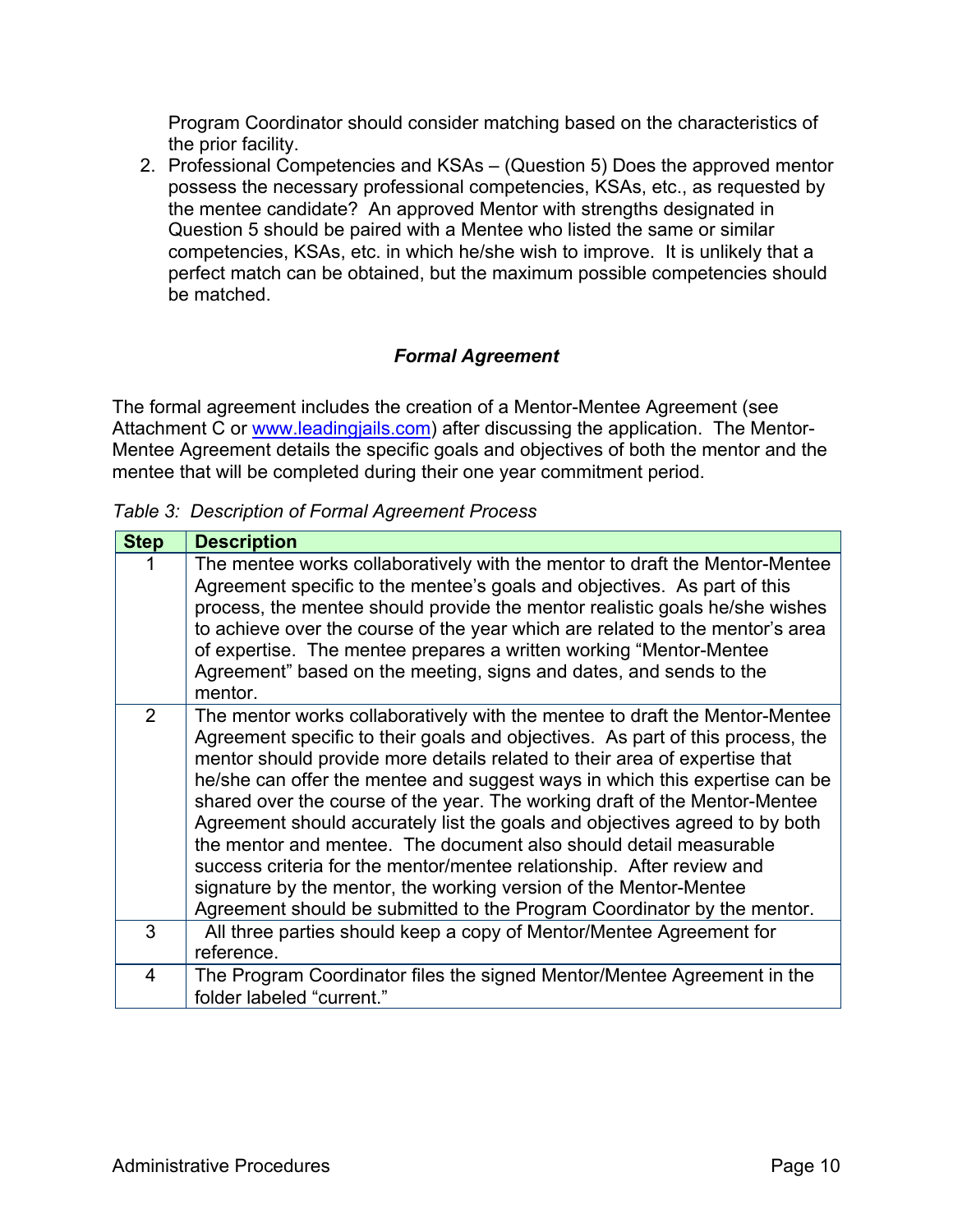## **Guidelines and Supplemental Information – Formal Agreement**

The Mentor-Mentee Agreement is multi-purpose. It documents that both the mentor and mentee understand the conditions of the program and are willing to participate for one year. Another purpose is to provide direction for the mentor and mentee as they document their mutual objectives and measures for success related to the MJL Program from their unique perspective. It is recommended that each mentor/mentee pair draft a Mentor-Mentee Agreement that is specific to the mentee's goals and objectives. The guidelines are provided as a way to assist the pair in the process to ensure that the document developed will sufficiently support their mentor/mentee relationship moving forward.

During the application process, the mentee identified five core competencies in which he/she wanted to improve. Using this information, the mentee discusses these core competencies in which he/she wish to improve their knowledge and skills with the mentor during their first meeting. The mentor and mentee identify their mentoring objectives and develop their plan for meeting those objectives. The approach as suggested here is one possibility, but the mentee and mentor should choose the approach with which they are most comfortable to begin building their mentoring relationship. They agree on a course of action and then complete and sign the Mentor Mentee Agreement.

If at any time it is determined by the mentor or mentee that the pairing made by the Program Coordinator is not mutually beneficial, the mentor and/or mentee should take the opportunity to voice their concerns prior to the signing of the "Mentor/Mentee Agreement." However, concerns that develop later in the program will be addressed whenever the mentor/mentee discusses them with the Program Coordinator.

# *Skill-building*

The steps included in the skill-building are mentor training, mentee training, and building core competencies. The MJL Program uses the Mentor's Handbook that is available at www.leadingiails.com for individualized training. The mentees will participate in orientation training regarding the MJL Program during the NJLCA and use the Mentee's Handbook that is available at www.leadingjails.com. The mentors and mentees can discuss any of the training material during their first or subsequent sessions, or as the need arises.

Based on the best expert knowledge available, jail leaders will work towards mastery of each of the core competencies during the one year program. As outlined in the Mentor-Mentee Agreement, the skill building begins with the mentor and mentee working on the first objective. The number of meetings devoted to each core competency will depend on the skill level and amount of time spent on each objective. In the following meeting or subsequent meetings, the mentor and mentee will carefully review what the mentee has accomplished and decide if sufficient mastery has been obtained. A decision is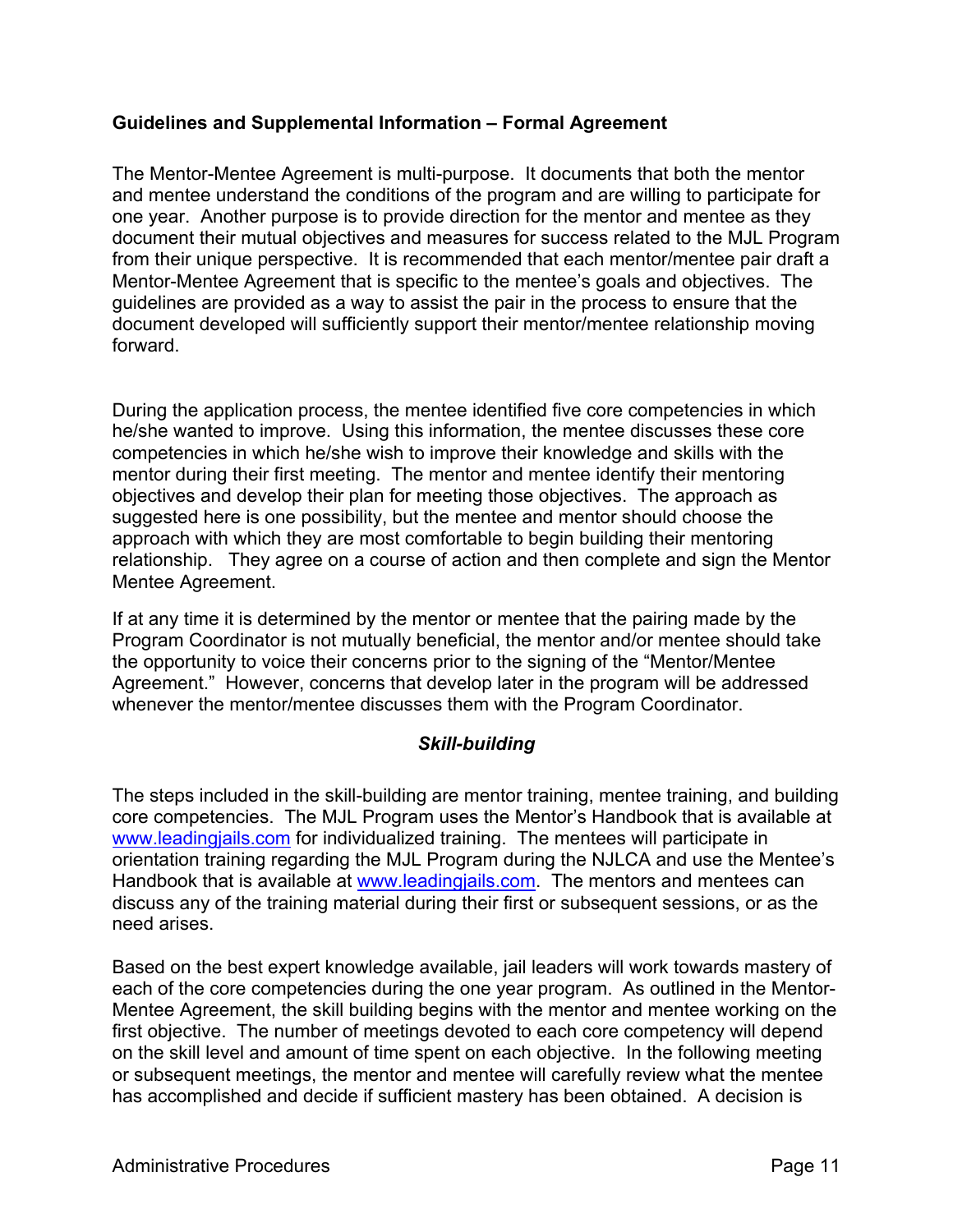made whether further work is necessary or whether they should progress to the next objective.

*Table 4: Skill Building Process Description*

| <b>Step</b> | <b>Description</b>                                                                                                                                                                                                               |
|-------------|----------------------------------------------------------------------------------------------------------------------------------------------------------------------------------------------------------------------------------|
| 1           | The mentor and mentee meet per the terms agreed to in the Mentor-Mentee<br>Agreement. The discussion of the problem and the course of action for                                                                                 |
|             | reaching the objective are developed in the "first" meeting.                                                                                                                                                                     |
| 2           | Between meetings, the mentee works on the objective from the meeting.<br>The mentor works on any tasks needed for preparation for the next meeting.<br>They communicate as necessary.                                            |
| 3           | In the next scheduled meeting, the mentor and mentee discuss the mentee's<br>progress towards the objective. If the objective needs work, they will return<br>to Step 2.                                                         |
| $1-3$       | Steps 1-3 are a repetitive process that is used throughout the MJL Program.<br>Each time, a goal or objective is reached in Step 3, the mentoring team<br>establishes a new objective and follows the same steps to complete it. |

# **Guidelines and Supplemental Information – Skill-building**

During the course of the year to which the mentor/mentee is committed to the program, it is expected that the mentor and mentee will monitor the progress of the program periodically and self-correct any misdirection. It is also suggested, that if time permits, the Program Coordinator review their progress to ensure that the mentor and mentee are on track to achieve their goals and objectives. If necessary, the MJL Program Coordinator should schedule feedback sessions to correct difficulties.

At any time, the mentor/mentee believes the mentoring relationship is not beneficial, he/she may notify the Program Coordinator, via phone or email, in person, or whatever method is convenient, explaining the reason why the mentor/mentee relationship should be ended. It is at the discretion of the Program Coordinator to either reassign the mentor/mentee or release them from the program.

# *Program Completion*

At the end of the program, both the mentor and mentee complete the Mentor and Mentee Surveys. This is an opportunity to offer their feedback to the Program Coordinator that can be used to improve the program. It also gives the Program Coordinator an indication of whether or not the mentor and/or mentee would like to continue their participation in the program in the same capacity or in another capacity.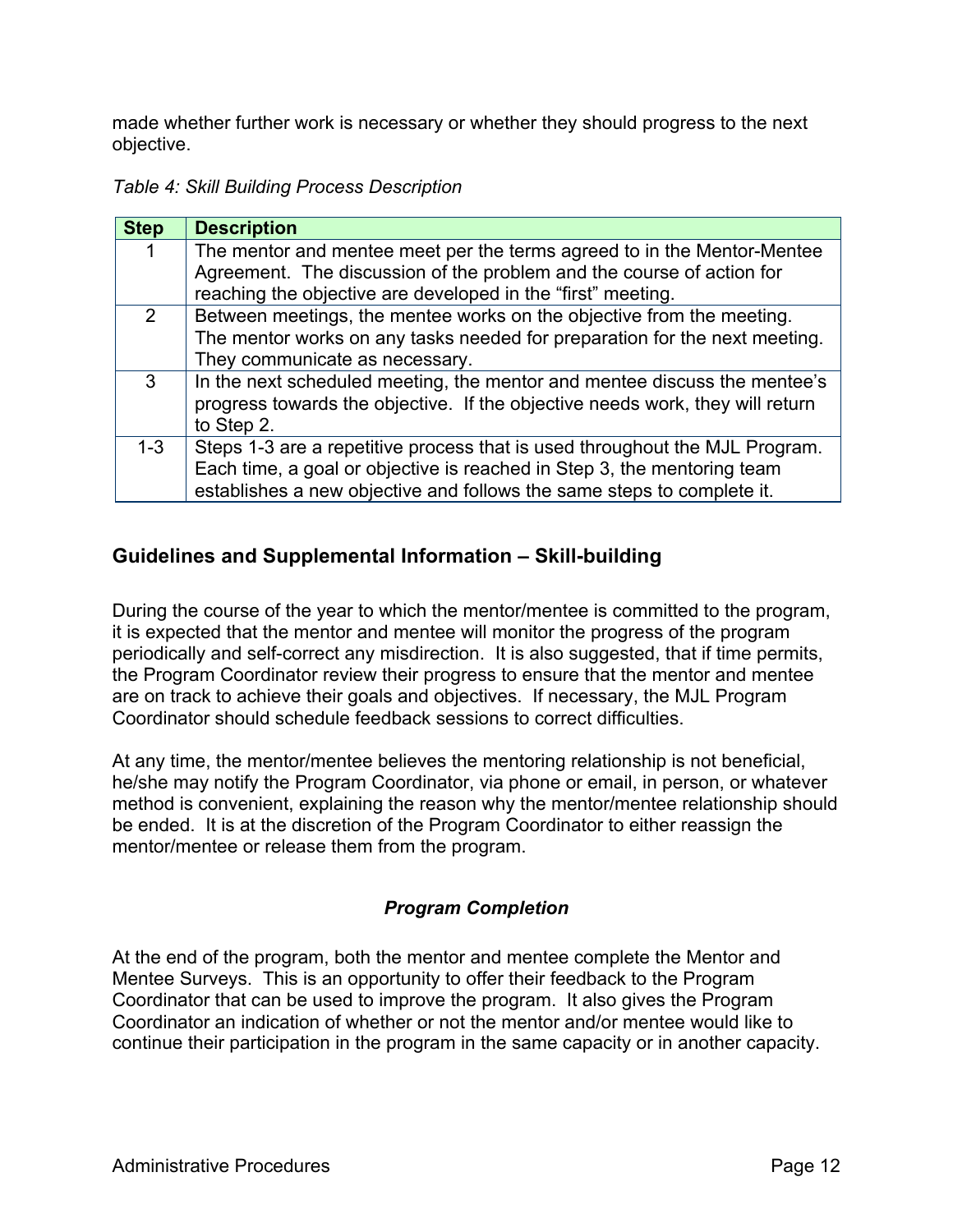*Table 5: Completion Process Description*

| <b>Step</b> | <b>Description</b>                                                                                                                                                                                                                                                                                                                                                                                                                                                                                              |
|-------------|-----------------------------------------------------------------------------------------------------------------------------------------------------------------------------------------------------------------------------------------------------------------------------------------------------------------------------------------------------------------------------------------------------------------------------------------------------------------------------------------------------------------|
|             | At the end of one year of the mentor/mentee mentoring relationship, the<br>Program Coordinator directs the mentor to complete the "Mentor Survey" at<br>www.leadingiails.com and the mentee to complete the "Mentee Survey" at<br>www.leadingjails.com. The purpose of these forms is to assess the degree<br>of success the mentor/mentee achieved during the one year participation<br>period and to capture any lessons learned the mentor and/or mentee would<br>like to share related to their experience. |
| 2           | Mentor completes the "Mentor Survey" and returns it to the Program<br>Coordinator at MJLP@AJA.ORG.                                                                                                                                                                                                                                                                                                                                                                                                              |
| 3           | Mentee completes the "Mentee Survey" and returns it to the Program<br>Coordinator at MJLP@AJA.ORG.                                                                                                                                                                                                                                                                                                                                                                                                              |
| 4           | The Program Coordinator reviews all the completed forms. When the<br>Program Coordinator has determined that the mentor and mentee have<br>completed all the steps in the process, he/she will prepare and send<br>certificates to the mentor/mentee, and, if requested by the participant, will<br>also send a letter to the employing agency.                                                                                                                                                                 |
| 5           | The Program Coordinator files the completed forms in the folder labeled<br>"Completed." Also moves all other forms concerning this mentor-mentee<br>from the "Current" file to the "Completed" file.                                                                                                                                                                                                                                                                                                            |

# **Guidelines and Supplemental Information – Program Completion Description**

When the mentor and mentee complete all program requirements at the end of their one year program, each receives a certificate from the MJL certifying their participation. If they submit a request to MJL, a letter will be sent to their employing organization that they successfully participated in the program.

*Mentor and Mentee Post-Program Surveys.* Asking both mentees and mentors about their experience in this program is invaluable to updating, refining and growing the mentoring program. Appendices D and E (also available at www.leadingjails.com) provide the mentor post-program surveys that will be used by the NJLCA participants. If a jail is designing their own program, the post-program surveys can be amended to accommodate that organization's program. The coordinator should be responsible for assessing the remarks and working to improve the program based on both the perspectives of the mentee and the mentor.

*Multiple Year Participation.* If either party wishes to continue at the end of the yearlong mentor/mentee term, they can submit an updated application to the Program Coordinator for consideration. If the mentee wishes to become a mentor, the application should be reviewed the same as any mentor applicant. Currently, there is no provision for a mentee to spend a second year in the program.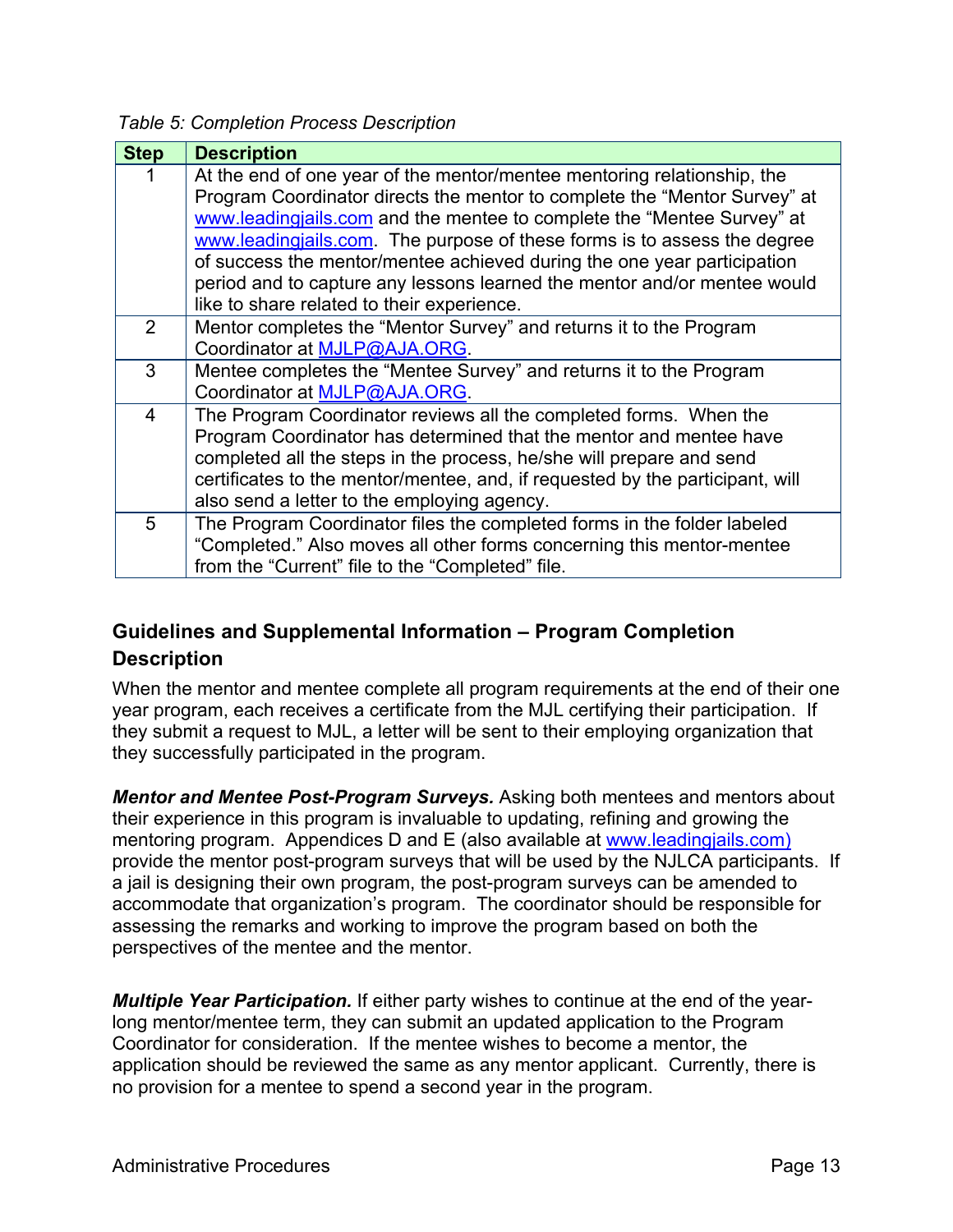# **Bibliography**

- *American Jail Association*. (2011). Retrieved April 6, 2011, from News and Views: http://www.aja.org/
- Anita Borg Institute for Women and Technology. (n.d.). *Mentoring-in-a-Box: Technical Women at Work*. Retrieved April 6, 2011, from Anita Borg Institute for Women and Technology: http://www.ncwit.org/imentor
- Colaprete, F. A. (2009). *Mentoring in the Criminal Justice Professions: Conveyance of the Craft.* Springfield: Charles C. Thomas LTD.
- McCampbell, S. W., Hall, M. E., & Layman, E. P. (2002, January). *Resource Guide for Newly Appointed Wardens.* Retrieved February 15, 2011, from Center for Innovative Public Policies, Inc.: http://www.cipp.org/survival/Resource.pdf
- Megginson, D., Clutterbuck, D., & Garvey, B. (2006). *Mentoring in Action: a practical guide* (2nd Edition ed.). Philadelphia: Kogan Page Publishers.
- MENTOR/National Mentoring Partnership. (n.d.). *Elements & Toolkits*. Retrieved April 7, 2011, from Mentor: The National Mentoring Partnership: http://www.mentoring.org/program\_resources/elements\_and\_toolkits
- Miami-Dade Human Resources Department . (2009, January 29). *Mentoring Program Handbook: A Guide for Miami-Dade County.* Retrieved April 6, 2011, from Miami-Dade County Government: http://www.miamidade.gov/hr/library/training\_mentorships\_handbook.pdf
- Miami-Dade Human Resources Department. (2010). *Miami-Dade Mentorships*. Retrieved April 6, 2011, from Miami-Dade County Government: http://www.miamidade.gov/hr/training\_mentorships.asp
- *National Jail Leadership Command Academy*. (n.d.). Retrieved April 6, 2011, from Sam Houston State University Criminal Justice Center: http://www.nationaljailacademy.org/
- Pennsylvania Office of Administration. (2010, October 25). *EPMU Mentor Application Form*. Retrieved April 6, 2011, from Pennsylvania Commonwealth Enterprise Portal: http://www.portal.state.pa.us/portal/server.pt/document/440765/epmu\_mentor\_applic ation\_doc?qid=29490369&rank=2
- Pennsylvania Office of Administration. (2010, October 25). *EPMU Protege Application Form*. Retrieved April 6, 2011, from Pennsylvania Commonwealth Enterprise Portal: http://www.portal.state.pa.us/portal/server.pt/document/440769/epmu\_protege\_appli cation\_doc?qid=29490369&rank=3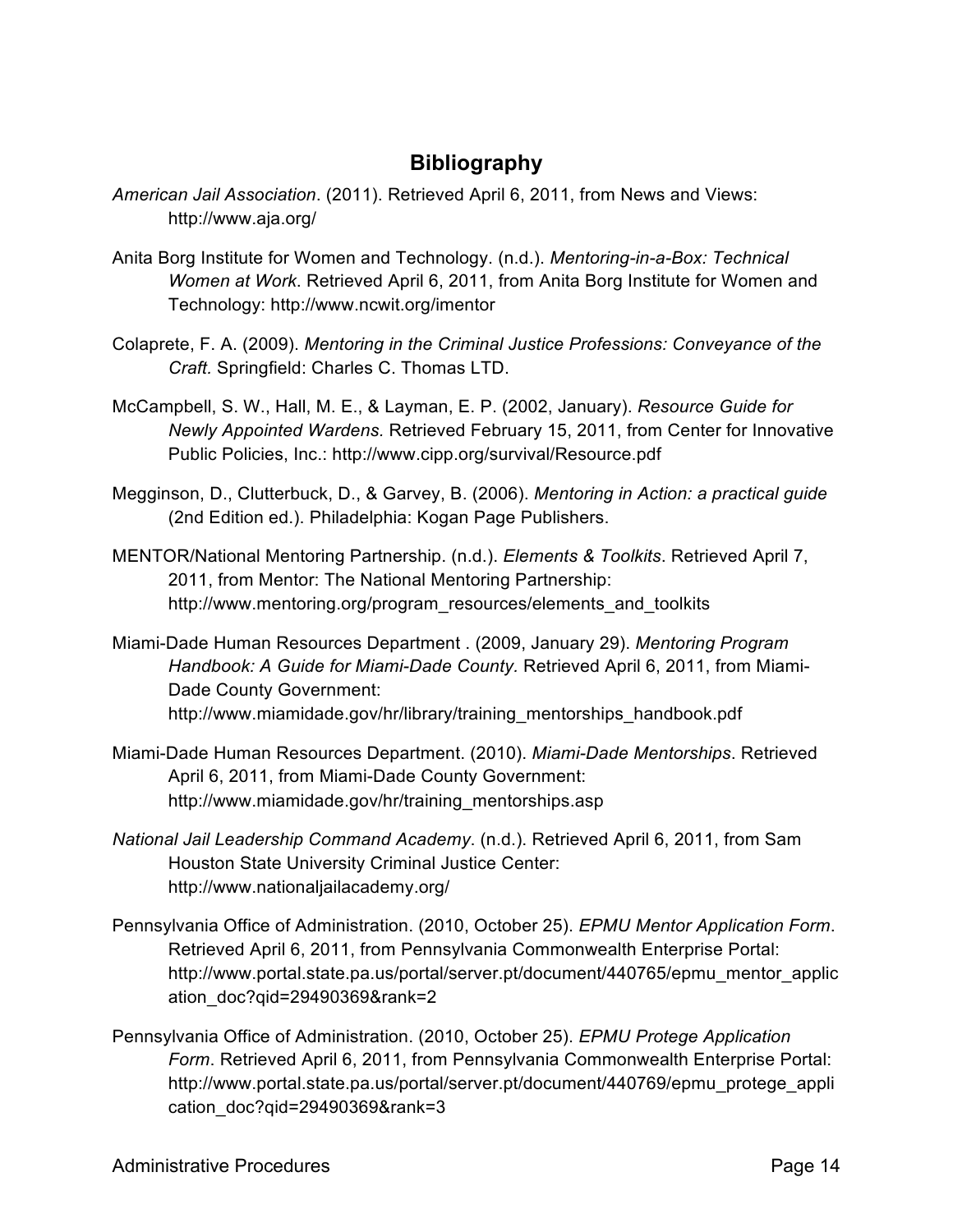- Pennsylvania Office of Administration. (2010, October 25). *Mentor Agreement Form*. Retrieved April 6, 2011, from Pennsylvania Commonwealth Enterprise Portal: http://www.portal.state.pa.us/portal/server.pt/document/440761/epmu\_agreement\_d oc?qid=29490369&rank=1
- Pennsylvania Office of Administration. (2010, October 25). *Mentor and Protege Orientation*. Retrieved April 6, 2011, from Pennsylvania Commonwealth Enterprise Portal: http://www.portal.state.pa.us/portal/server.pt/document/440766/epmu\_orientation\_pp t?qid=29490369&rank=6
- Pennsylvania Office of Administration. (2010, October 25). *Mentor-Protege Evaluation Form*. Retrieved April 6, 2011, from Pennsylvania Commonwealth Enterprise Portal: http://www.portal.state.pa.us/portal/server.pt/document/440763/epmu\_evaluation\_do c?qid=29490369&rank=4
- Pennsylvania Office of Administration. (2010, October 25). *Mentor-Protege Policies and Procedures*. Retrieved April 6, 2011, from Pennsylvania Commonwealth Enterprise Portal:

http://www.portal.state.pa.us/portal/server.pt/document/440767/epmu\_policiesproce dures\_doc?qid=28113907&rank=1

Sherman, R., Voight, J., Tibbetts, J., Dobbins, D., Evans, A., & Weidler, D. (2000). *Adult Educators' Guide to Designing Instructor Mentoring.* Retrieved April 6, 2011, from ERIC - Education Resources Information Center: http://www.eric.ed.gov/ERICWebPortal/search/detailmini.jsp?\_nfpb=true&\_&ERICEx tSearch\_SearchValue\_0=ED454410&ERICExtSearch\_SearchType\_0=no&accno=E D454410

- Starcevich, M. (1999). *Mentoring Contract*. Retrieved April 6, 2011, from Center for Coaching and Mentoring: http://www.coachingandmentoring.com/Mentor/contract.htm
- Stinchcomb, J. B., McCampbell, S. W., & Layman, E. P. (2006, September). *National Institute of Corrections Library.* Retrieved February 15, 2011, from National Institute of Corrections: http://nicic.gov/Downloads/PDF/Library/021799.pdf
- Stinchcomb, J. B., McCampbell, S. W., & Leip, L. (2009, March). *The Future is Now: Recruiting, Retaining, and Developing the 21st Century Jail Workforce.* Retrieved February 22, 2011, from Center for Innovative Public Policies, Inc.: http://www.cipp.org/pdf/21stCenturyJailWorkforceJan2010.pdf
- Stinchcomb, J., Mancini, C., & McCampbell, S. (2010, September 6). *National Jail Succession Planning and Leadership Development Project: Phase 1 - Identifying Core Competencies for Jail Leaders: Methods and Outcomes.* Retrieved April 6, 2011, from Center for Innovative Public Policies: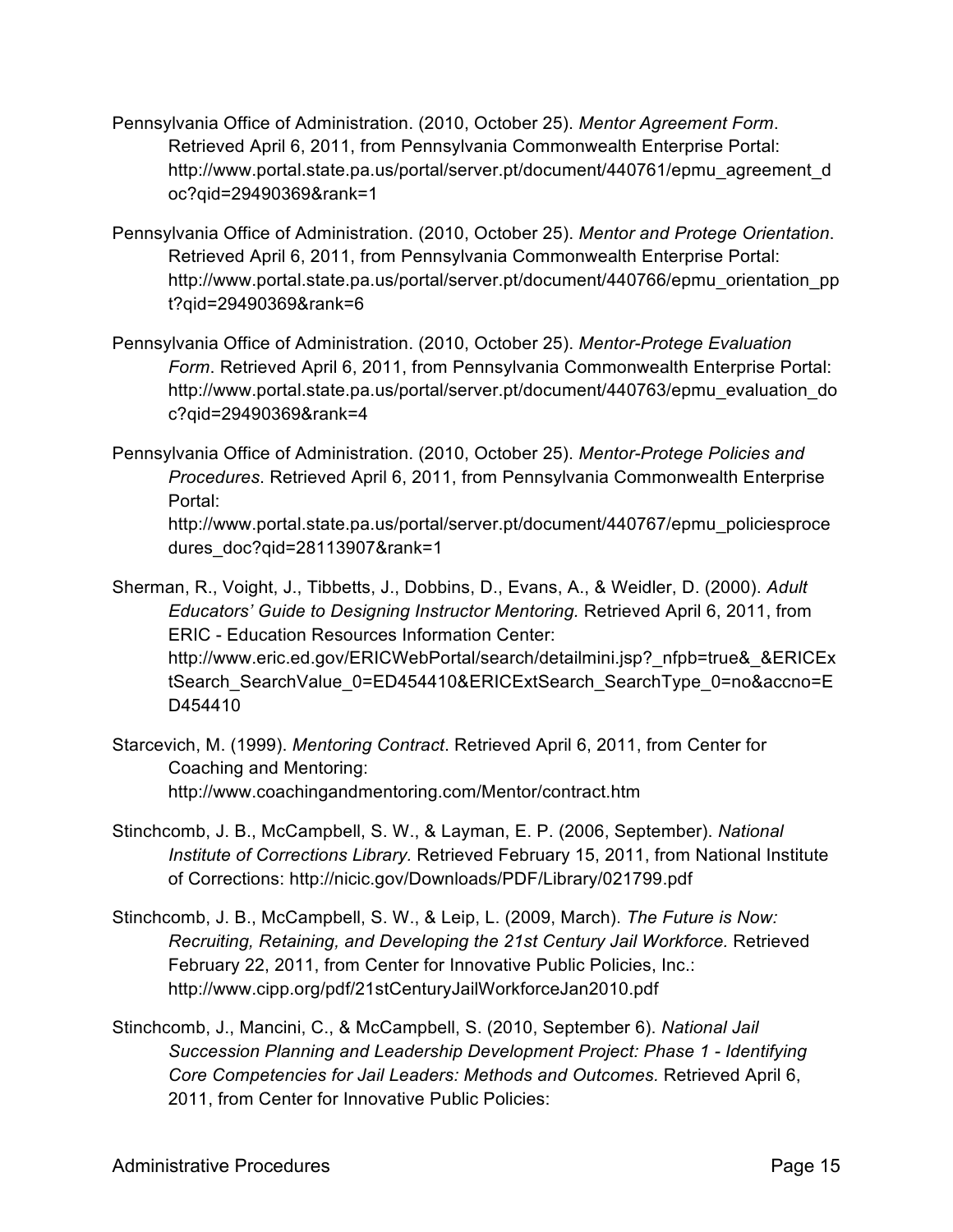http://www.cipp.org/pdf/Final%20Report%20BJA-Jails%20mentoring-Core-Methodology9-6-10.pdf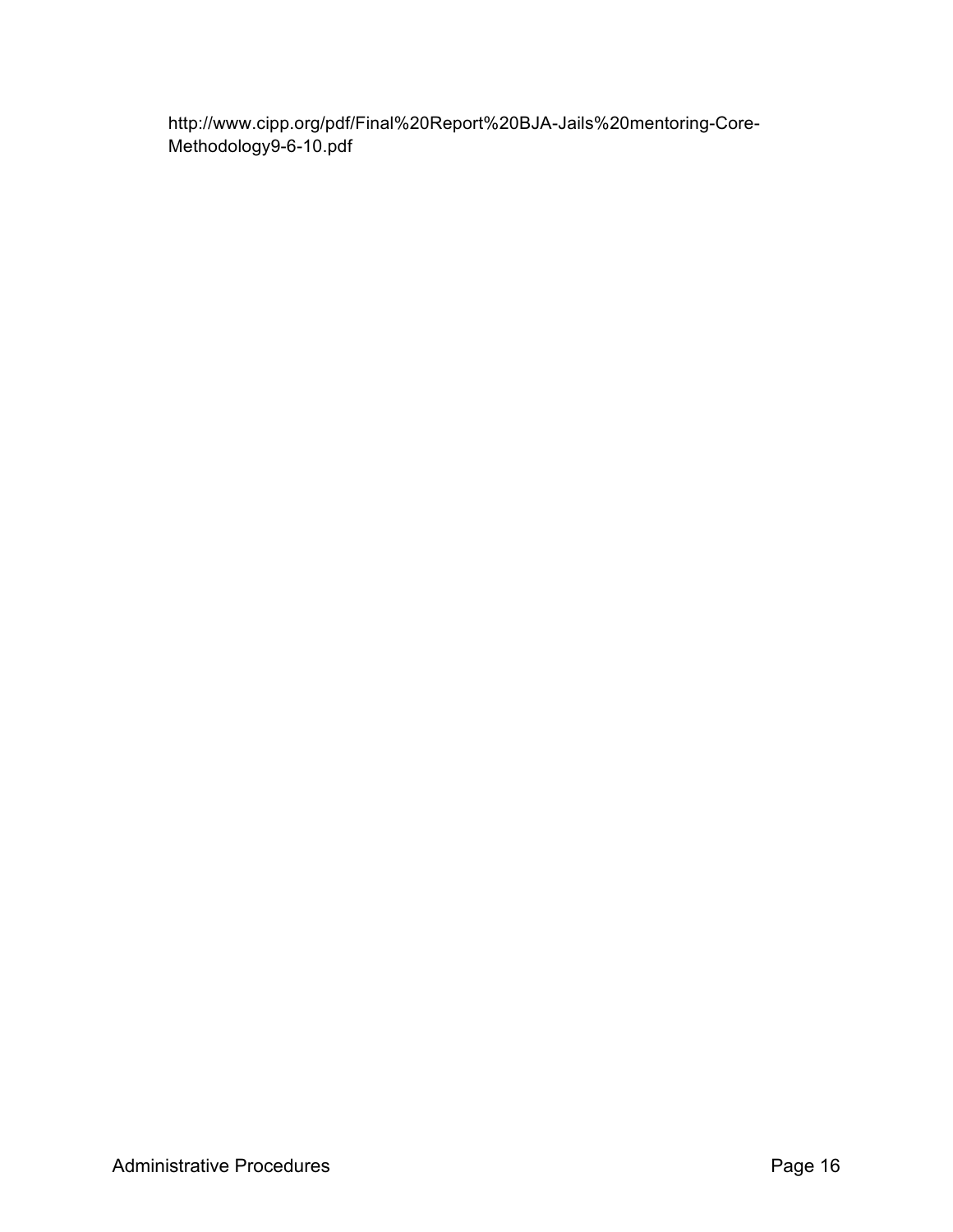# **Appendix A – Mentor Application**

# **Mentor Application**

# **What is the Mentoring Jail Leaders Program?**

The purpose of the Mentoring Jail Leaders (MJL) Program is to develop excellence in current and future jail leaders. It is an extension and implementation of the skills developed in the National Jail Leadership Command Academy (NJLCA). Coaching and mentoring have become widely accepted techniques for extending such development beyond classroom training and on-the-job experience.

While this program has been specifically developed to support the NJLCA, the strategies can be used by jails wishing to implement a leadership development program. A copy of this mentoring program, which may be adapted for use any jail or jail system, is available in a standalone module at *www.leadingjails.com*.

# **To Be A Mentor. . .**

To participate as a mentor in the MJL Program, you must be a NJCLA graduate.

For jails developing their own mentoring program, you are welcome to use or modify this application it for your organization's use.

# **The Process of Becoming a Mentor**

For graduates of the NJLCA: Complete this application for acceptance. All materials including this application and any questions may be e-mailed to the program coordinator at: *MJLP@aja.org* or mailed to: MJL Program Coordinator, American Jails Association, 1135 Professional Court, Hagerstown, MD 21740–5853. Most mentors will be matched with a mentee during the NJLCA (or when one becomes available). After your mentee finishes NJLCA, you may continue in the program.

For jails developing their own mentoring program, use whatever information in this application is helpful to your process.

# **Orientation**

For graduates of the NJLCA: You will obtain a Mentor Handbook via e-mail or online. (A copy of the Mentor Handbook and all other mentor materials are available at: *www.leadingjails.com*). You are expected to review and complete any material therein. After an initial conversation/meeting with your proposed mentee, complete the Mentor-Mentee Agreement. This is a working agreement between partners for the duration of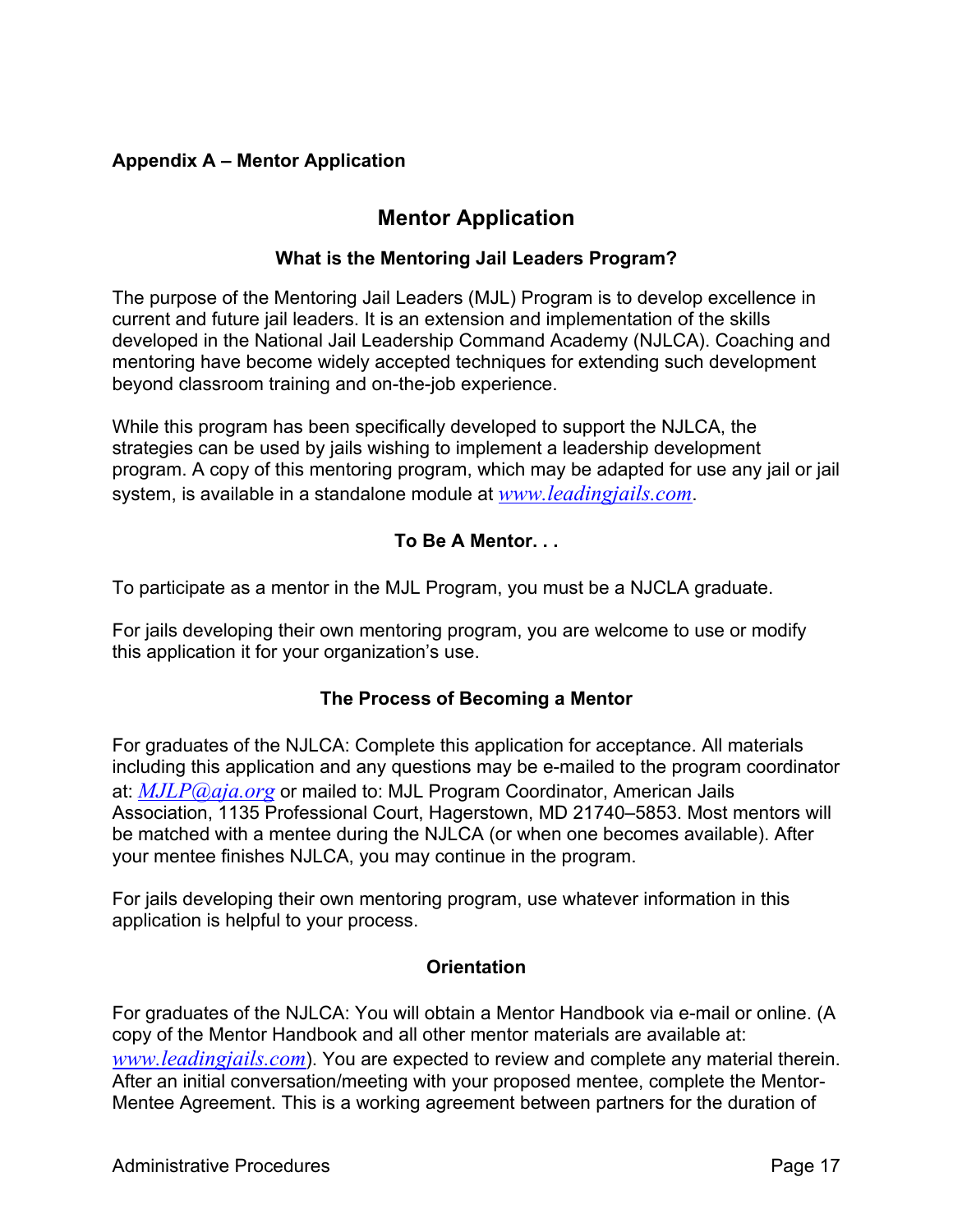the mentoring relationship. The program requires several meetings a month plus some research or other preparation (an estimated 8 hours per month). The program is 1 year in length.

For jails developing their own mentoring program, the Mentor Handbook is available for your use and modification.

# **NJLCA Mentor Application**

| Please respond to the following. Print all information.                                                          |      |                                                           |             |  |  |  |  |  |
|------------------------------------------------------------------------------------------------------------------|------|-----------------------------------------------------------|-------------|--|--|--|--|--|
| Today's Date: ___________________<br><b>Preferred Contact Information:</b>                                       |      |                                                           |             |  |  |  |  |  |
|                                                                                                                  |      |                                                           |             |  |  |  |  |  |
|                                                                                                                  |      |                                                           |             |  |  |  |  |  |
| Employer/Affiliation: Employer/Affiliation:                                                                      |      |                                                           |             |  |  |  |  |  |
|                                                                                                                  |      |                                                           |             |  |  |  |  |  |
| <b>Work Address:</b>                                                                                             |      |                                                           |             |  |  |  |  |  |
| <b>Street Address</b>                                                                                            | City | State                                                     | Postal Code |  |  |  |  |  |
| Jail's Average Daily Population:                                                                                 |      |                                                           |             |  |  |  |  |  |
|                                                                                                                  |      | Small (<150) Medium (150-999) Large (more than 1,000)     |             |  |  |  |  |  |
| Jail Type/Administration (managed by or as a):                                                                   |      |                                                           |             |  |  |  |  |  |
| Elected Official (Sheriff)                                                                                       |      |                                                           |             |  |  |  |  |  |
| Regional Jail Private Vendor                                                                                     |      |                                                           |             |  |  |  |  |  |
|                                                                                                                  |      | Local/County Commissions (Board of Corrections) State-Run |             |  |  |  |  |  |
| Tribal/Indian Nation BOP                                                                                         |      |                                                           |             |  |  |  |  |  |
| Years working for your current employer:                                                                         |      |                                                           |             |  |  |  |  |  |
| Previous Employer (if less than 3 years at current employer):                                                    |      |                                                           |             |  |  |  |  |  |
|                                                                                                                  |      |                                                           |             |  |  |  |  |  |
| Previous Jail's Average Daily Population:                                                                        |      |                                                           |             |  |  |  |  |  |
| Small (<150) Medium (150-999) Large (more than 1,000)<br>Previous Jail Type/Administration (managed by or as a): |      |                                                           |             |  |  |  |  |  |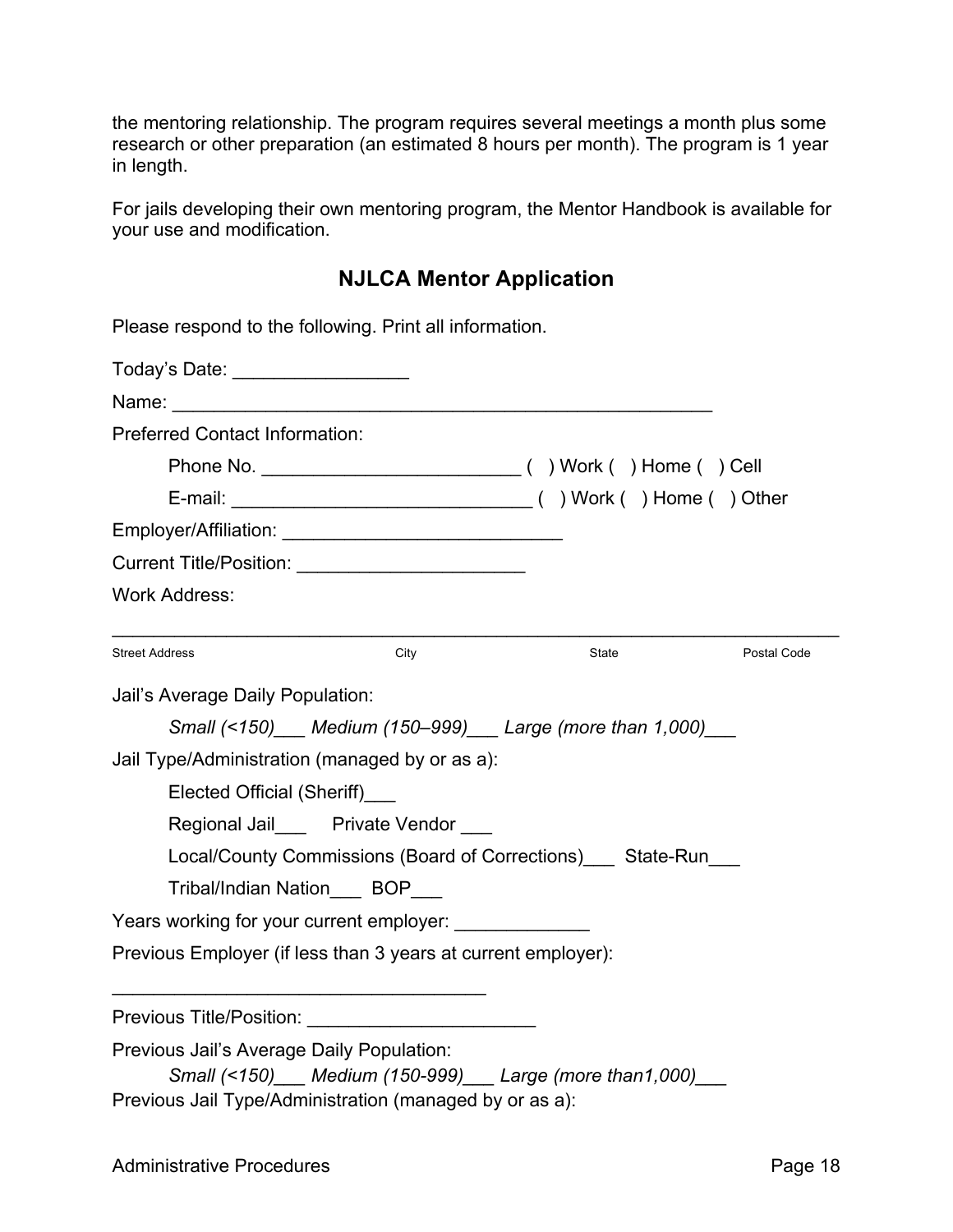Elected Official (Sheriff) \_\_\_

Regional Jail\_\_\_ Private Vendor \_\_\_

Local/County Commissions (Board of Corrections) \_\_\_ State-Run\_\_\_

Tribal/Indian Nation\_\_\_ BOP\_\_\_

Years working for this employer: \_\_\_\_\_\_\_\_\_\_\_\_\_\_\_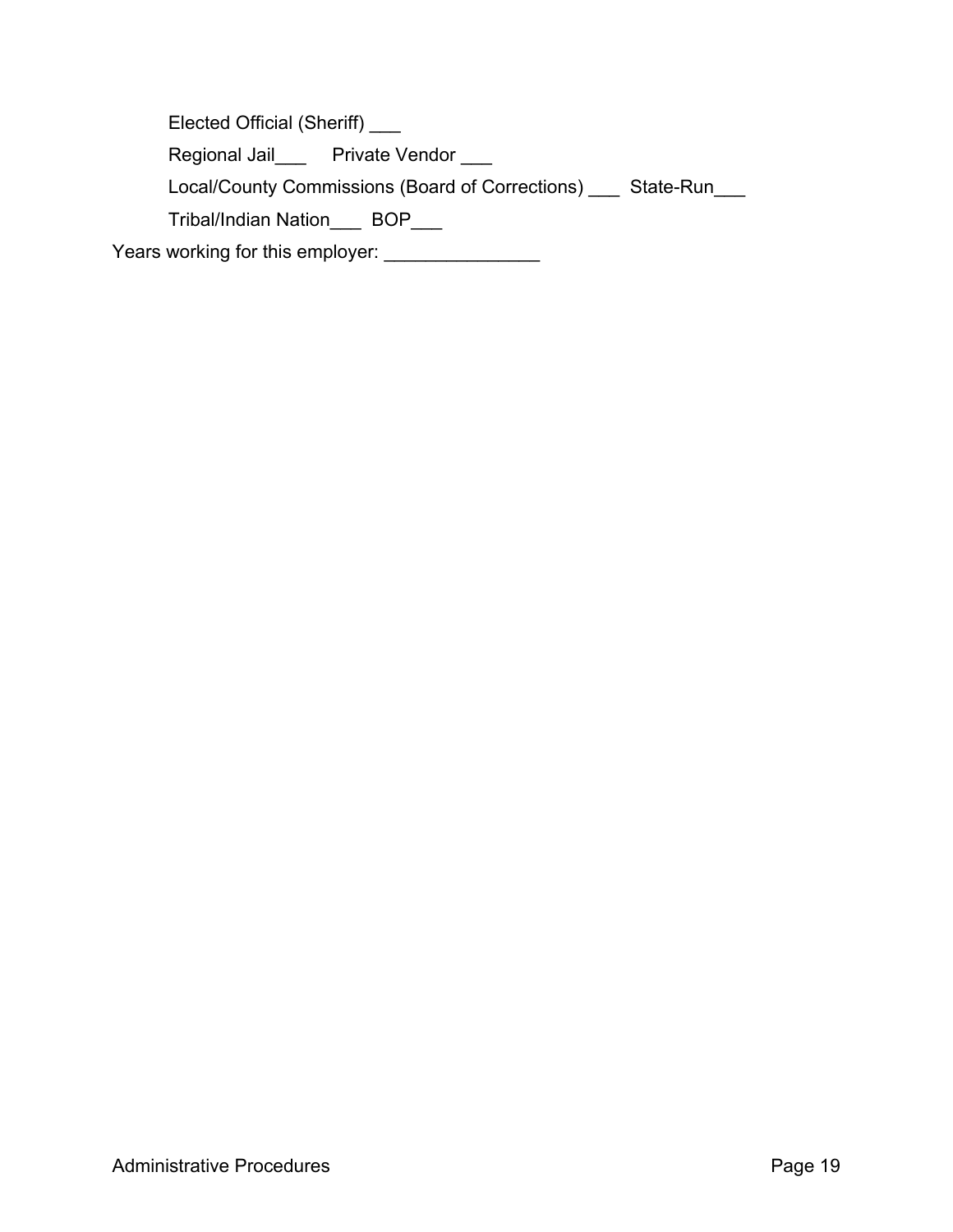### **Questions for Prospective Mentors:**

Your responses to these questions are used to help match you with a mentee.

1. Meetings/Conversations: While face-to-face meetings are ideal, we anticipate these conversations to be held over the telephone or other forms of electronic communication. You and your mentee decide the best way to communicate. We anticipate that you will meet twice a month plus do research or other preparatory work. The total time commitment is approximately 8 hours a month. Are you willing to meet this time commitment?

Yes No If you find you cannot devote 8 hours a month, please reconsider submitting your application as a mentor.

- 2. Highest Educational Degree Obtained:
- 3. Professional Certifications (e.g., CJM, etc.):
- 4. Professional Associations (e.g., AJA, etc.):
- 5. The 22 core competencies of a jail leader follow this chart. (Also see *www.leadingjails.com*).

Please identify the five greatest strengths that you bring to this program based on the core competencies. Provide the information as requested. See the attached example.

| #             | <b>Core Competency</b>       | The strengths I bring to a mentee are:                                                                                                                                                                                                                                                                                     |
|---------------|------------------------------|----------------------------------------------------------------------------------------------------------------------------------------------------------------------------------------------------------------------------------------------------------------------------------------------------------------------------|
| example<br>9. | Engage in strategic planning | I was the chair of the strategic planning<br>$\bullet$<br>committee in my agency when we developed<br>the current plan.<br>I completed a master's level course in strategic<br>$\bullet$<br>planning.<br>I implemented various sections of my agency's<br>$\bullet$<br>strategic plan in my role as lieutenant of a shift. |
|               |                              |                                                                                                                                                                                                                                                                                                                            |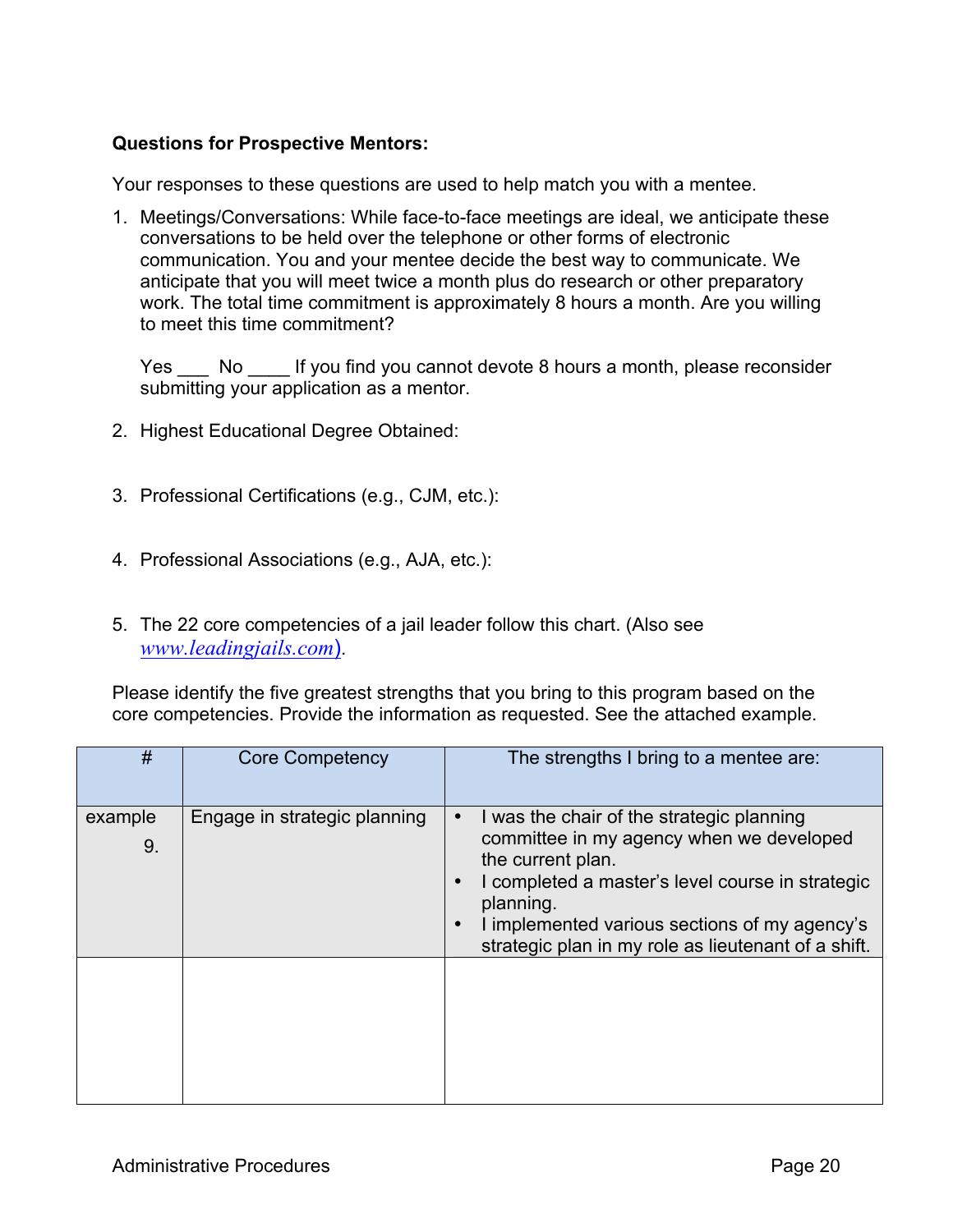| # | Core Competency | The strengths I bring to a mentee are: |
|---|-----------------|----------------------------------------|
|   |                 |                                        |
|   |                 |                                        |
|   |                 |                                        |
|   |                 |                                        |
|   |                 |                                        |
|   |                 |                                        |
|   |                 |                                        |
|   |                 |                                        |
|   |                 |                                        |
|   |                 |                                        |
|   |                 |                                        |
|   |                 |                                        |
|   |                 |                                        |
|   |                 |                                        |
|   |                 |                                        |
|   |                 |                                        |
|   |                 |                                        |
|   |                 |                                        |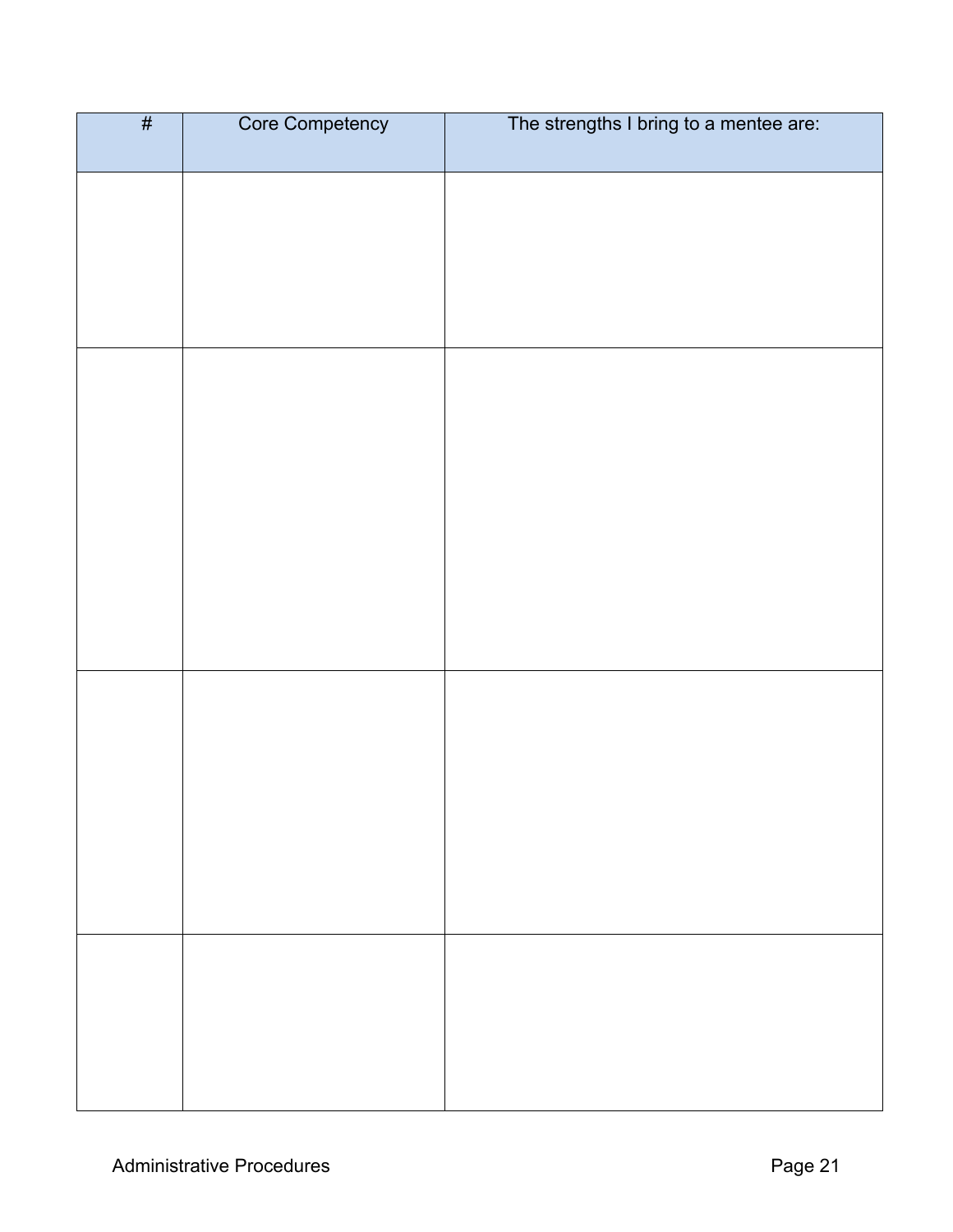| $\overline{\#}$ | Core Competency | The strengths I bring to a mentee are: |
|-----------------|-----------------|----------------------------------------|
|                 |                 |                                        |
|                 |                 |                                        |
|                 |                 |                                        |
|                 |                 |                                        |
|                 |                 |                                        |
|                 |                 |                                        |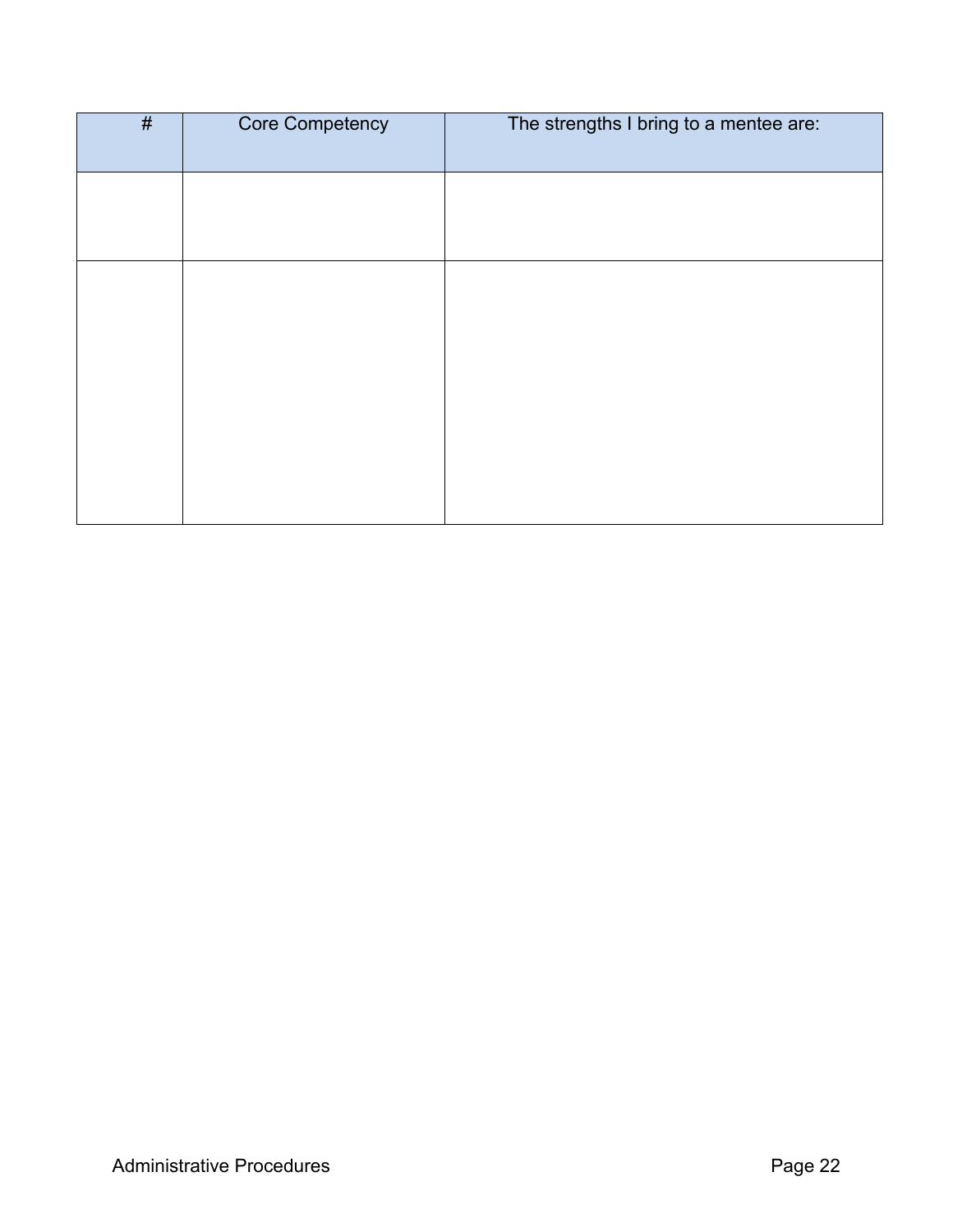# **Core Competencies of Jail Leaders**

The 22 core competencies of jail leaders are listed in alphabetical order followed by a description of the core competency and the rationale for that core competency.

## 1. **Anticipate, analyze, and resolve organizational challenges and conflicts.** *Description*

Use critical thinking skills, evidence-based practices, and information analysis to inform decision-making and address organizational problems; proactively identify pending crises or opportunities.

#### *Rationale*

Jail leaders must be able to not only chart their organization's future course, but also to navigate the present. Dealing with current organizational challenges must be predicated on a sound knowledge of the past and a clear vision of the future, including strategies for preventing organizational conflicts.

## **2. Assure organizational accountability.**

#### *Description*

Direct the process for collecting ongoing feedback and assessing long-term outcomes; model self-accountability through words and actions.

#### *Rationale*

Jail leaders are ultimately accountable to the public, the inmate population, and those both above and below them in the chain of command. This includes identifying, collecting, analyzing, and disseminating which data and information are needed to assure accountability in a transparent method that provides a "report card" for stakeholders.

## **3. Build and maintain positive relationships with external stakeholders.** *Description*

Develop reciprocally-beneficial external partnerships to achieve shared goals.

#### *Rationale*

Since jails are impacted by other criminal justice agencies, local and state policymakers, and community organizations, they cannot operate effectively without developing working relationships with such groups. Establishing linkages with these stakeholders not only assists with accomplishing the jail's mission, but also with managing related external forces over which jails have no direct control. Identifying and building such relationships is a two-way process for the mutual benefit of everyone involved.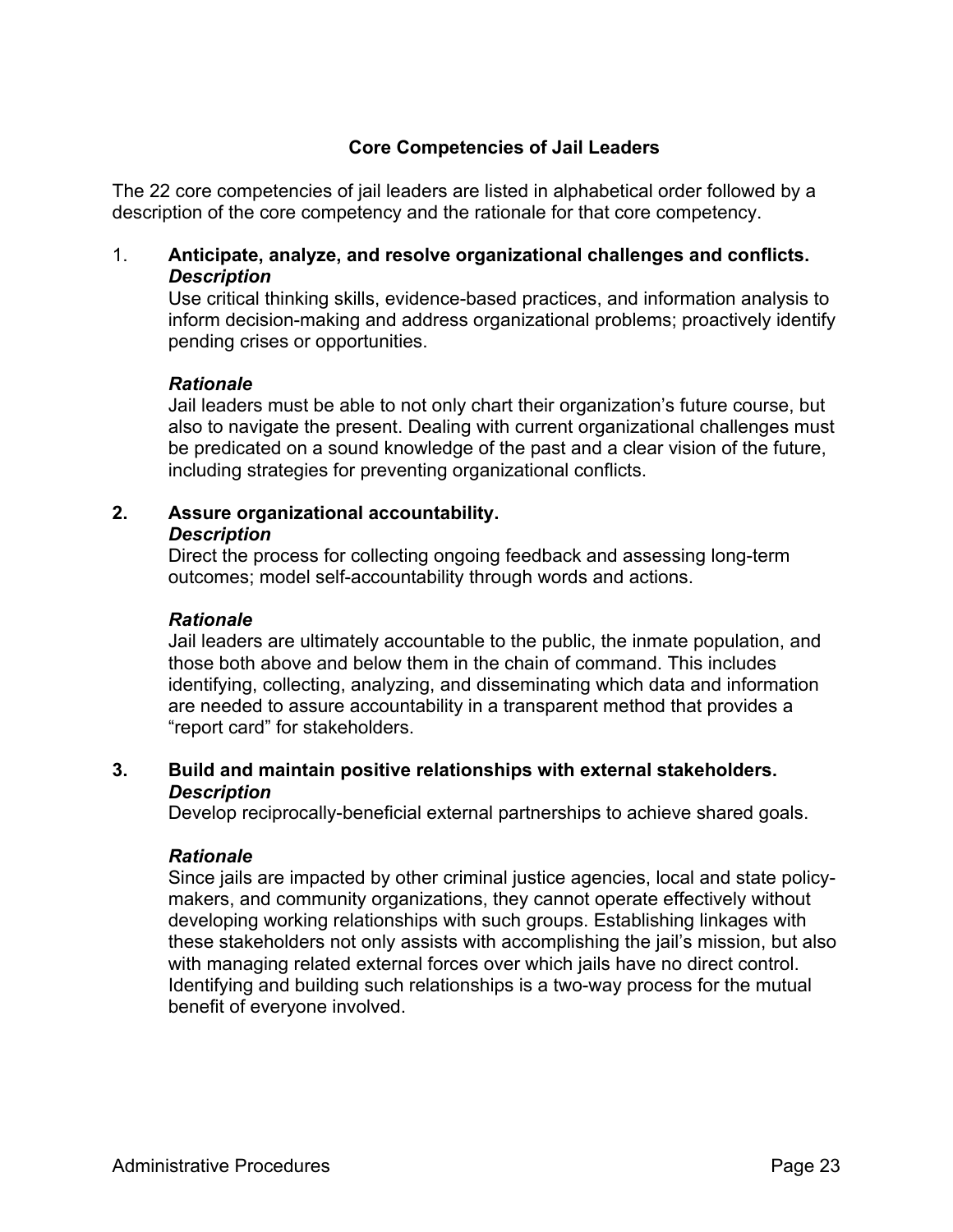## **4. Build and maintain teamwork; mentor and coach others.**

#### *Description*

Work with staff to strengthen the team and members of it; lead by example; go beyond the expected to assure the success of all involved.

#### *Rationale*

Creating and nurturing a successful team takes thoughtful planning, time, energy, and ongoing attention. This includes building and maintaining teamwork through both formal and informal strategies, such as mentoring, role modeling, and other approaches to uniting the talents of a diversified workforce. Great teams are not accidental, but rather, are the product of great leadership.

#### **5. Communicate effectively, internally, and externally.** *Description*

Engage in written and oral communication that is clear, unambiguous, transparent, and consistent with the organizational vision, mission, and values.

## *Rationale*

This competency is actually a fundamental component of each of the other twenty-one competencies. It includes effectively using all available means of communication (e.g., oral, written, electronic) to manage people, make decisions, and collect and disseminate information in a way that is appropriate, unambiguous, and mutually beneficial.

## **6. Comprehend, obtain, and manage fiscal resources.** *Description*

Understand the larger financial picture, as well as obtain the fiscal resources needed to achieve organizational goals, allocating resources in a manner that supports the organizational vision, mission, and values.

# *Rationale*

Not only must jail leaders comprehend specifics of the budgeting process, but they must also be able to assure that the jail has sufficient financial resources to fulfill its mission by obtaining stakeholder support. This includes not only assessing what resources are needed, but also managing them in a costeffective manner by effectively prioritizing, eliminating waste and duplication, identifying alternatives to supplement the budget, and making reductions as necessary.

# **7. Develop and maintain a positive organizational culture** *that promotes respect for diverse staff***.**

#### *Description*

Assess the agency's internal culture, assure that it is aligned with the mission, vision, and values; work to change culture as necessary; support culture that moves toward identified organizational goals.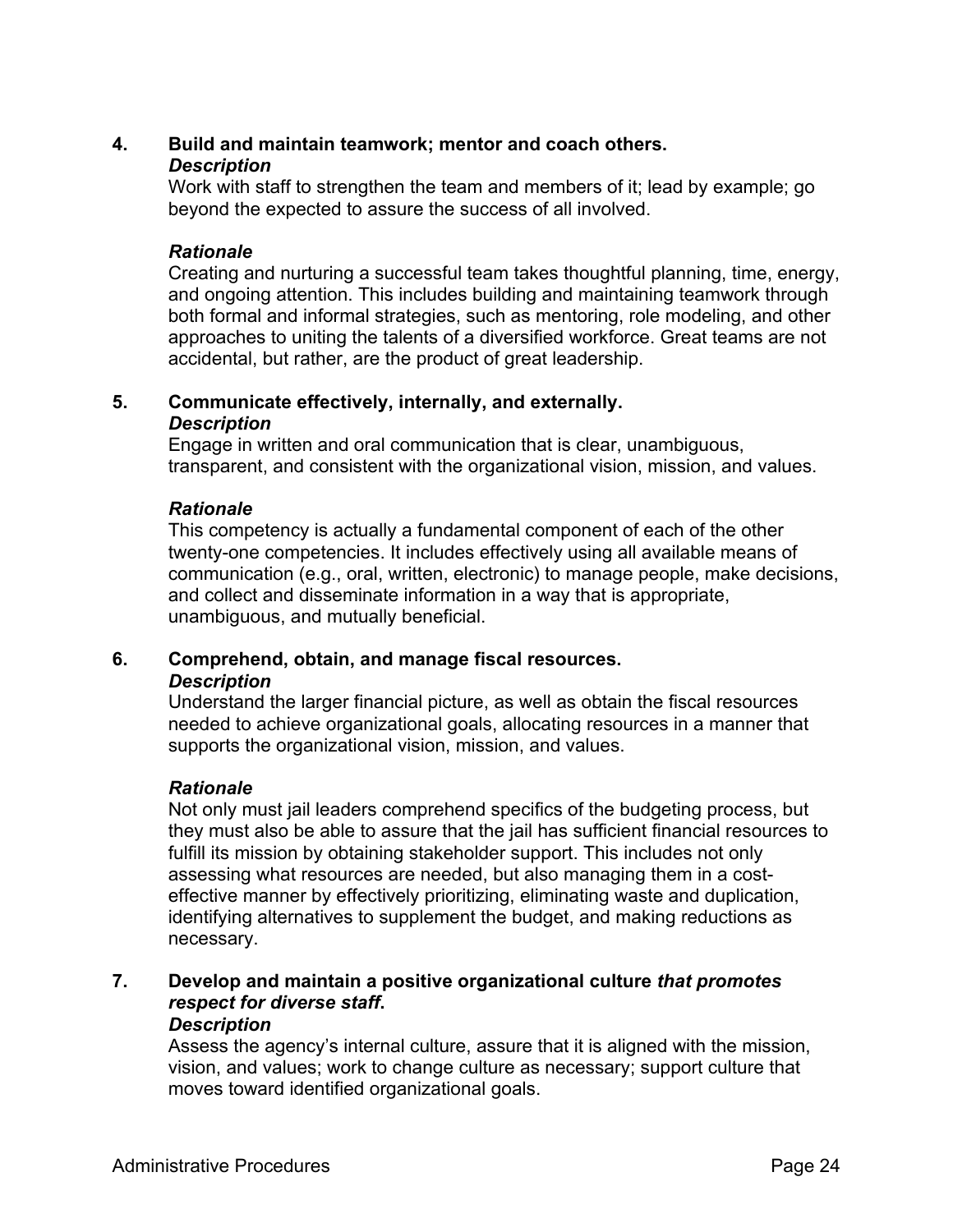### *Rationale*

Managing a diverse workforce, (and inmate population), requires considerable effort to create "one out of many." This includes identifying, developing, and maintaining an organizational culture that values diversity, embraces change, promotes a positive approach, and is consistent with the organization's vision, mission, and values.

# **8. Develop and sustain organizational vision/mission.**

## *Description*

Establish a long-range purpose for the organization and provide overall direction and guidance for achieving its mission and measuring success.

#### *Rationale*

This competency establishes the basis for pursuing all others. It clarifies the essence of the organization's existence by creating, implementing and maintaining the jail's vision and mission through participatory consensus-building with staff and stakeholders.

# **9. Engage in strategic planning.**

#### *Description*

Proactively analyze emerging trends, anticipate related organizational needs, and develop strategies for meeting them.

#### *Rationale*

Effective management and accountability requires long-range planning efforts and structured operations. This includes maintaining a comprehensive foundation of information, collecting and analyzing relevant data, and working with community stakeholders who are impacted by the jail.

#### **10. Enhance self-awareness; maintain proactive professional commitment.** *Description*

Identify personal strengths and weaknesses; make use of professional resources (e.g., technical assistance, research reports, professional organizations, peer reviews, networking, etc.).

#### *Rationale*

Before anyone can effectively lead others, he or she must have sufficient insight into their own strengths and weaknesses, especially in terms of how they potentially impact their staff. Leaders must be willing to take an objective and indepth look at themselves and be willing to change.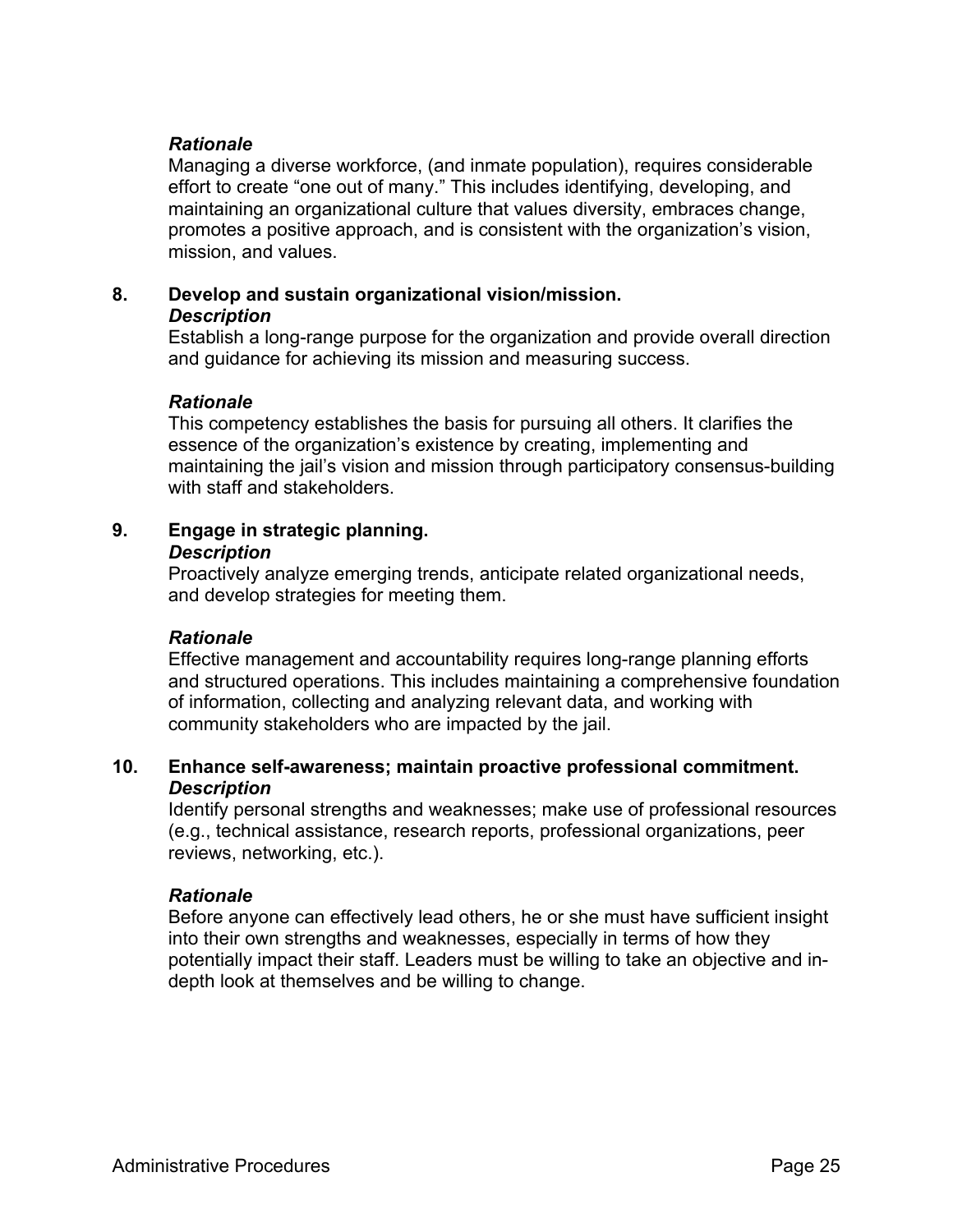#### **11. Establish organizational authority, roles, and responsibilities.** *Description*

Assure that duties and responsibilities are properly distributed throughout the organization, along with the authority necessary to fulfill them, in order to promote smooth, efficient functioning within legal parameters.

#### *Rationale*

Jails do not run themselves. While the leader's job does not extend to day-to-day operational management, it is the leader's responsibility to develop an overall organizational structure that ensures effective functioning, complies with relevant laws, establishes clear lines of authority and accountability, and ultimately, promotes fulfillment of the jail's vision and mission.

## **12. Leverage the role of the jail in the criminal justice system.** *Description:*

Maintain outcome-focused interaction with other components of the justice system to identify and resolve problems and advance the vision/mission of the jail.

## *Rationale***:**

Because jails are so profoundly affected by operations of other agencies throughout the criminal justice system, they cannot afford to engage in autonomous policy development or decision-making. Yet all too often, local jails operate as an island, trying to independently solve system-created problems. Local jail leaders need to take the initiative to establish system-wide collaboration. This calls for understanding the interdependent relationships between components of the justice system and developing working relationships that minimize the negative impact of other agencies' actions while maximizing creative synergy among them.

# **13. Make sound decisions.**

#### *Description*

Establish a decision-making style that is firm, fair, and consistent, data-driven, and aligned with the organization's vision, mission, and values; appreciate the impact of decisions on those in and outside of the organization.

# *Rationale*

Jail leaders are responsible for the decisions they make, as well as for the decisions made by their subordinates. This includes making decisions in a manner that ensures organizational accountability, as well as consistency with policies, procedures, and effective leadership practices. It likewise means making decisions within legal guidelines, in concert with the jail's vision/mission, and in accord with positive trends in jail management.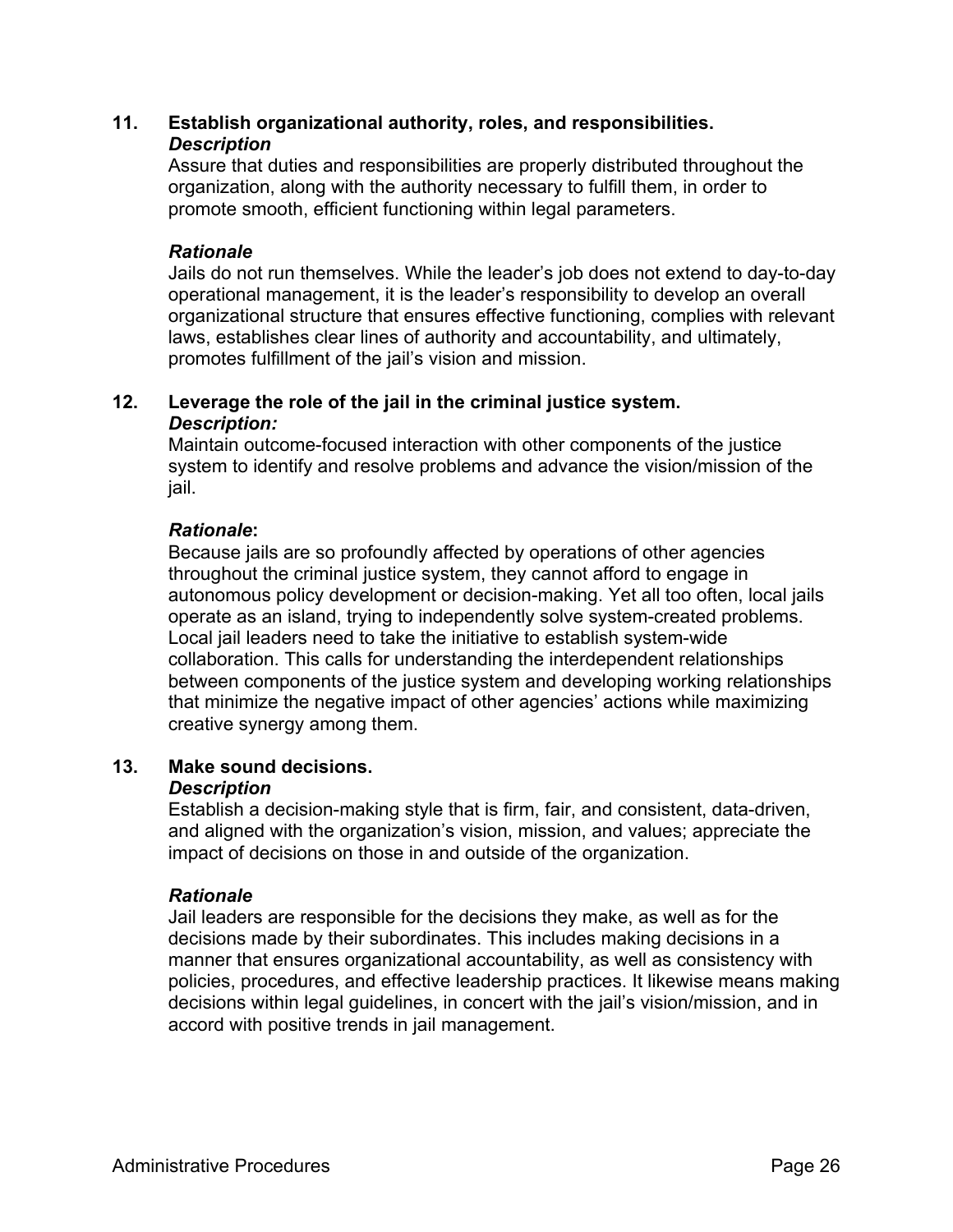#### **14. Manage change.**

#### *Description*

Progressively implement change through strategies that encompass relevant stakeholders.

#### *Rationale*

Because change is so discomforting, it is often feared and resisted. Effectively implementing change therefore includes awareness of how change impacts organizational and human dynamics, including understanding the change process itself, as well as how to implement change in a manner designed to ensure sustainability.

# **15. Manage labor relations.**

#### *Description*

Work collaboratively with unions/employee organizations and effectively manage collective bargaining agreements.

#### *Rationale*

Clear communication, well-defined regulations, and consistent application of rules are integral to good management in any work environment, and with collective bargaining agreements, they are even more essential. This includes understanding the collective bargaining process, related laws, and the implementation of bargaining agreements in order to promote effective personnel management and positive labor/management relationships.

#### **16. Manage power and influence.** *Description*

Understand the organization's history and political climate; use the political process (internal/external and official/unofficial) to accomplish goals; understand the impact of your use of power on the organization and the community.

#### *Rationale*

While a certain degree of power accompanies the position of jail leader, the ability to use it effectively and in a responsible manner is a personal attribute. It is especially important that jail leaders understand both the limits and the widespread impact of their power and influence on internal operations as well as external stakeholders.

#### **17. Manage time.**

#### *Description*

Set an agenda that includes realistic deadlines, defines priorities, and addresses critical issues promptly.

#### *Rationale*

Because so many issues are competing for the jail leader's attention, it is essential to establish priorities in order to avoid becoming consumed by the job,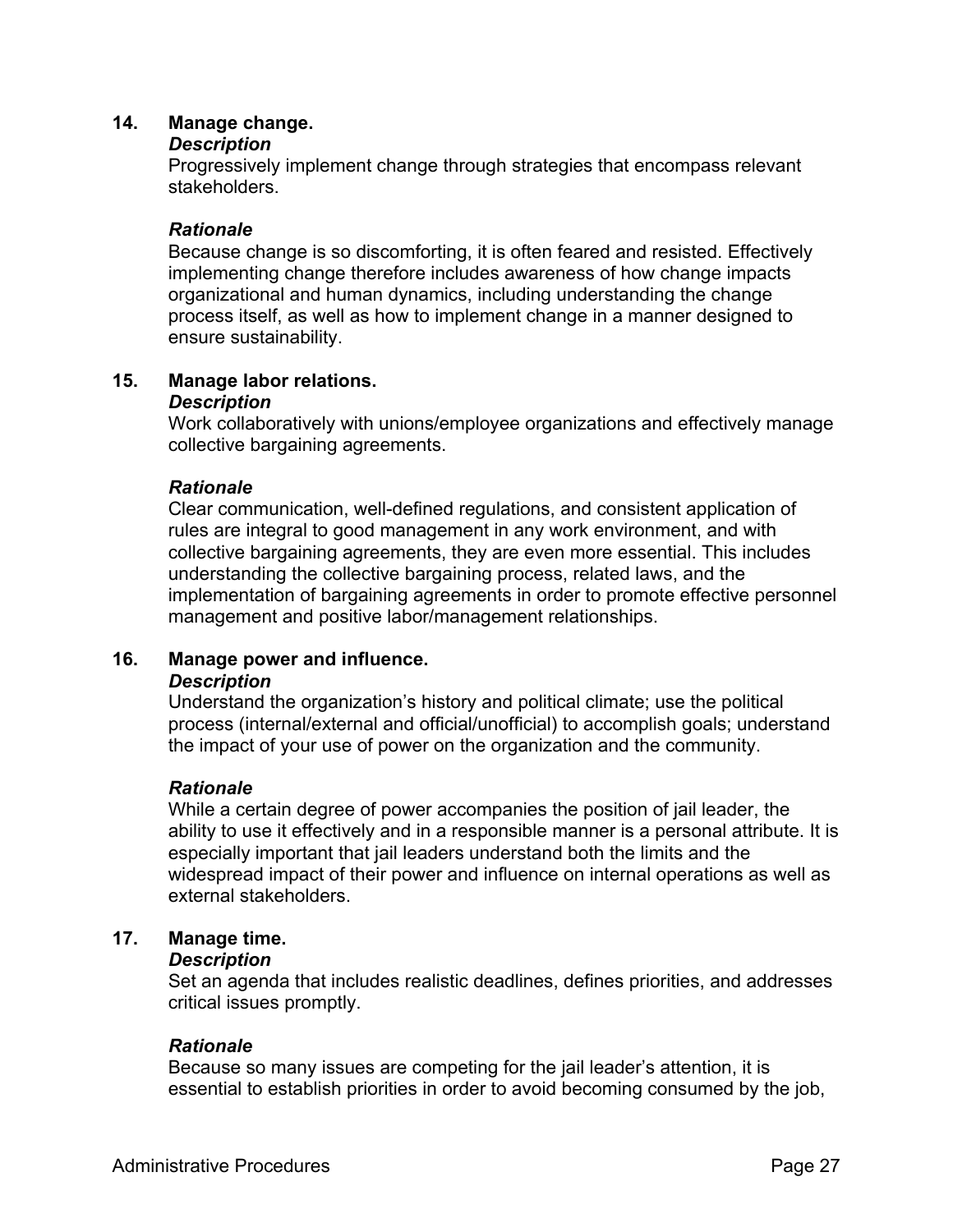and to allow the personal time needed to decompress. This includes setting and meeting deadlines, delegating when appropriate, and avoiding the temptation to try to "do it all" at once.

#### **18. Obtain and manage human resources.**

#### *Description*

Obtain the human resources needed to achieve organizational goals, allocating them in a manner that supports the jail's vision, mission, and values; assess employee strengths/weaknesses; properly delegate authority.

#### *Rationale*

Since a majority of the operating budget of most jails is spent on staff salaries and benefits, recruiting, retaining, and developing competent personnel are significant priorities. Doing so requires insights concerning human resource issues, both nationally and locally. Moreover, assuring a sufficient quantity and quality of well-trained and highly motivated staff is fundamental to safe and secure jail management, administration, and operations.

#### **19. Oversee inmate and facility management.** *Description*

Assure that inmates are receiving proper care, custody, and control according to professional and Constitutional standards, as well as appropriate treatment programming.

#### *Rationale*

This competency relates to the core mission of local jails. Everything else—from fiscal considerations to power, decision-making, team-building, liability concerns, accountability measures, etc.—essentially supports this endeavor. As such, it not only embraces the laws, court cases, policies/procedures, research findings, and industry standards guiding jail operations, but also the good faith of jail leaders to move the field forward in progressive directions based on evidence-based practices.

## **20. Oversee physical plant management** *Description*

Assure that the physical plant is in proper condition to assure the safety of inmates, employees, and the public.

#### *Rationale*

As the overall facility administrator, it is the jail leader's job to assure that the physical plant is in proper operating condition, to determine when it is necessary to obtain assistance for repairs or preventive maintenance, to plan ahead for projected structural needs, and to insure that the physical plant will be viable for the anticipated life of the building.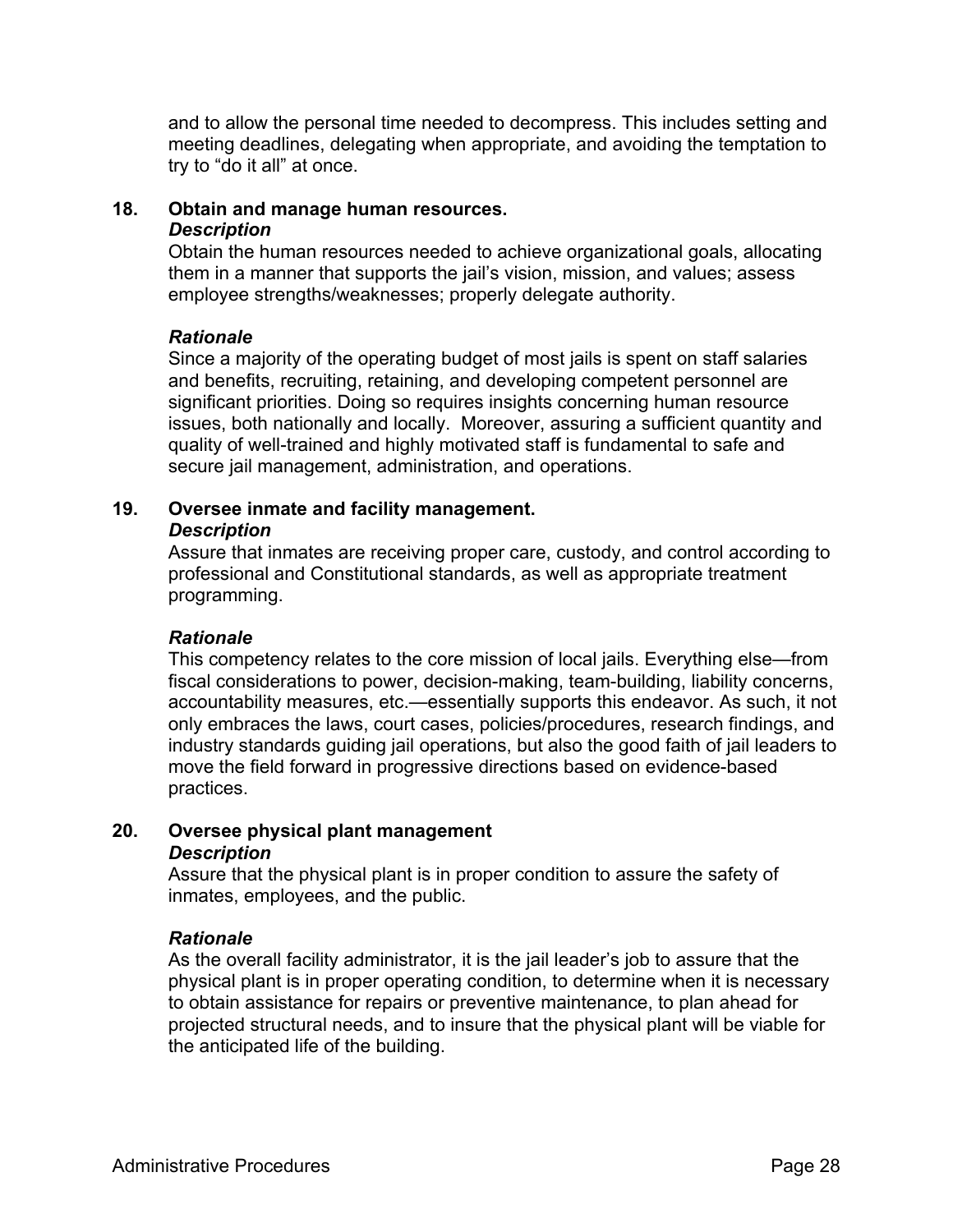#### **21. Reduce jail-related liability risks.**

#### *Description*

Oversee risk management initiatives to reduce vulnerability and assure compliance with state/national standards and case law.

#### *Rationale*

Jails are guided by Constitutional mandates and case law, and thus, can be fertile grounds for liability lawsuits and civil rights claims. Litigation is costly and time consuming, but can be reduced with well-designed policies and diligent operational oversight. This includes understanding current case law and industry standards, training staff accordingly, and assuring that organizational policies and procedures are in compliance.

#### **22. Understand and manage emerging technology.** *Description*

Remain aware of emerging technological innovations and their potential organizational applications.

#### *Rationale*

As part of their responsibility to visualize future organizational needs, leaders need to keep abreast of the rapidly changing array of jail-related technology and how it can be used to improve operations. Being an informed consumer of expensive technology is important to assure that funds are spent efficiently and cost-effectively. This includes identifying subject matter experts to evaluate, test, and assess new technology, as well as building a level of personal understanding of relevant hardware, software, and security devices in order to make knowledgeable procurement decisions.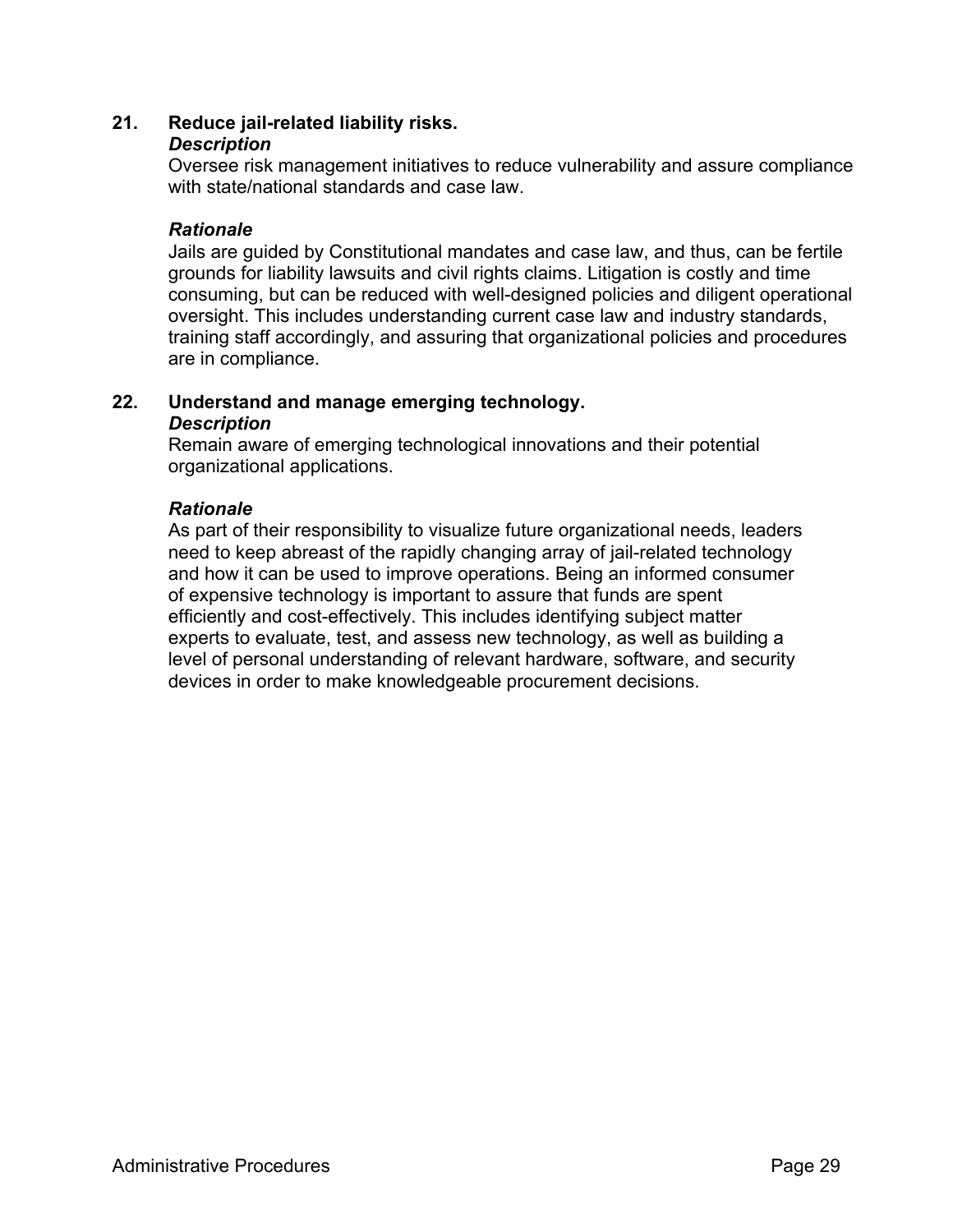# **Appendix B – Mentee Application**

# **Mentee Application**

## **What is the Mentoring Jail Leaders Program?**

The purpose of the Mentoring Jail Leaders (MJL) Program is to develop excellence in current and future jail leaders. It is an extension and implementation of the skills developed in the National Jail Leadership Command Academy (NJLCA). Coaching and mentoring have become widely accepted techniques for extending such development beyond classroom training and on-the-job experience.

While this program has been specifically developed to support the NJLCA, the strategies can be used by jails wishing to implement a leadership development program. A copy of this mentoring program, which may be adapted by any jail or jail system, is available in a standalone module *at www.leadingjails.com*.

## **To be a Mentee . . .**

For NJLCA participants: To participate as a mentee in the MJL Program, you must be enrolled in NJLCA, participating in a class at NJLCA, or a recent graduate of NJLCA. Recent NJLCA graduates will be considered as a mentee on a first-come, first-served basis only if mentors are available.

For jails developing their own mentoring program, you are welcome to use this application or modify it for your organization's use.

#### **The Process of Becoming a Mentee**

For NJLCA participants: Complete this application and be accepted. All materials including this application and any questions may be e-mailed to the program coordinator at: *MJLP@aja.org* or mailed to MJL Program Coordinator, American Jails Association, 1135 Professional Court, Hagerstown, MD 21740–5853. Most mentees will be matched with a mentor during the NJLCA (or when one becomes available). After finishing NJLCA, mentees will begin the MJL Program.

For jails developing their own mentoring program, use or modify the information in this application for your process.

#### **Orientation**

For NJLCA participants: As part of your NJLCA week, you will participate in the Mentee's Orientation. (For additional information, copies of the Orientation, Mentee Handbook, and all other mentee materials are available for download at: *www.leadingjails.com*.) After an initial conversation/meeting with your proposed mentor,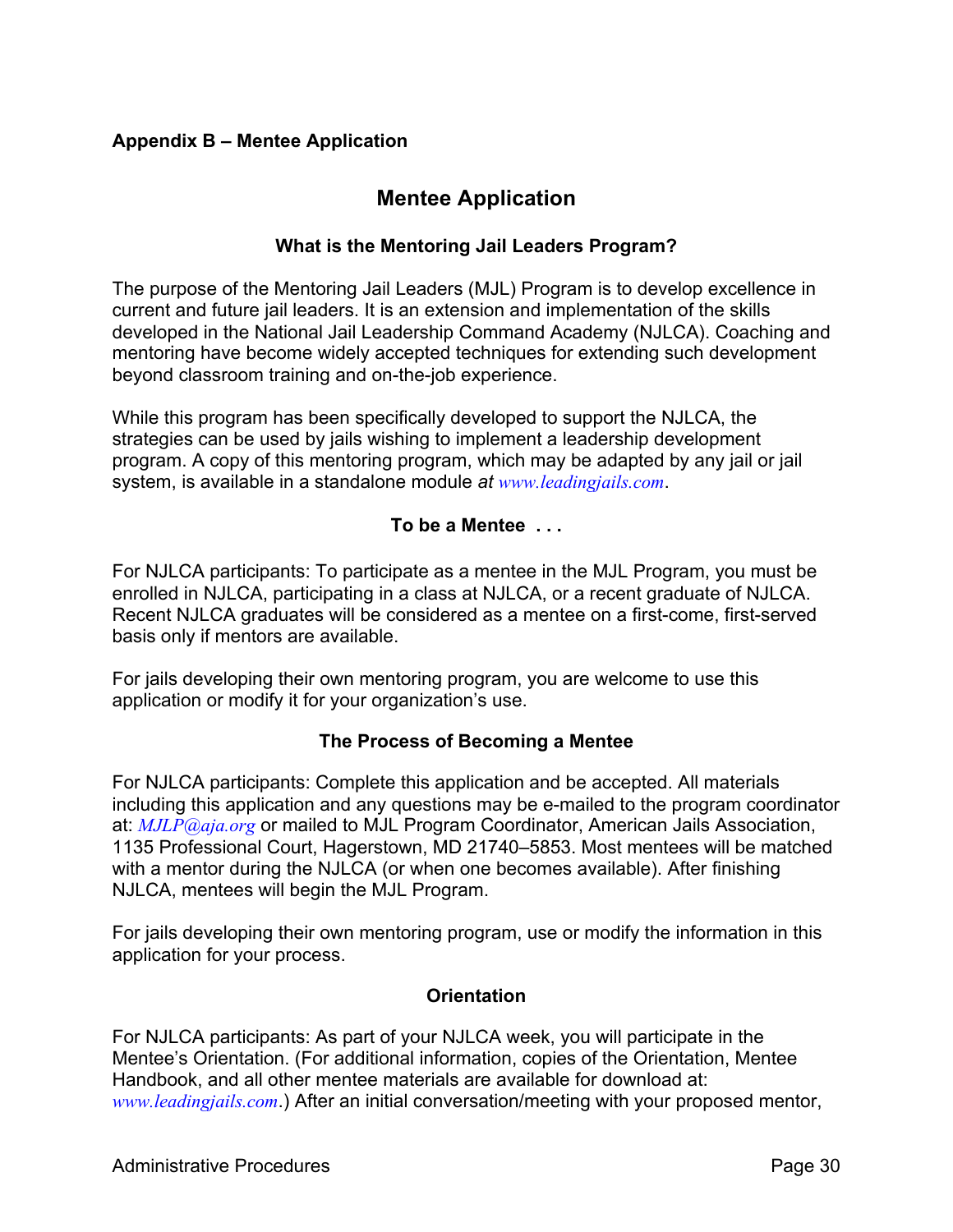complete the Mentor-Mentee Agreement. This is the working agreement between the partners for the duration of the mentoring relationship. The program requires several meetings a month plus some research or other preparation. You should anticipate committing approximately 8 hours monthly for the duration of the 1 year program.

For jails developing their own mentoring program, the Mentor Handbook is available for your use and modification.

#### **NJLCA Mentee Application**

| Please respond to the following. Print all information.       |      |                                                       |             |
|---------------------------------------------------------------|------|-------------------------------------------------------|-------------|
| Today's Date: ____________________                            |      |                                                       |             |
| Name:                                                         |      |                                                       |             |
| <b>Primary Contact Information:</b>                           |      |                                                       |             |
|                                                               |      |                                                       |             |
|                                                               |      |                                                       |             |
|                                                               |      |                                                       |             |
|                                                               |      |                                                       |             |
| <b>Work Address:</b>                                          |      |                                                       |             |
| <b>Street Address</b>                                         | City | State                                                 | Postal Code |
| Jail's Average Daily Population:                              |      |                                                       |             |
|                                                               |      | Small (<150) Medium (150-999) Large (more than 1,000) |             |
| Jail Type/Administration (managed by or as a):                |      |                                                       |             |
| Elected Official (Sheriff)                                    |      |                                                       |             |
| Regional Jail Private Vendor                                  |      |                                                       |             |
| Local/County Commissions ____ State-Run___                    |      |                                                       |             |
| Tribal/Indian Nation ___ BOP___                               |      |                                                       |             |
| Years working for your current employer:                      |      |                                                       |             |
| Previous Employer (if less than 3 years at current employer): |      |                                                       |             |
|                                                               |      |                                                       |             |

Previous Jail's Average Daily Population: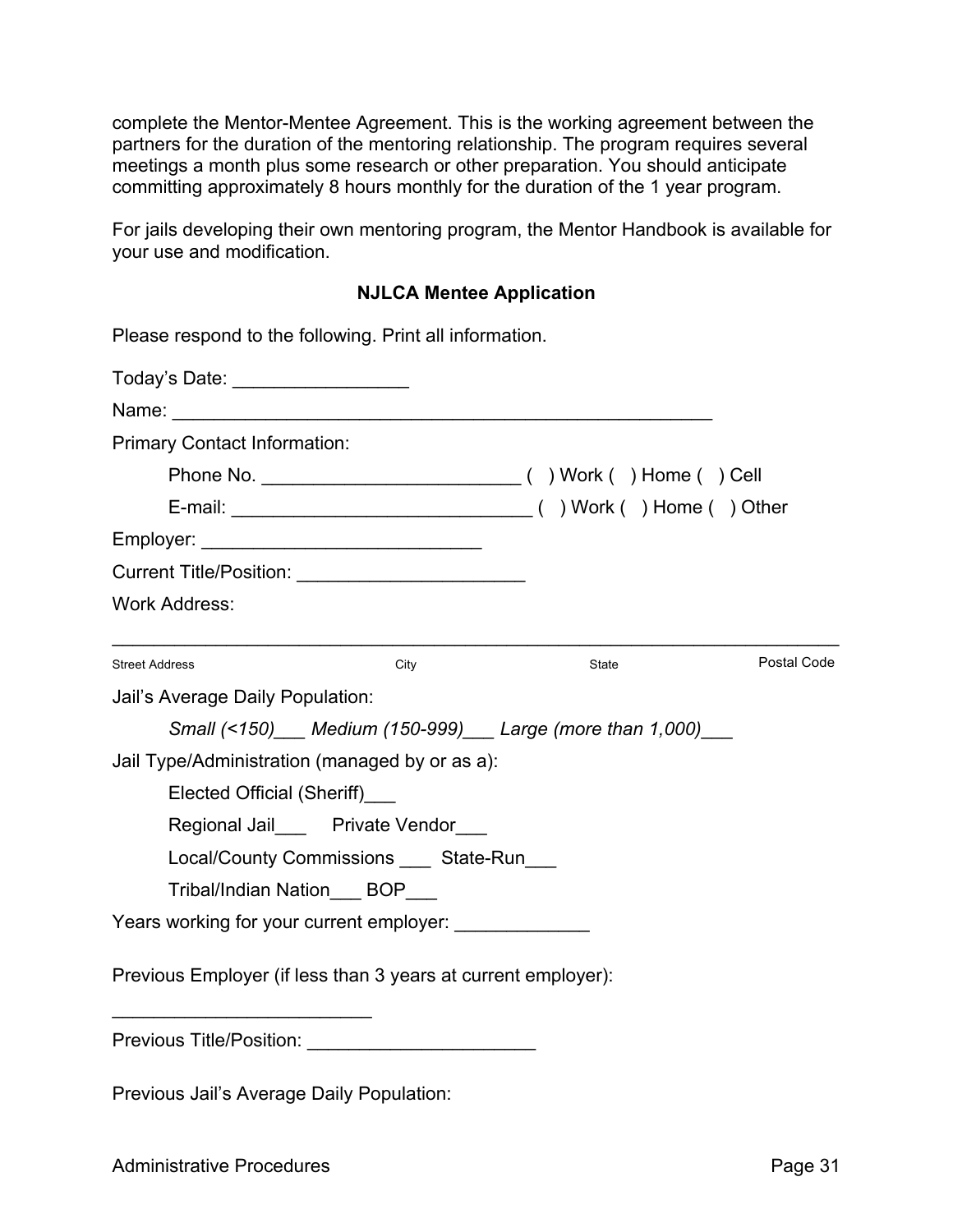*Small (<150)\_\_\_ Medium (150-999)\_\_\_ Large (more than1,000)\_\_\_* Previous Jail Type/Administration (managed by or as a): Elected Official (Sheriff)\_\_\_ Regional Jail Private Vendor Local/County Commissions State-Run Tribal/Indian Nation BOP Years at working for this previous employer:

## **Questions for Prospective Mentees:**

Your responses to these questions are used to partner you with the jail leader who is most qualified to help you advance your career.

1. Meetings/Conversations: While face-to-face meetings are ideal, we anticipate these conversations will be over the telephone or other forms of electronic communication. You and your mentor decide the best way to communicate. We anticipate that you will meet twice a month including research or other preparation work as suggested by your mentor. The total time commitment is approximately 8 hours a month. Are you willing to meet this time commitment?

Yes No If you find you cannot devote 8 hours a month, please reconsider requesting a mentor.

- 2. Highest Educational Degree Obtained:
- 3. Professional Certifications (e.g., CJM, etc.):
- 4. Professional Associations (e.g., AJA, etc.) :
- 5. The 22 core competencies of a jail leader are attached (Also see *www.leadingjails.com*).

After reviewing the list: please note which five core competencies will improve you as a leader in your organization?

Are there specific issues about these core competencies that you specifically want to know more about? (See following example)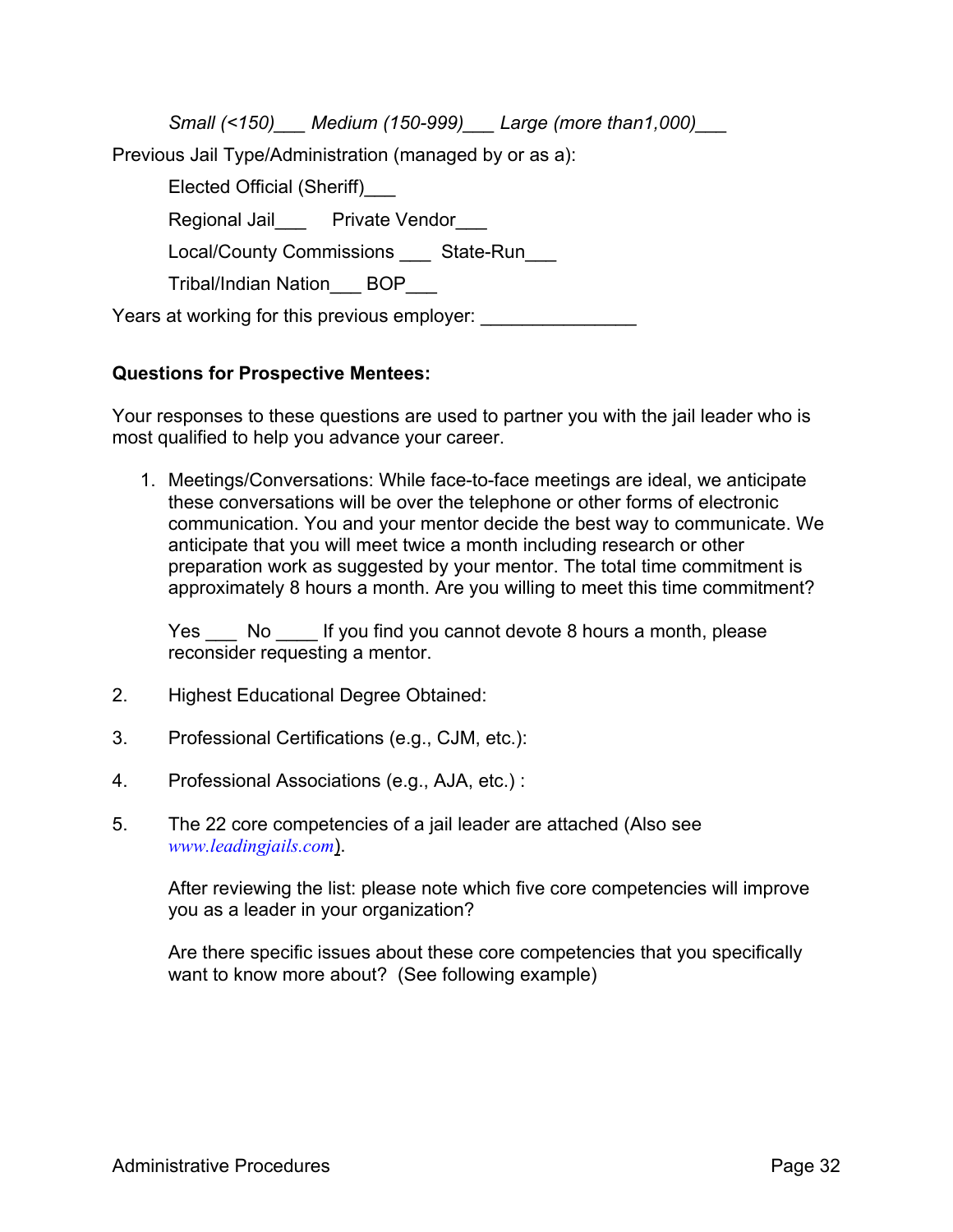| $\#$ | My Priority<br>(1 of 5, 2 of<br>5, etc.) | Core Competency         | Strengths related to this core<br>competency that I need.                                                                                                                                      |
|------|------------------------------------------|-------------------------|------------------------------------------------------------------------------------------------------------------------------------------------------------------------------------------------|
| 15.  | $\overline{2}$ of 5                      | Manage labor relations. | How to work more cooperatively<br>with the union's leadership.<br>What are the legal requirements I<br>have to follow?<br>How can I avoid going to<br>arbitration when I terminate<br>someone? |
|      |                                          |                         |                                                                                                                                                                                                |
|      |                                          |                         |                                                                                                                                                                                                |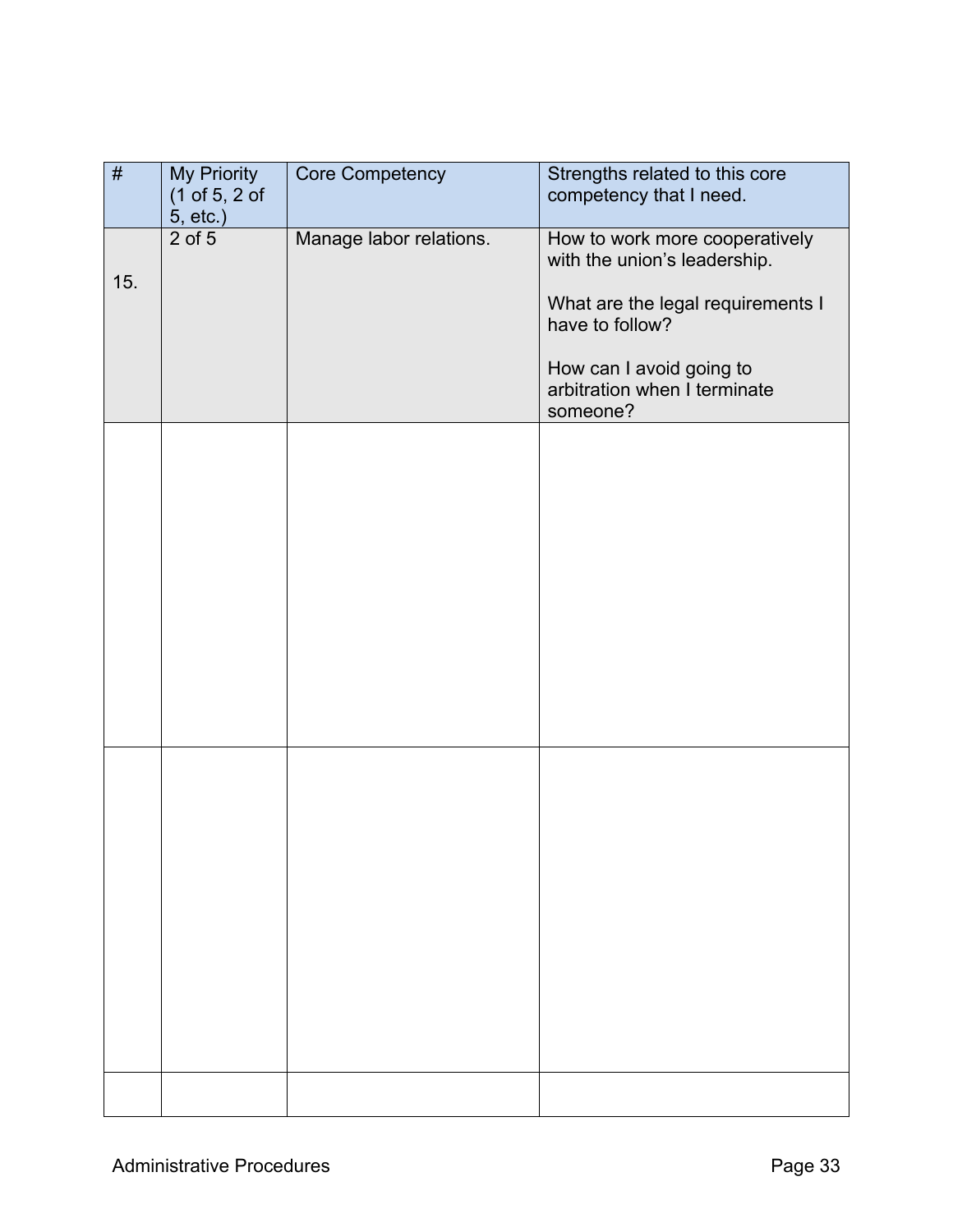| # | My Priority<br>(1 of 5, 2 of | Core Competency | Strengths related to this core<br>competency that I need. |
|---|------------------------------|-----------------|-----------------------------------------------------------|
|   | 5, etc.)                     |                 |                                                           |
|   |                              |                 |                                                           |
|   |                              |                 |                                                           |
|   |                              |                 |                                                           |
|   |                              |                 |                                                           |
|   |                              |                 |                                                           |
|   |                              |                 |                                                           |
|   |                              |                 |                                                           |
|   |                              |                 |                                                           |
|   |                              |                 |                                                           |
|   |                              |                 |                                                           |
|   |                              |                 |                                                           |
|   |                              |                 |                                                           |
|   |                              |                 |                                                           |
|   |                              |                 |                                                           |
|   |                              |                 |                                                           |
|   |                              |                 |                                                           |
|   |                              |                 |                                                           |
|   |                              |                 |                                                           |
|   |                              |                 |                                                           |
|   |                              |                 |                                                           |
|   |                              |                 |                                                           |
|   |                              |                 |                                                           |
|   |                              |                 |                                                           |
|   |                              |                 |                                                           |
|   |                              |                 |                                                           |
|   |                              |                 |                                                           |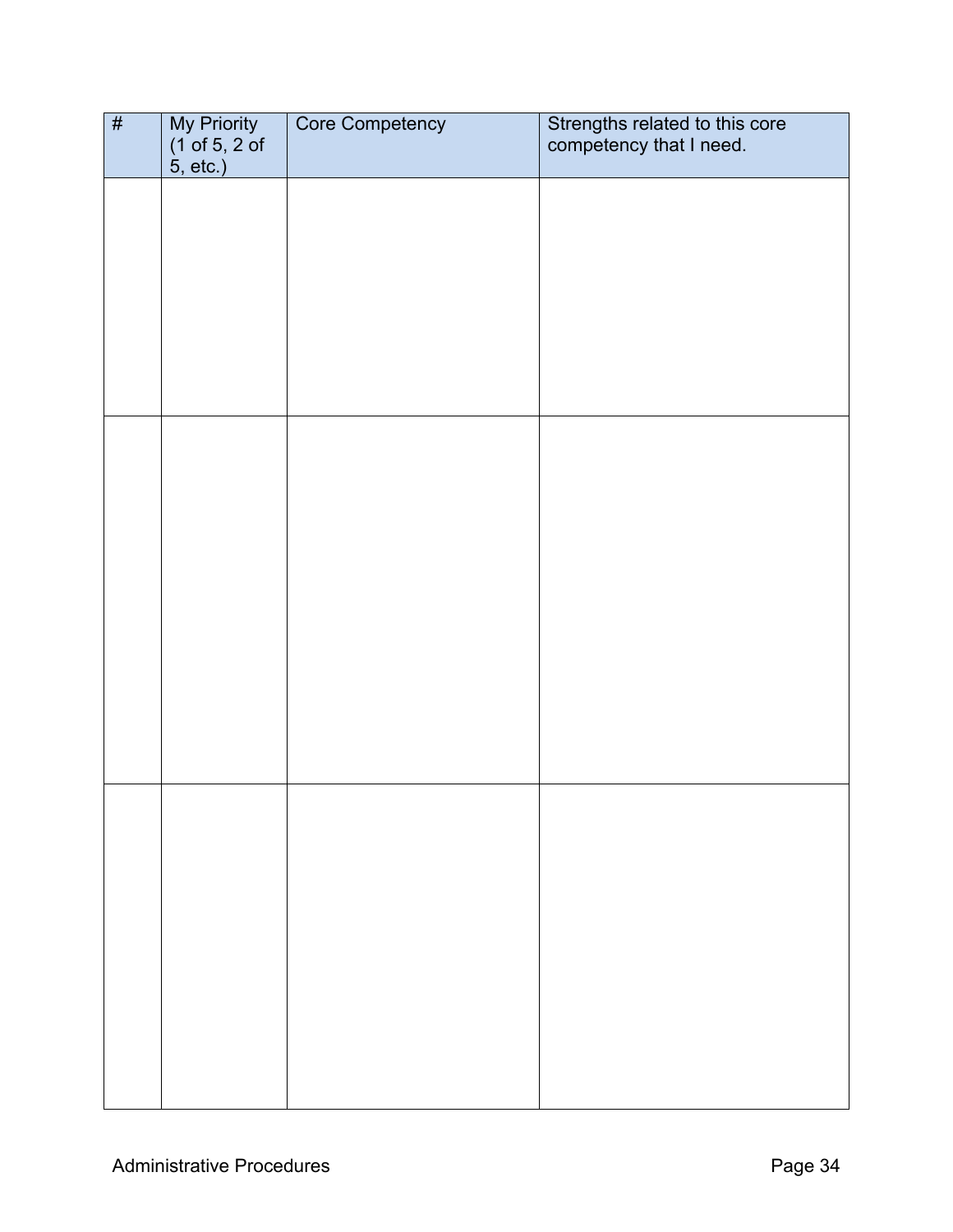## **Core Competencies of Jail Leaders**

The 22 core competencies of jail leaders are listed below in alphabetical order followed by two paragraphs. The first paragraph briefly describes the core competency and the second outlines the knowledge, skills and abilities required for that core competency.

#### *1.* **Anticipate, analyze and resolve organizational challenges and conflicts.** *Description*

Use critical thinking skills, evidence-based practices, and information analysis to inform decision-making and address organizational problems; proactively identify pending crises or opportunities.

#### *Rationale*

Jail leaders must be able to not only chart their organization's future course, but also to navigate the present. Dealing with current organizational challenges must be predicated on a sound knowledge of the past and a clear vision of the future, including strategies for preventing organizational conflicts.

# **2. Assure organizational accountability.**

#### *Description*

Direct the process for collecting ongoing feedback and assessing long-term outcomes; model self-accountability through words and actions.

#### *Rationale*

Jail leaders are ultimately accountable to the public, the inmate population, and those both above and below them in the chain of command. This includes identifying, collecting, analyzing, and disseminating which data and information are needed to assure accountability in a transparent method that provides a "report card" for stakeholders.

#### **3. Build and maintain positive relationships with external stakeholders.** *Description*

Develop reciprocally-beneficial external partnerships to achieve shared goals.

#### *Rationale*

Since jails are impacted by other criminal justice agencies, local and state policymakers, and community organizations, they cannot operate effectively without developing working relationships with such groups. Establishing linkages with these stakeholders not only assists with accomplishing the jail's mission, but also with managing related external forces over which jails have no direct control. Identifying and building such relationships is a two-way process for the mutual benefit of everyone involved.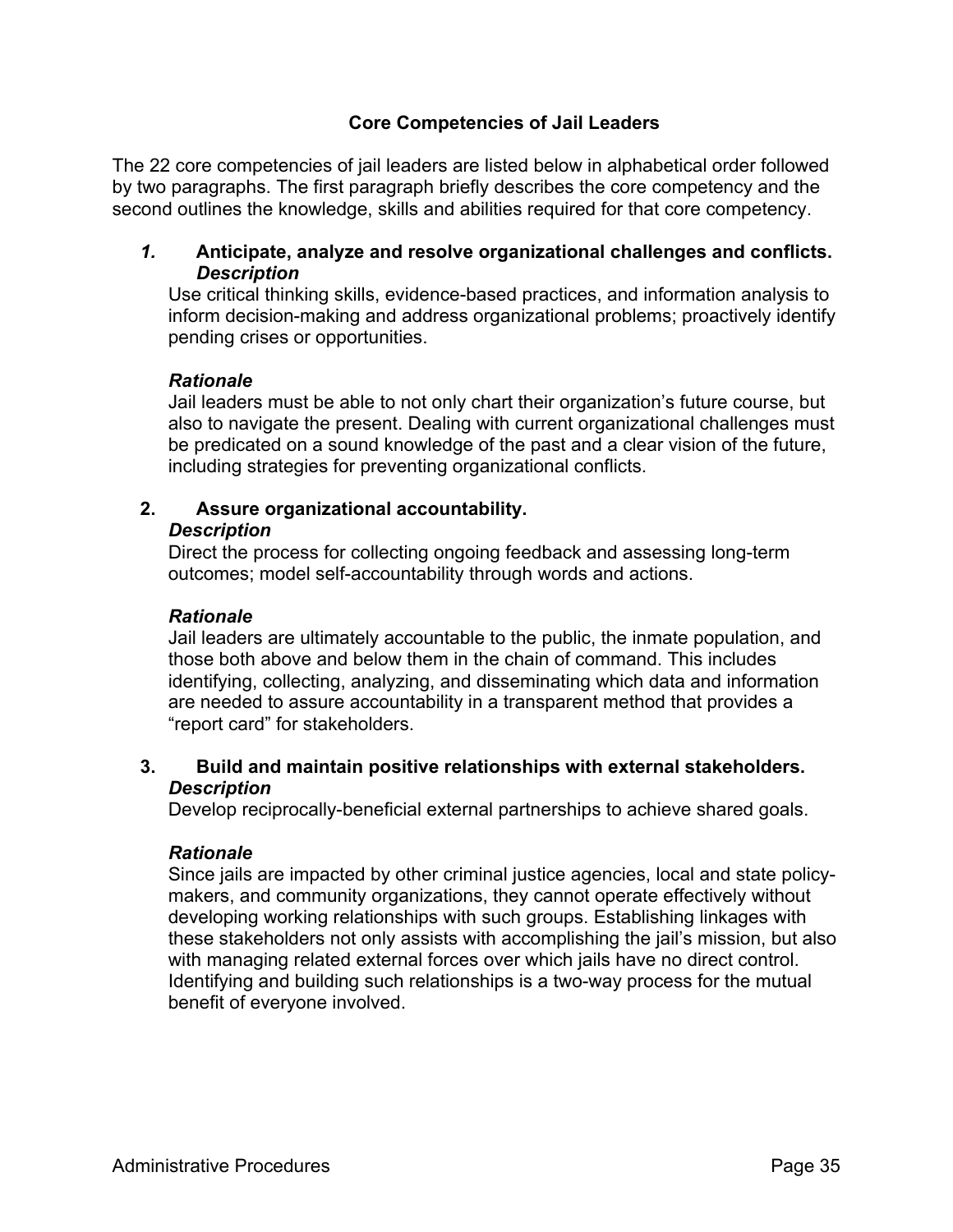#### **4. Build and maintain teamwork; mentor and coach others.** *Description*

Work with staff to strengthen the team and members of it; lead by example; go beyond the expected to assure the success of all involved.

## *Rationale*

Creating and nurturing a successful team takes thoughtful planning, time, energy, and ongoing attention. This includes building and maintaining teamwork through both formal and informal strategies, such as mentoring, role modeling, and other approaches to uniting the talents of a diversified workforce. Great teams are not accidental, but rather, are the product of great leadership.

## **5. Communicate effectively, internally and externally.** *Description*

Engage in written and oral communication that is clear, unambiguous, transparent, and consistent with the organizational vision, mission, and values.

## *Rationale*

This competency is actually a fundamental component of each of the other twenty-one competencies. It includes effectively using all available means of communication (e.g., oral, written, electronic) to manage people, make decisions, and collect and disseminate information in a way that is appropriate, unambiguous, and mutually beneficial.

# **6. Comprehend, obtain and manage fiscal resources.**

#### *Description*

Understand the larger financial picture, as well as obtain the fiscal resources needed to achieve organizational goals, allocating resources in a manner that supports the organizational vision, mission, and values.

#### *Rationale*

Not only must jail leaders comprehend specifics of the budgeting process, but they must also be able to assure that the jail has sufficient financial resources to fulfill its mission by obtaining stakeholder support. This includes not only assessing what resources are needed, but also managing them in a costeffective manner by effectively prioritizing, eliminating waste and duplication, identifying alternatives to supplement the budget, and making reductions as necessary.

## **7. Develop and maintain a positive organizational culture that promotes respect for diverse staff.**

#### *Description*

Assess the agency's internal culture, assure that it is aligned with the mission, vision, and values; work to change culture as necessary; support culture that moves toward identified organizational goals.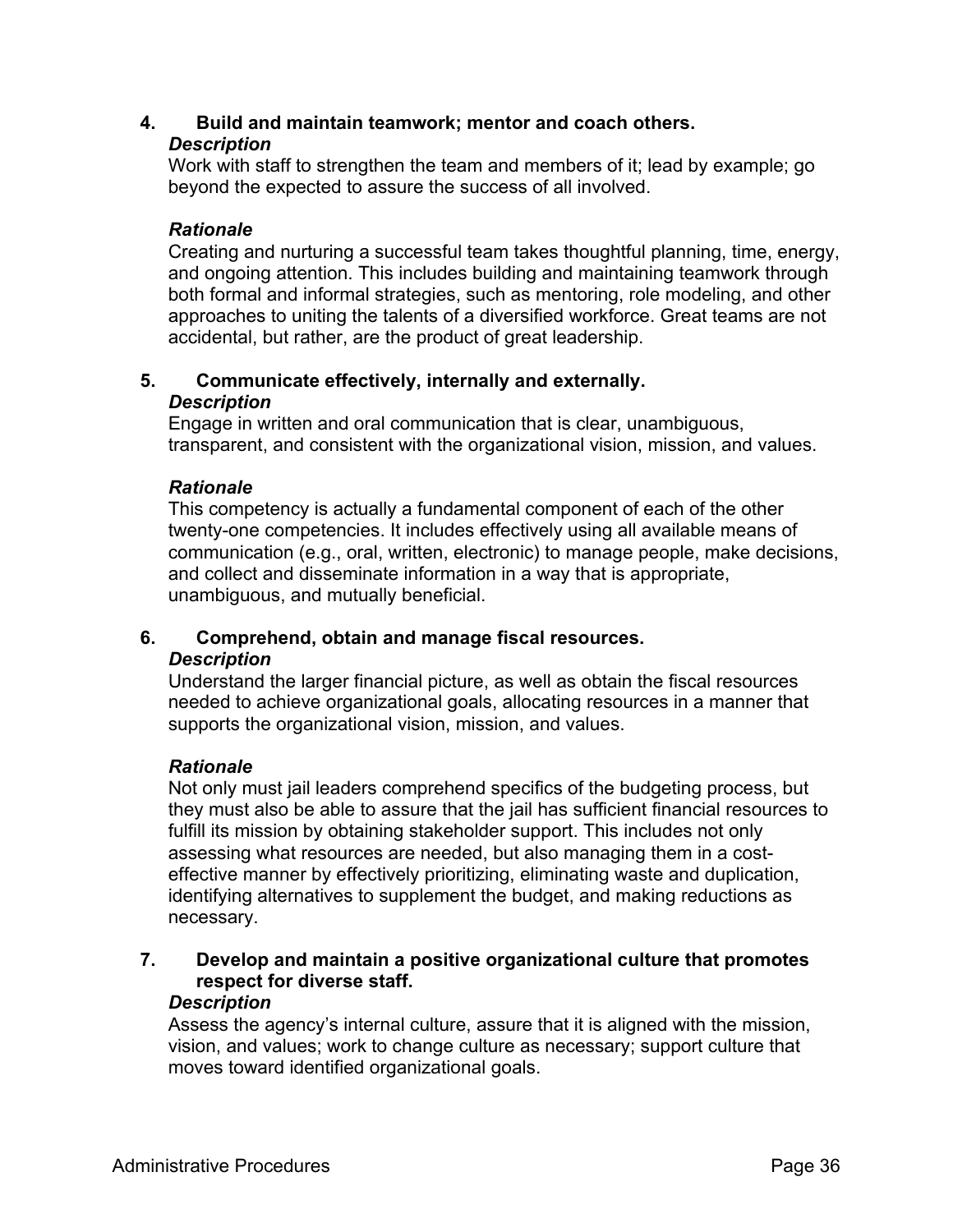#### *Rationale*

Managing a diverse workforce, (and inmate population), requires considerable effort to create "one out of many." This includes identifying, developing, and maintaining an organizational culture that values diversity, embraces change, promotes a positive approach, and is consistent with the organization's vision, mission, and values.

#### *8.* **Develop and sustain organizational vision/mission.** *Description*

Establish a long-range purpose for the organization and provide overall direction and guidance for achieving its mission and measuring success.

#### *Rationale*

This competency establishes the basis for pursuing all others. It clarifies the essence of the organization's existence by creating, implementing and maintaining the jail's vision and mission through participatory consensus-building with staff and stakeholders.

# **9. Engage in strategic planning.**

#### *Description*

Proactively analyze emerging trends, anticipate related organizational needs, and develop strategies for meeting them.

#### *Rationale*

Effective management and accountability requires long-range planning efforts and structured operations. This includes maintaining a comprehensive foundation of information, collecting and analyzing relevant data, and working with community stakeholders who are impacted by the jail.

## **10. Enhance self-awareness; maintain proactive professional commitment.** *Description*

Identify personal strengths and weaknesses; make use of professional resources (e.g., technical assistance, research reports, professional organizations, peer reviews, networking, etc.).

#### *Rationale*

Before anyone can effectively lead others, he or she must have sufficient insight into their own strengths and weaknesses, especially in terms of how they potentially impact their staff. Leaders must be willing to take an objective and indepth look at themselves and be willing to change.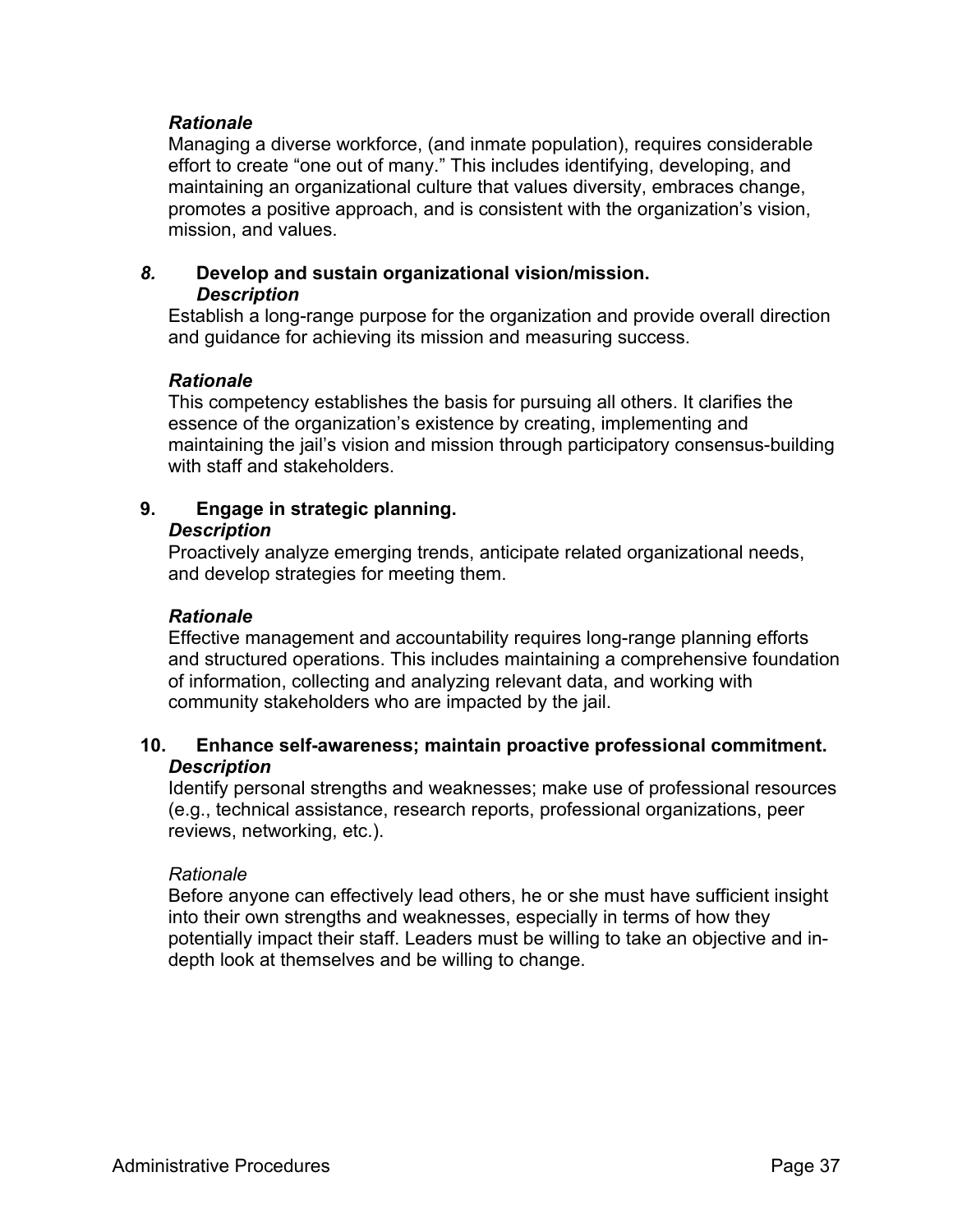## **11. Establish organizational authority, roles, and responsibilities.** *Description*

Assure that duties and responsibilities are properly distributed throughout the organization, along with the authority necessary to fulfill them, in order to promote smooth, efficient functioning within legal parameters.

## *Rationale*

Jails do not run themselves. While the leader's job does not extend to day-to-day operational management, it is the leader's responsibility to develop an overall organizational structure that ensures effective functioning, complies with relevant laws, establishes clear lines of authority and accountability, and ultimately, promotes fulfillment of the jail's vision and mission.

## **12. Leverage the role of the jail in the criminal justice system.** *Description*

Maintain outcome-focused interaction with other components of the justice system to identify and resolve problems and advance the vision/mission of the jail.

## *Rationale*

Because jails are so profoundly affected by operations of other agencies throughout the criminal justice system, they cannot afford to engage in autonomous policy development or decision-making. Yet all too often, local jails operate as an island, trying to independently solve system-created problems. Local jail leaders need to take the initiative to establish system-wide collaboration. This calls for understanding the interdependent relationships between components of the justice system and developing working relationships that minimize the negative impact of other agencies' actions while maximizing creative

# **13. Make sound decisions.**

#### *Description*

Establish a decision-making style that is firm, fair, and consistent, data-driven, and aligned with the organization's vision, mission, and values; appreciate the impact of decisions on those in and outside of the organization.

#### *Rationale*

Jail leaders are responsible for the decisions they make, as well as for the decisions made by their subordinates. This includes making decisions in a manner that ensures organizational accountability, as well as consistency with policies, procedures, and effective leadership practices. It likewise means making decisions within legal guidelines, in concert with the jail's vision/mission, and in accord with positive trends in jail management.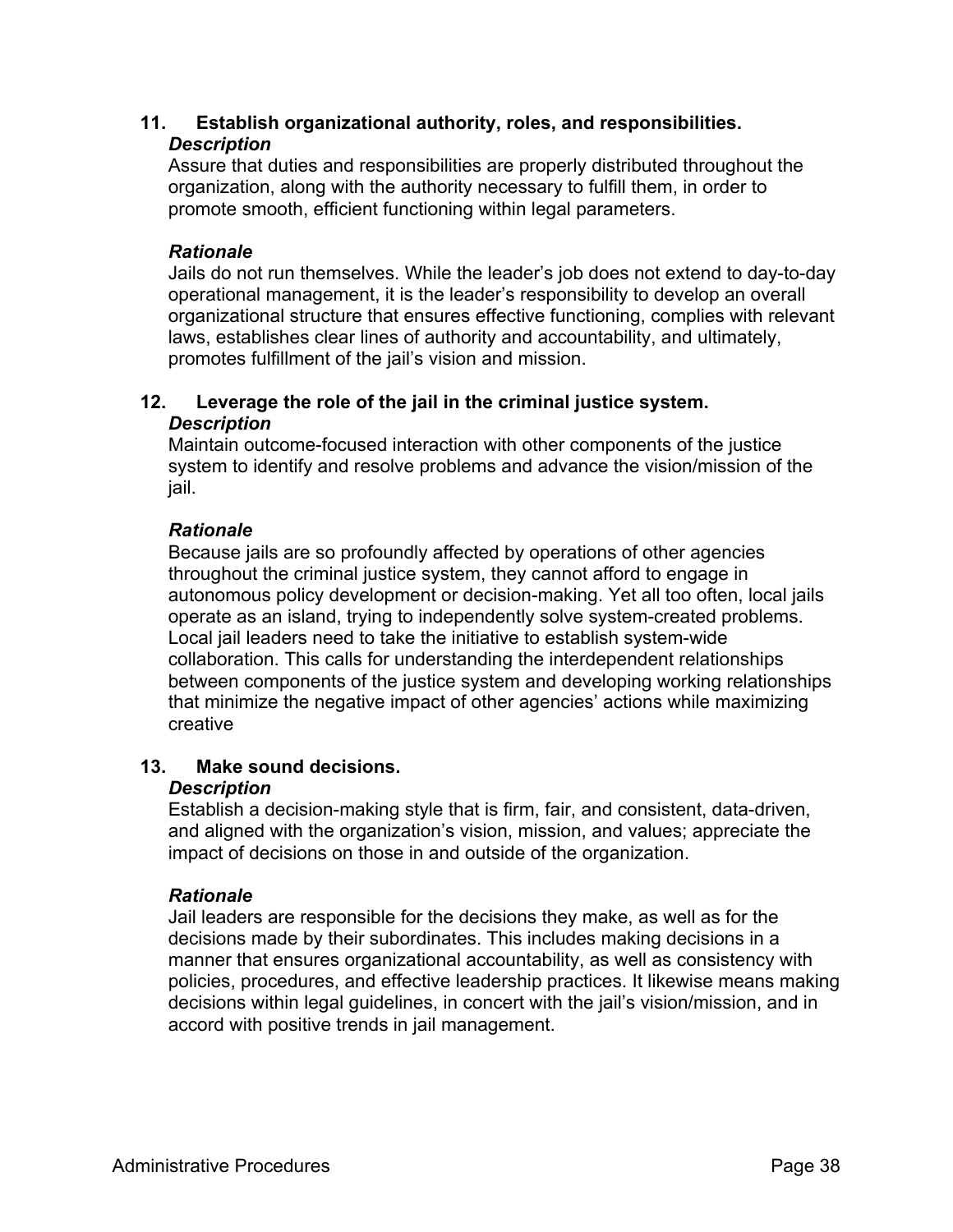## **14. Manage change.**

#### *Description*

Progressively implement change through strategies that encompass relevant stakeholders.

#### *Rationale*

Because change is so discomforting, it is often feared and resisted. Effectively implementing change therefore includes awareness of how change impacts organizational and human dynamics, including understanding the change process itself, as well as how to implement change in a manner designed to ensure sustainability.

# **15. Manage labor relations.**

#### *Description*

Work collaboratively with unions/employee organizations and effectively manage collective bargaining agreements.

## *Rationale*

Clear communication, well-defined regulations, and consistent application of rules are integral to good management in any work environment, and with collective bargaining agreements, they are even more essential. This includes understanding the collective bargaining process, related laws, and the implementation of bargaining agreements in order to promote effective personnel management and positive labor/management relationships.

# **16. Manage power and influence.**

#### *Description*

Understand the organization's history and political climate; use the political process (internal/external and official/unofficial) to accomplish goals; understand the impact of your use of power on the organization and the community.

#### *Rationale*

While a certain degree of power accompanies the position of jail leader, the ability to use it effectively and in a responsible manner is a personal attribute. It is especially important that jail leaders understand both the limits and the widespread impact of their power and influence on internal operations as well as external stakeholders.

#### **17. Manage time.**

#### *Description*

Set an agenda that includes realistic deadlines, defines priorities, and addresses critical issues promptly.

#### *Rationale*

Because so many issues are competing for the jail leader's attention, it is essential to establish priorities in order to avoid becoming consumed by the job,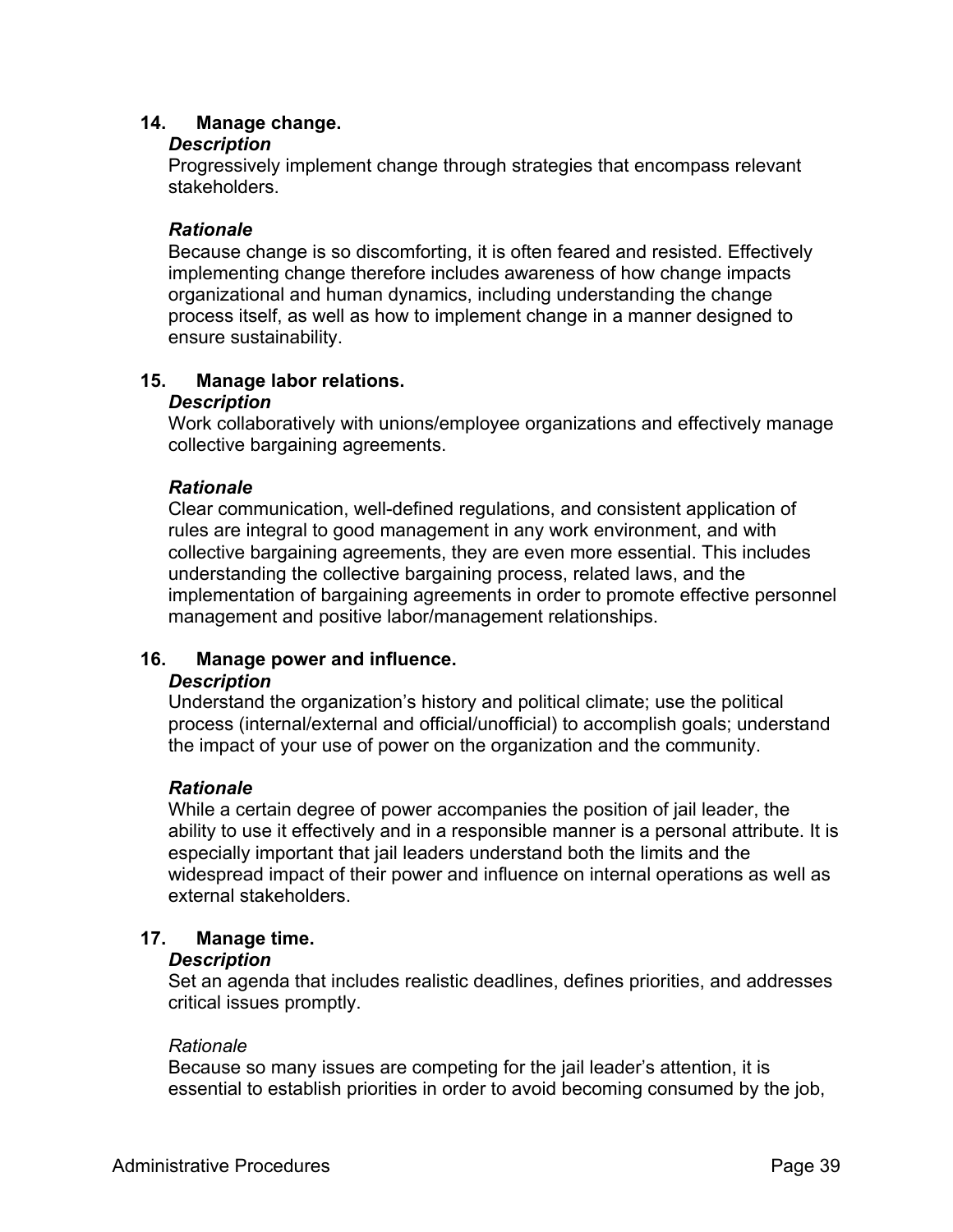and to allow the personal time needed to decompress. This includes setting and meeting deadlines, delegating when appropriate, and avoiding the temptation to try to "do it all" at once.

# **18. Obtain and manage human resources.**

#### *Description*

Obtain the human resources needed to achieve organizational goals, allocating them in a manner that supports the jail's vision, mission, and values; assess employee strengths/weaknesses; properly delegate authority.

## *Rationale*

Since a majority of the operating budget of most jails is spent on staff salaries and benefits, recruiting, retaining, and developing competent personnel are significant priorities. Doing so requires insights concerning human resource issues, both nationally and locally. Moreover, assuring a sufficient quantity and quality of well-trained and highly motivated staff is fundamental to safe and secure jail management, administration, and operations.

#### **19. Oversee inmate and facility management.** *Description*

Assure that inmates are receiving proper care, custody, and control according to professional and Constitutional standards, as well as appropriate treatment programming.

This competency relates to the core mission of local jails. Everything else—from fiscal considerations to power, decision-making, team-building, liability concerns, accountability measures, etc.—essentially supports this endeavor. As such, it not only embraces the laws, court cases, policies/procedures, research findings, and industry standards guiding jail operations, but also the good faith of jail leaders to move the field forward in progressive directions based on evidence-based practices.

#### **20. Oversee physical plant management** *Description*

Assure that the physical plant is in proper condition to assure the safety of inmates, employees, and the public.

# *Rationale*

As the overall facility administrator, it is the jail leader's job to assure that the physical plant is in proper operating condition, to determine when it is necessary to obtain assistance for repairs or preventive maintenance, to plan ahead for projected structural needs, and to insure that the physical plant will be viable for the anticipated life of the building.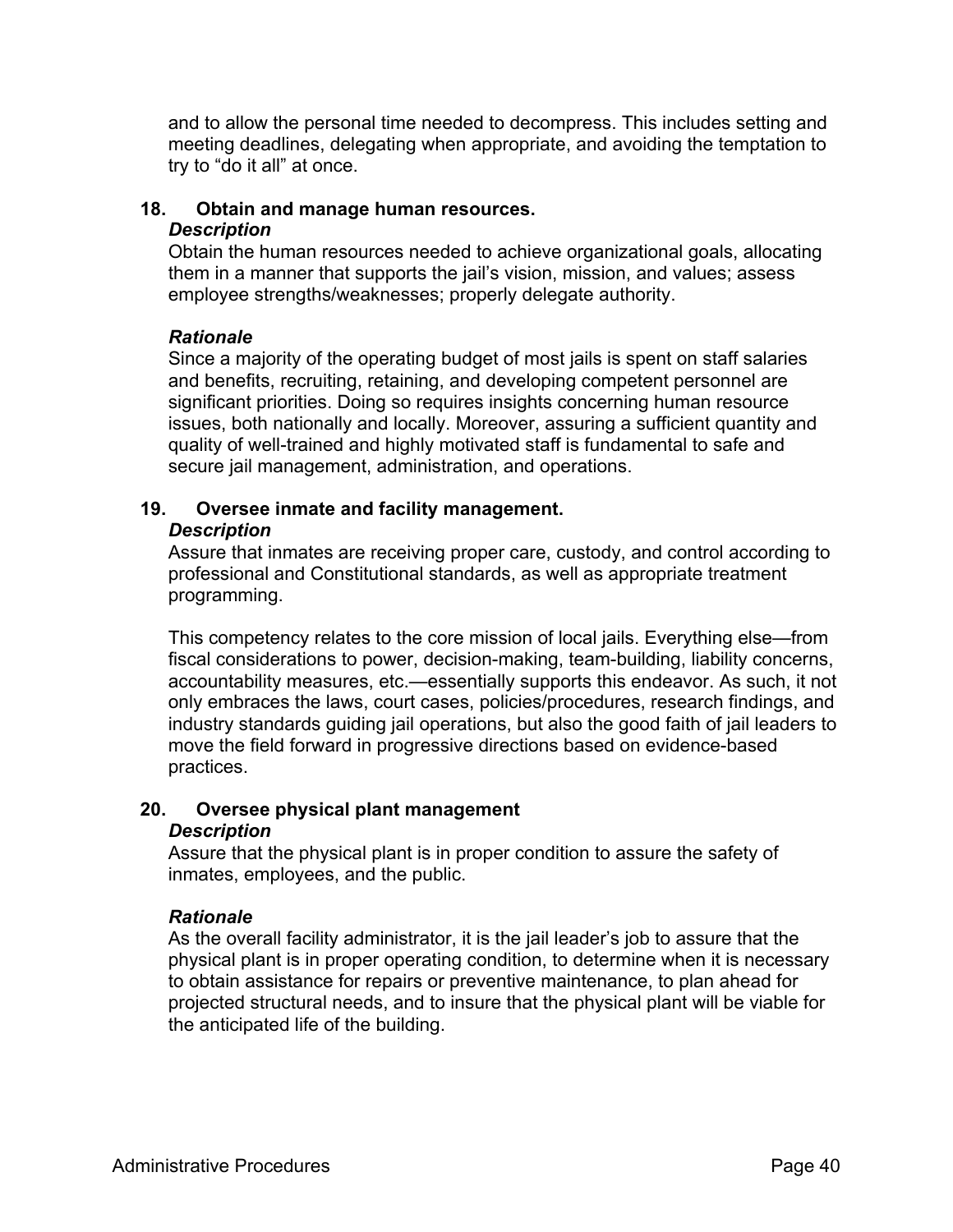## **21. Reduce jail-related liability risks.**

#### *Description*

Oversee risk management initiatives to reduce vulnerability and assure compliance with state/national standards and case law.

#### *Rationale*

Jails are guided by Constitutional mandates and case law, and thus, can be fertile grounds for liability lawsuits and civil rights claims. Litigation is costly and time consuming, but can be reduced with well-designed policies and diligent operational oversight. This includes understanding current case law and industry standards, training staff accordingly, and assuring that organizational policies and procedures are in compliance.

#### **22. Understand and manage emerging technology.** *Description*

Remain aware of emerging technological innovations and their potential organizational applications.

#### *Rationale*

As part of their responsibility to visualize future organizational needs, leaders need to keep abreast of the rapidly changing array of jail-related technology and how it can be used to improve operations. Being an informed consumer of expensive technology is important to assure that funds are spent efficiently and cost-effectively. This includes identifying subject matter experts to evaluate, test, and assess new technology, as well as building a level of personal understanding of relevant hardware, software, and security devices in order to make knowledgeable procurement decisions.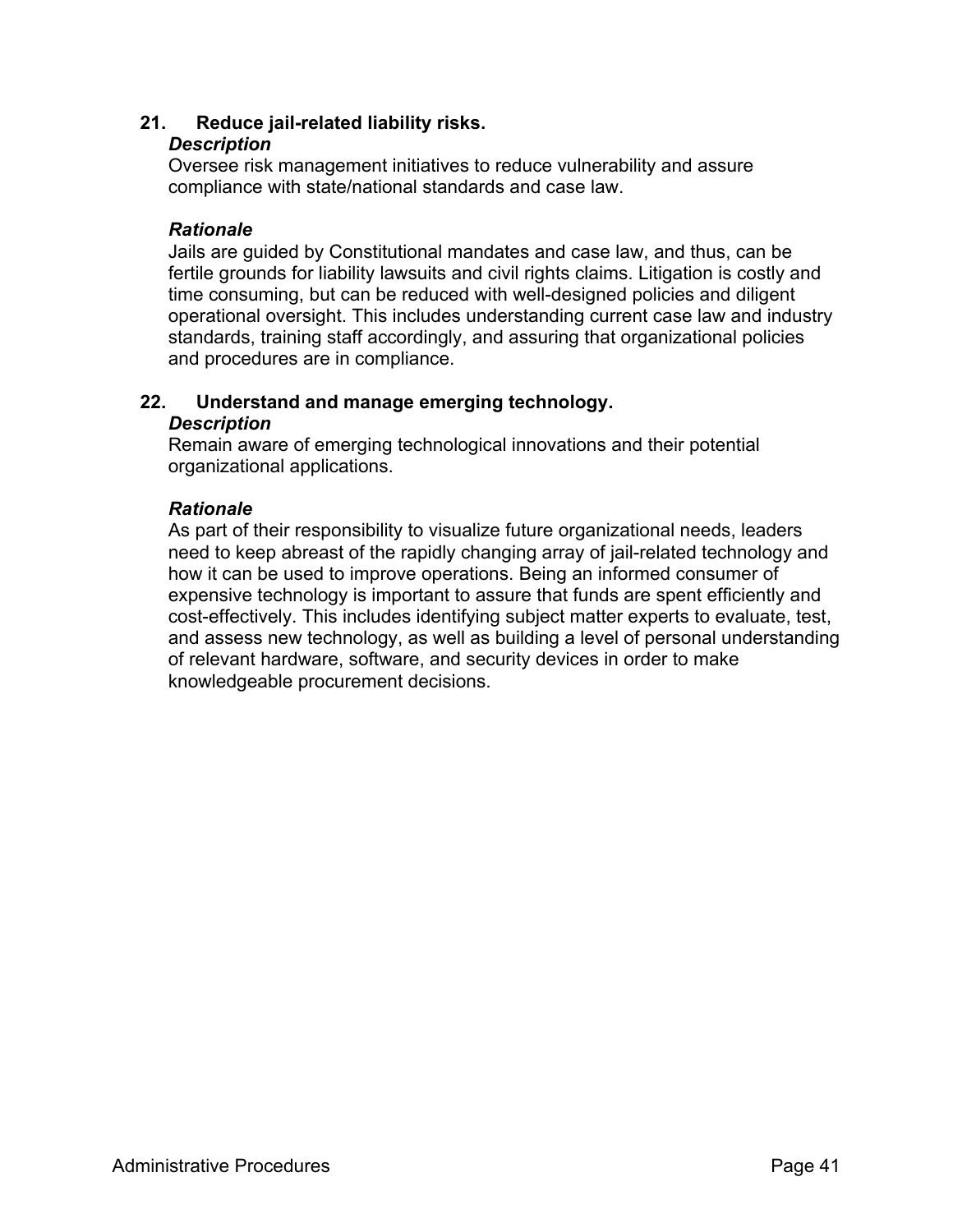# **Appendix C – Mentor-Mentee Agreement**

# **MENTOR-MENTEE AGREEMENT**

The success of the mentoring experience begins with a professional relationship between the mentor and mentee. This interaction is guided by the principles of the Mentoring Jail Leaders (MJL) Program and a self-prepared working agreement between the mentor and mentee. Each mentoring relationship is different and dependent on the personalities and characteristics of the mentor and mentee. The dynamics of the relationship will change as your knowledge, skills, abilities, and understanding grow as a mentor and as a mentee.

#### **MENTOR**

The knowledge and skills that create a good mentor:

| <b>Skill/Knowledge</b>    | A mentor                                                           |
|---------------------------|--------------------------------------------------------------------|
| <b>Areas</b>              |                                                                    |
| Interpersonal             | • Is amiable, patient, compassionate, empathic, and honest.        |
|                           | • Is self-confident.                                               |
|                           | • Is open and friendly.                                            |
|                           | • Understands the implications of internal agency culture(s).      |
| Communication             | . Is able to pick up on mentee's verbal and nonverbal cues.        |
|                           | • Recognizes and understands different communication styles.       |
|                           | • Is skilled in conflict resolution.                               |
| Listening                 | • Is an active listener.                                           |
|                           | • Listens for what is not said, as well as what is said.           |
| <b>Content Area</b>       | • Is proficient in the areas in which the mentee needs assistance. |
|                           | . Has a broad knowledgebase in their field.                        |
|                           | • Keeps up with current trends and latest research.                |
|                           | • Respects that one agency's way of working has as much value as   |
|                           | another; there is more than one way to manage a facility.          |
| Awareness of              | • Is sensitive to mentee's individual learning styles.             |
| <b>Diversity</b>          | • Is comfortable with people of diverse backgrounds.               |
|                           | • Accepts different points of view.                                |
| Reflective                | • Engages in self-reflection.                                      |
| <b>Supervision Skills</b> | · Gives effective feedback.                                        |
|                           | • Builds on past experiences to advise and assist mentees with     |
|                           | their current dilemmas.                                            |

#### Dos and Don'ts when working with your mentee.

| Do:                 | Do Not:                 |  |  |
|---------------------|-------------------------|--|--|
| Listen to problems. | Tell mentee what to do. |  |  |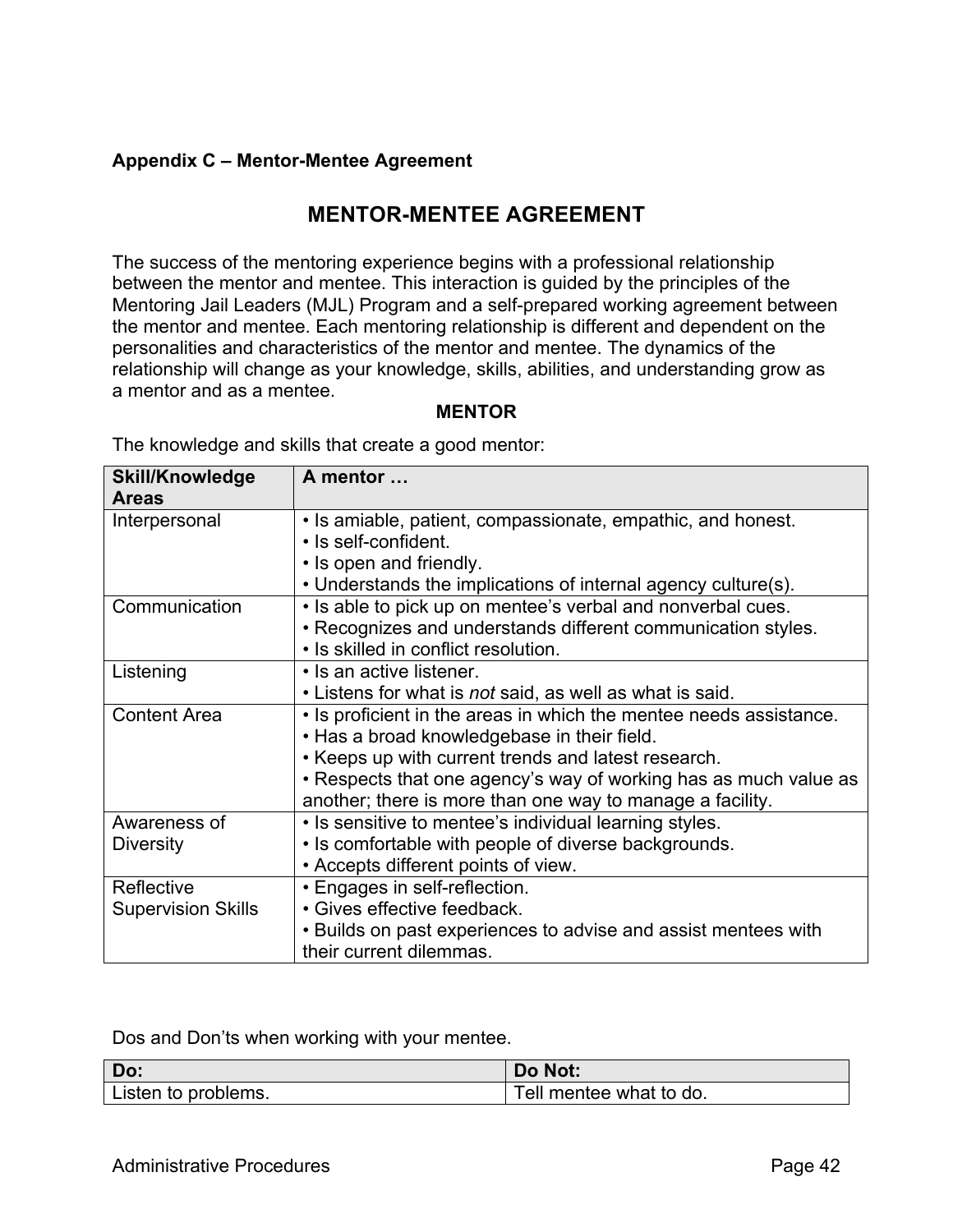| Do:                     | Do Not:                              |
|-------------------------|--------------------------------------|
| Teach by example.       | Criticize mentee.                    |
| Coach.                  | Finish work assignments for the      |
|                         | mentee.                              |
| Share knowledge.        | Rescue the mentee.                   |
| Talk less, listen more. | Place a priority on proving what you |
|                         | know.                                |
| Focus on processes.     | Answer all questions.                |
| Offer advice.           | Know everything.                     |
| Build confidence.       | Give unsolicited advice.             |
| What goes here?         | Abandon mentee.                      |

Some of the characteristics of a successful mentee include:

- Willingness to set and achieve personal growth and professional goals.
- Ability to receive and give honest and constructive feedback.
- To be accessible and positive.
- Appreciate that a mentor is not there to do the work for them and may not have all the answers all the time.
- Sharing a peer-peer relationship, not a student/teacher relationship.

## **MENTOR-MENTEE TIME COMMITMENT**

To open the mentor/mentee relationship:

- The mentor schedules an initial telephone meeting within two weeks of being assigned a mentee.
- Schedule in advance a telephone meeting at least once a month, preferably twice a month, in order to develop and maintain an effective relationship and avoid schedule conflicts.
- Maintain a one-to-one mentor-mentee relationship.
- Maintain the mentor/mentee relationship for at least one year.
- Prepare and sign the Mentor-Mentee Agreement.
- Call the program coordinator if there is an irresolvable problem that prevents the relationship from being initiated or continuing.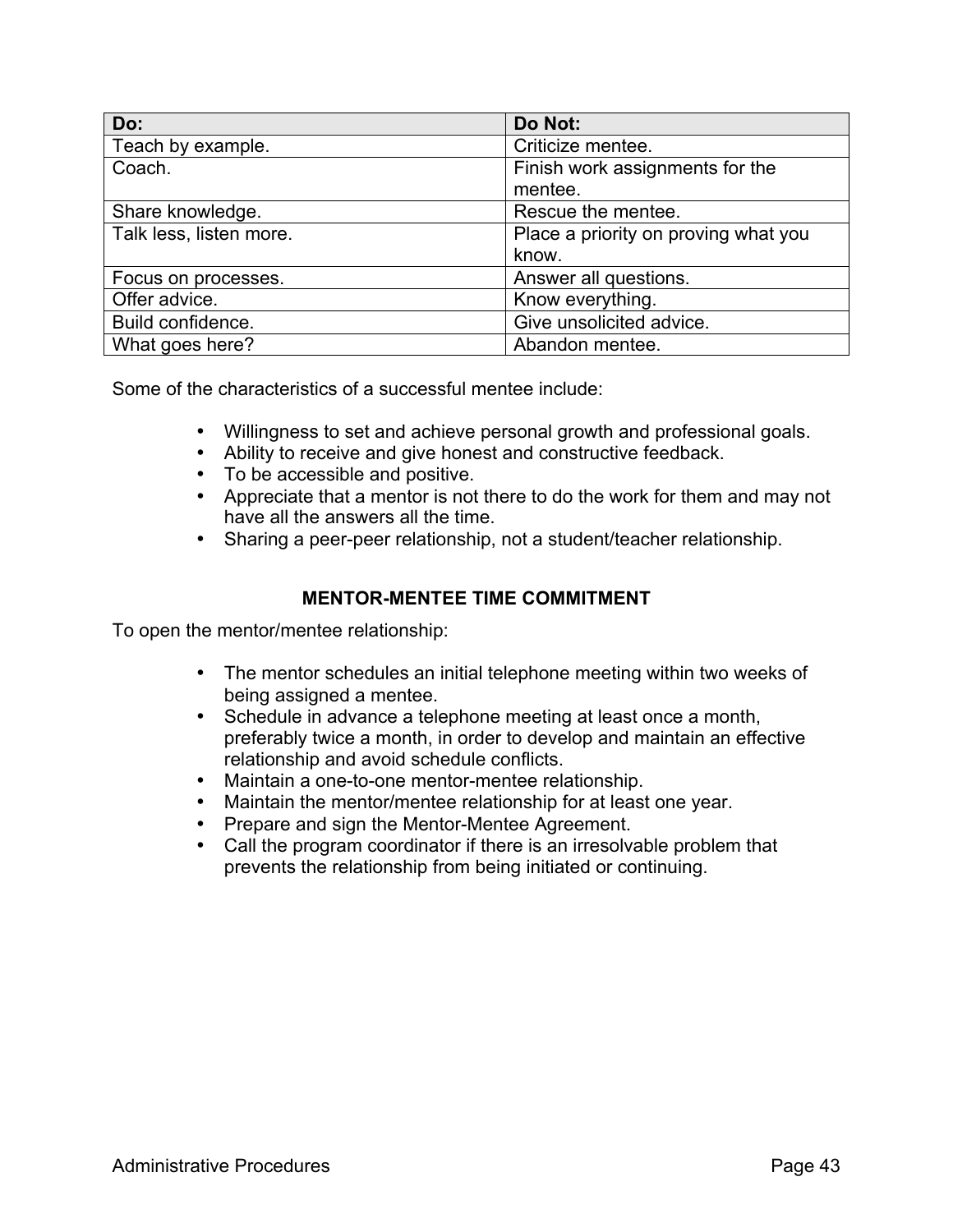## **Mentoring Agreement**

Using these principles and guidelines, the mentor and mentee prepare an agreement that describes their expectations and objectives for the mentoring experience.

#### **For graduates or participants of the NJLCA:**

- 1. Both the mentor and mentee should print a blank copy of the Mentor-Mentee Agreement or have an electronic copy available before the first telephone meeting. This will prepare both parties for the initial discussion. (See *www.leadingjails.com*)
- 2. During the first telephone meeting, the mentor and mentee jointly review and discuss each question and reach agreement. The mentee records the agreed information in the Mentor-Mentee Agreement. The mentee provides a copy of the completed form to the mentor (via fax, mail or scanned version).
- 3. Both mentor and mentee sign and date the form.
- 4. After both parties have signed, the mentee e-mails a copy of the completed agreement to the program coordinator at: *MJLP@aja.org* or mails to MJL Program Coordinator, American Jails Association, 1135 Professional Court, Hagerstown, MD 21740-5853.
- 5. The mentee is responsible for keeping the form and reviewing/updating as the need exists.
- 6. At least every three months, jointly review the original answers and give the mentoring relationship a checkup. Modify the agreement as needed and initial and date any needed changes.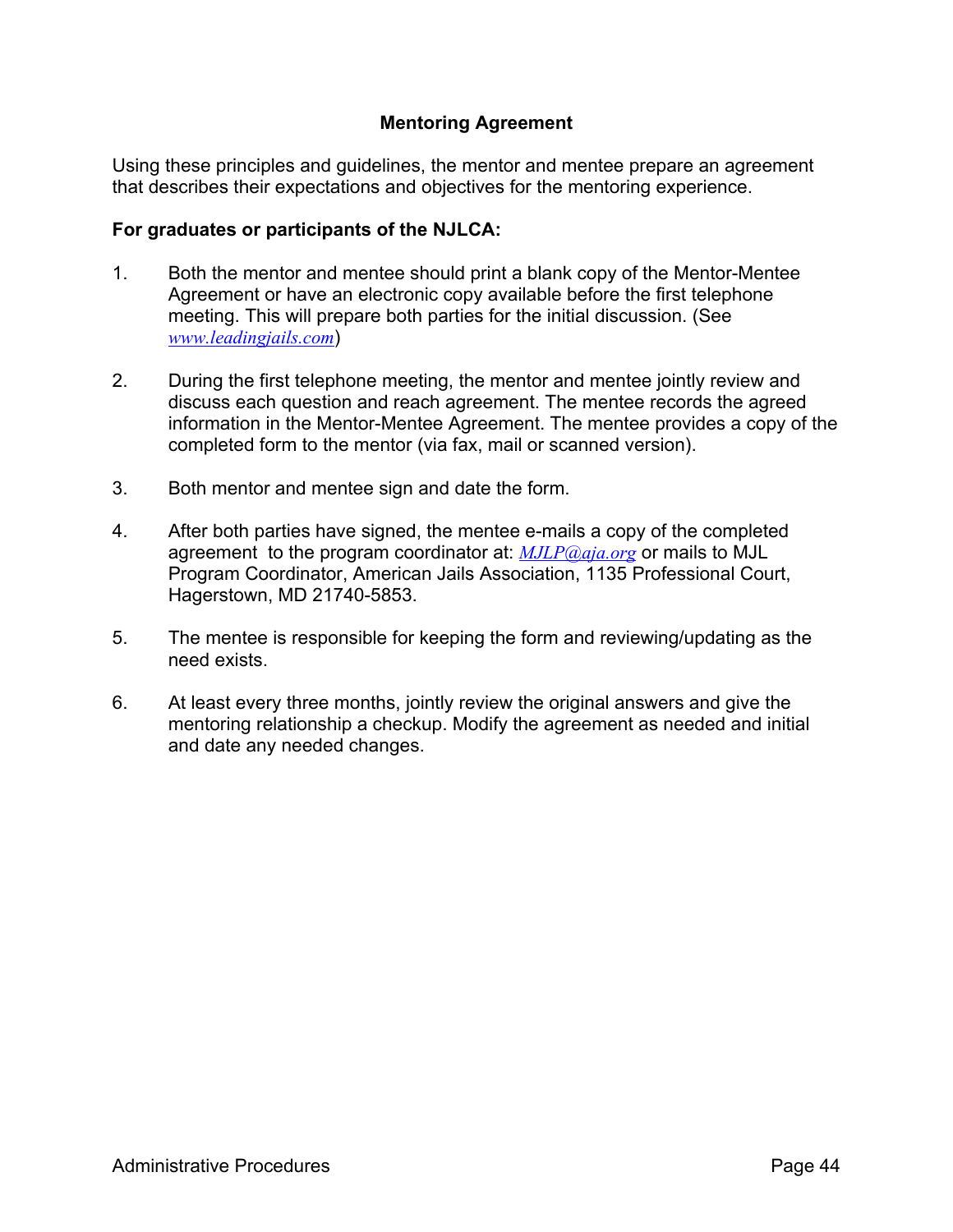|  |  |  |  |  | Questions To Discuss During the First Meeting/Conversation: |
|--|--|--|--|--|-------------------------------------------------------------|
|--|--|--|--|--|-------------------------------------------------------------|

| Question                                                                                                                                                                                 | <b>Mutually Agreed Upon Responses</b> |
|------------------------------------------------------------------------------------------------------------------------------------------------------------------------------------------|---------------------------------------|
| How often will you meet and/or<br>converse?                                                                                                                                              |                                       |
| Together set the proposed<br>dates and times for calls for the<br>year.                                                                                                                  |                                       |
| Recognize that the best<br>intentions can be victim to the<br>day-to-day work duties. By<br>setting dates for the entire year,<br>there is less chance that the<br>dates will be missed. |                                       |
| How long will your scheduled<br>conversations last?                                                                                                                                      |                                       |
| This may not be known at the<br>start of the relationship and can<br>be adjusted later in the<br>program.                                                                                |                                       |
| What are the ground rules for<br>your discussions (e.g.,<br>confidentiality, openness,<br>candor, truthfulness etc.)?                                                                    |                                       |
| If problems arise how will they<br>be resolved?                                                                                                                                          |                                       |
| Discuss what types of problems<br>may arise, such as schedule<br>conflicts, differences of opinion,<br>letc.                                                                             |                                       |

<u> 1989 - Johann Stein, markazi bashkar (</u>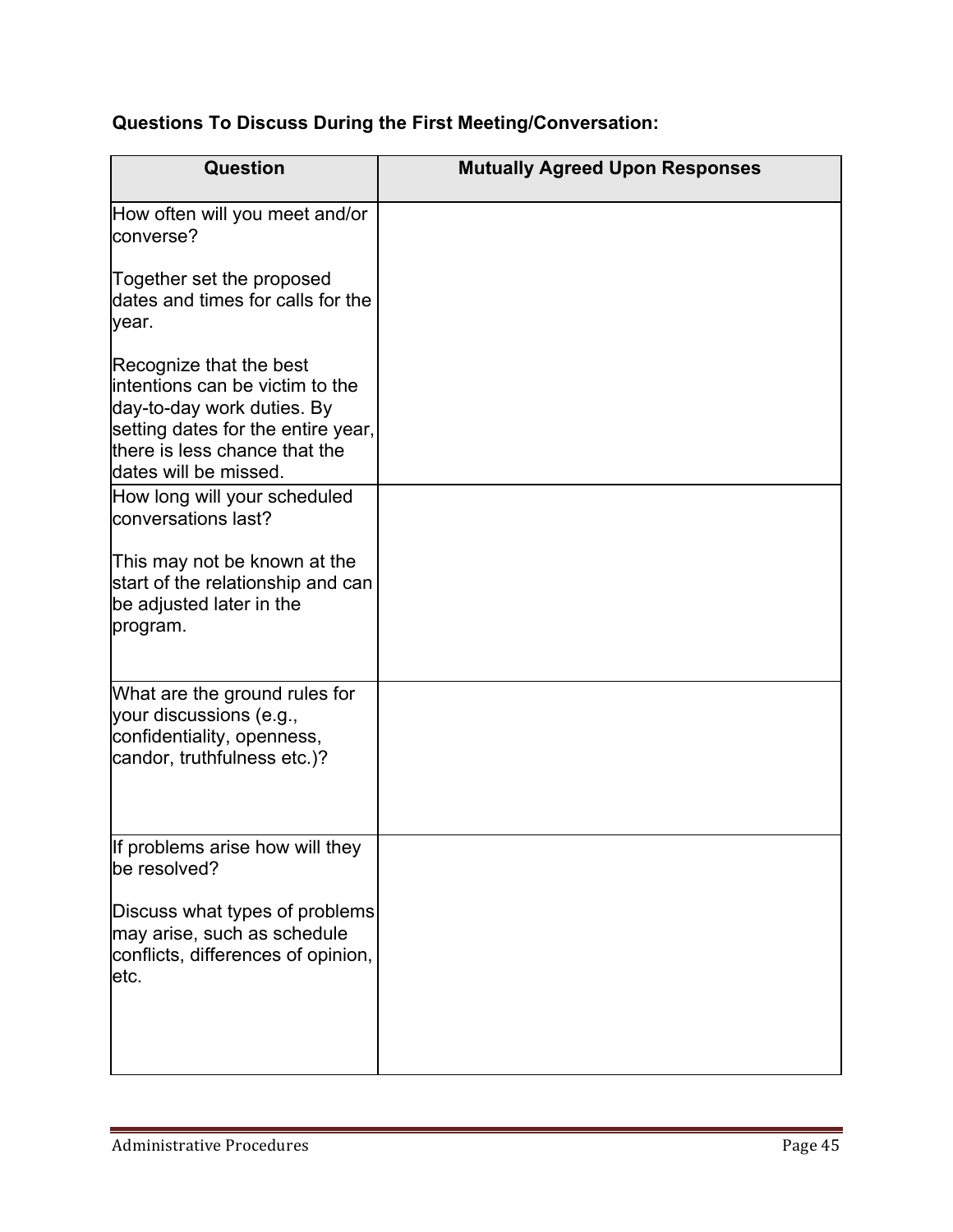| Question                                                                                                                                | <b>Mutually Agreed Upon Responses</b> |
|-----------------------------------------------------------------------------------------------------------------------------------------|---------------------------------------|
| We have agreed that our initial<br>meetings will focus on these<br>core competencies (up to five).                                      | $\vert$ 1.                            |
| Please refer to the mentee's<br>completed application.                                                                                  | 2.                                    |
|                                                                                                                                         | 3.                                    |
|                                                                                                                                         | 4.                                    |
|                                                                                                                                         | 5.                                    |
| Discuss how we will know when 1.                                                                                                        |                                       |
| we reach a point where the<br>mentee has what he/she needs 2.<br>on the particular core                                                 |                                       |
| competency?                                                                                                                             | 3.                                    |
| In other words, how do we<br>know when we have been                                                                                     | 4.                                    |
| successful?                                                                                                                             | 5.                                    |
|                                                                                                                                         |                                       |
| Other issues:                                                                                                                           |                                       |
| Is either party planning to<br>attend the same professional<br>conference? Or traveling to the<br>other person's part of the<br>county. |                                       |

# **Agreement**

By signing this agreement, both parties agree to abide by the following guidelines:

- Confidentiality is of the utmost importance. What we discuss remains between us unless we agree otherwise. We understand that information shared by us with the MJL Program will also remain confidential.
- We will work together to develop a clear vision for our partnership and appropriate, challenging goals.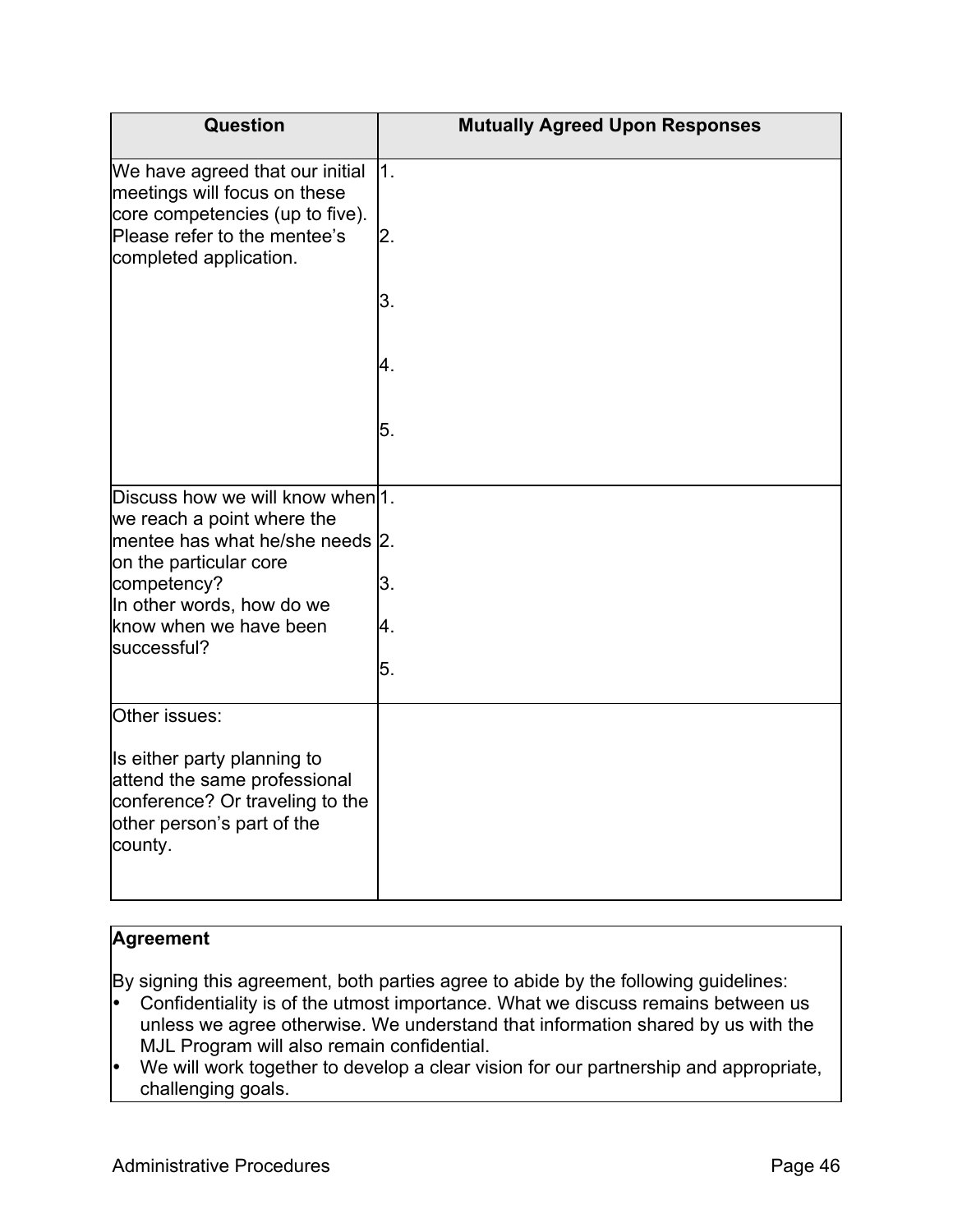| • We are both responsible for establishing and regularly assessing our progress |
|---------------------------------------------------------------------------------|
| toward those stated goals, evaluating our process, and offering constructive    |
| feedback to each other.                                                         |

- We are both responsible for reporting to the MJL Program for periodic evaluations if requested.
- We will determine together what constitutes appropriate time commitments in accordance with MJL Program's guidelines. Once our commitments are established, we will not make excessive demands on each other's time.
- Our time together is mutually agreed upon and our meetings are scheduled in advance. We are both accountable for ensuring that meetings occur regularly.
- If at any time we mutually agree that the relationship is no longer beneficial to either of us, the option to request an exit from this agreement exists at any time during our mentoring relationship. We agree to constructively discuss any differences with each other before exiting the contract. If we do choose to exit this contract, we are both responsible for contacting MJL Program management to debrief.

We agree to follow the goals and guidelines as outlined and described above and in the Mentor's Handbook and the Mentee's Handbook.

| Mentee Signature        | Date |
|-------------------------|------|
|                         |      |
|                         |      |
|                         |      |
| <b>Mentor Signature</b> | Date |
|                         |      |
|                         |      |
|                         |      |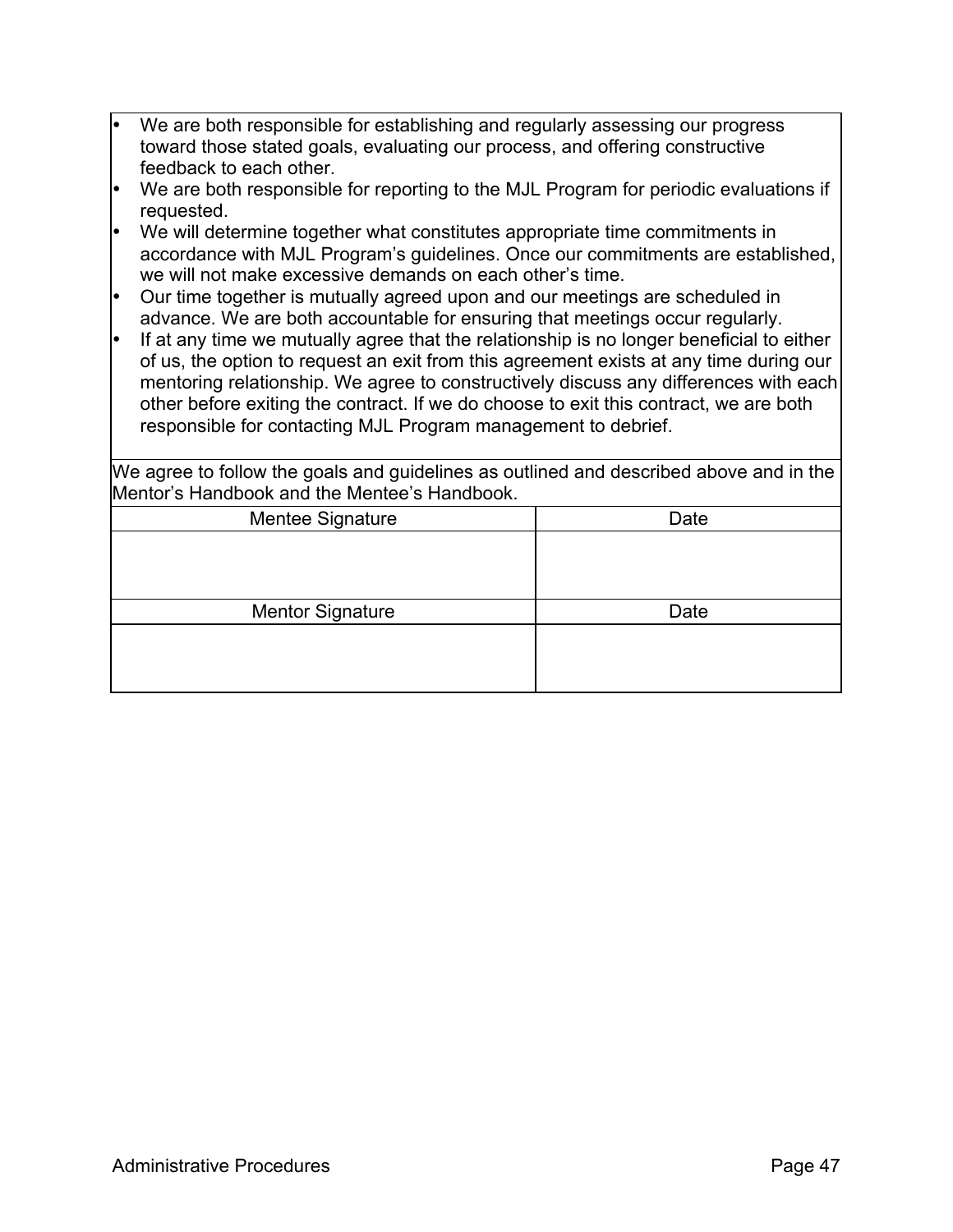# **Appendix D – Mentor Post-Program Survey**

#### **Mentor Post-Program Survey**

Name:\_\_\_\_\_\_\_\_\_\_\_\_\_\_\_\_\_\_\_\_\_\_\_\_\_ Date:  $\Box$ 

The Mentoring Jail Leaders Program is a continually evolving project. In order to build upon your experiences and make improvements for future participants, we need your candid opinions.

If you participated as a mentor in the NJLCA program, please complete the questions below and return this survey to the program coordinator at *MJLP@aja.org* or mail to MJL Program Coordinator, American Jail Association, 1135 Professional Court, Hagerstown, MD 21740–5853.

If your organization has developed its own mentoring program, please follow your agency's instructions regarding the post-program evaluation.

|                | As a result of participating as a<br>mentor in this program:                                           | Agree strongly | Agree | Neutral | Disagree<br>somewhat | Disagree<br>Strongly | Comments |
|----------------|--------------------------------------------------------------------------------------------------------|----------------|-------|---------|----------------------|----------------------|----------|
| $\mathbf 1$    | I improved my own leadership<br>capabilities.                                                          |                |       |         |                      |                      |          |
| $\overline{2}$ | I have a greater sense of job<br>satisfaction.                                                         |                |       |         |                      |                      |          |
| 3              | My mentee increased his/her<br>leadership knowledge in most<br>of their selected core<br>competencies. |                |       |         |                      |                      |          |
| $\overline{4}$ | My mentee increased his/her<br>leadership skills in most of their<br>selected core competencies.       |                |       |         |                      |                      |          |
| 5              | The Mentor's Handbook<br>prepared me for my mentoring<br>responsibilities.                             |                |       |         |                      |                      |          |
| 6              | I developed additional<br>mentoring skills.                                                            |                |       |         |                      |                      |          |
| 7              | I believe I expanded my                                                                                |                |       |         |                      |                      |          |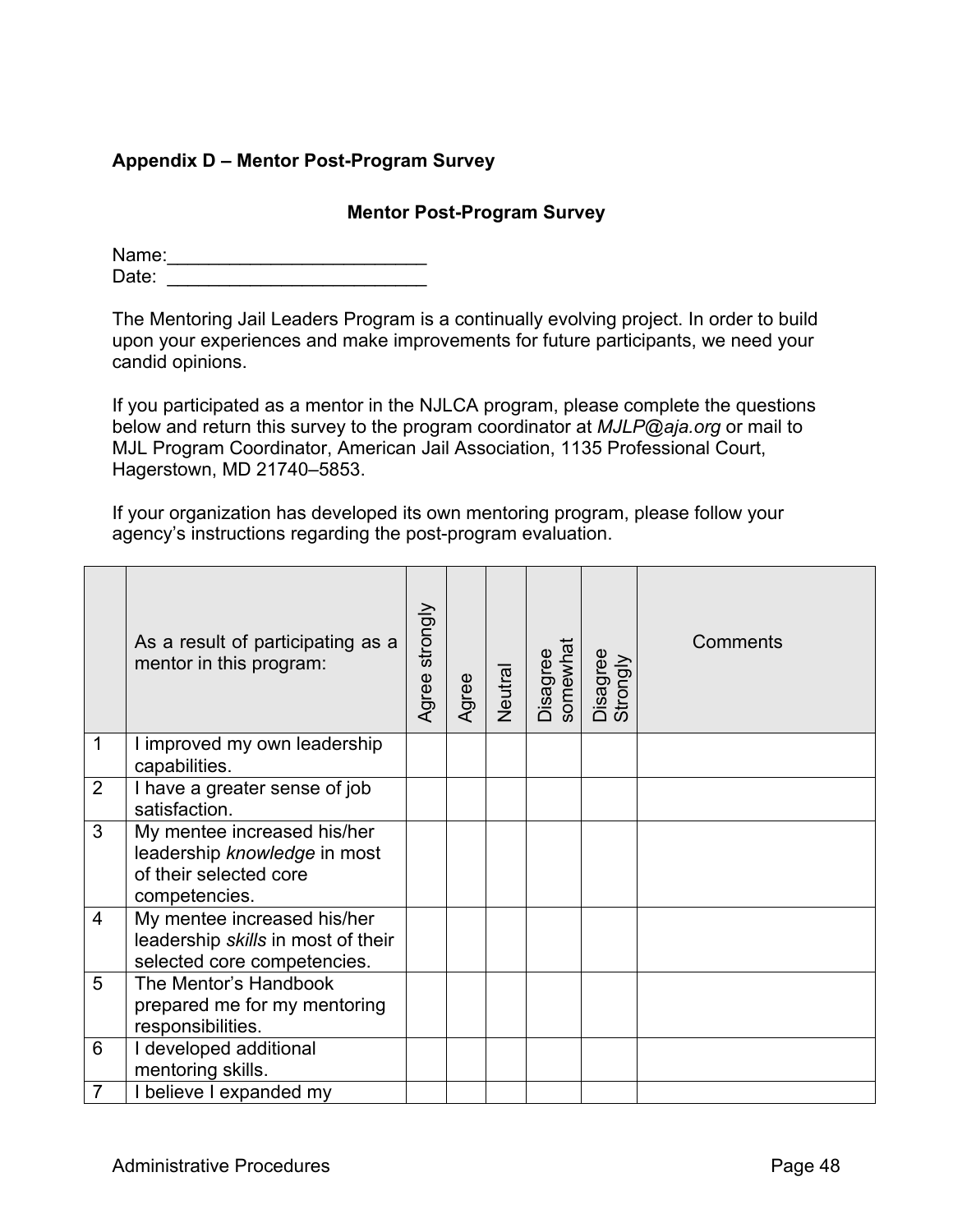|    | As a result of participating as a<br>mentor in this program:                     | strongly<br>Agree | Agree | Neutral | Disagree<br>somewhat | Disagree<br>Strongly | Comments |
|----|----------------------------------------------------------------------------------|-------------------|-------|---------|----------------------|----------------------|----------|
|    | mentee's leadership support<br>network.                                          |                   |       |         |                      |                      |          |
| 8  | I plan to maintain contact with<br>my mentee after completion of<br>the program. |                   |       |         |                      |                      |          |
| 9  | I will volunteer to serve as a<br>mentor again.                                  |                   |       |         |                      |                      |          |
| 10 | I will recommend that others<br>participate as a mentor.                         |                   |       |         |                      |                      |          |
| 11 | I will recommend others<br>participate as a mentee.                              |                   |       |         |                      |                      |          |

12. Did you need or want additional preparation before participating in the program? *(Please circle your response):* Yes Maybe Probably not No

If yes, or maybe, what should be added or changed?

13. Please rate what you professionally gained from being a mentor in program.

*(Please circle your response):*

Great amount Fair amount Few things Practically nothing

Please provide your suggestions for improvement: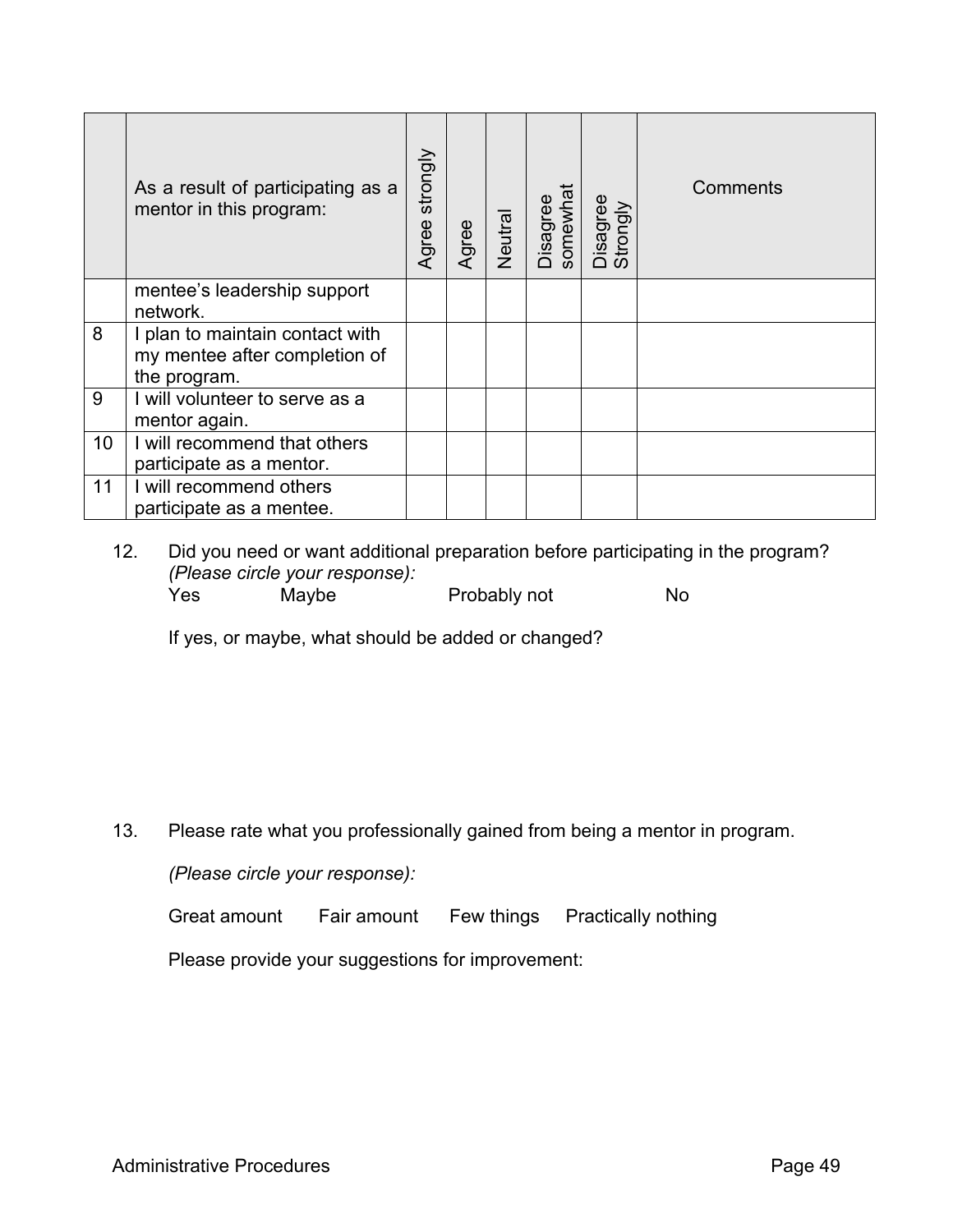14. For NJLCA participants: Does your agency currently have a leadership mentoring program?

*(Please circle your response):*

Yes No

If not, would you recommend implementation of a leadership mentoring program in your agency?

*(Please circle your response):* Yes No

If not, why not?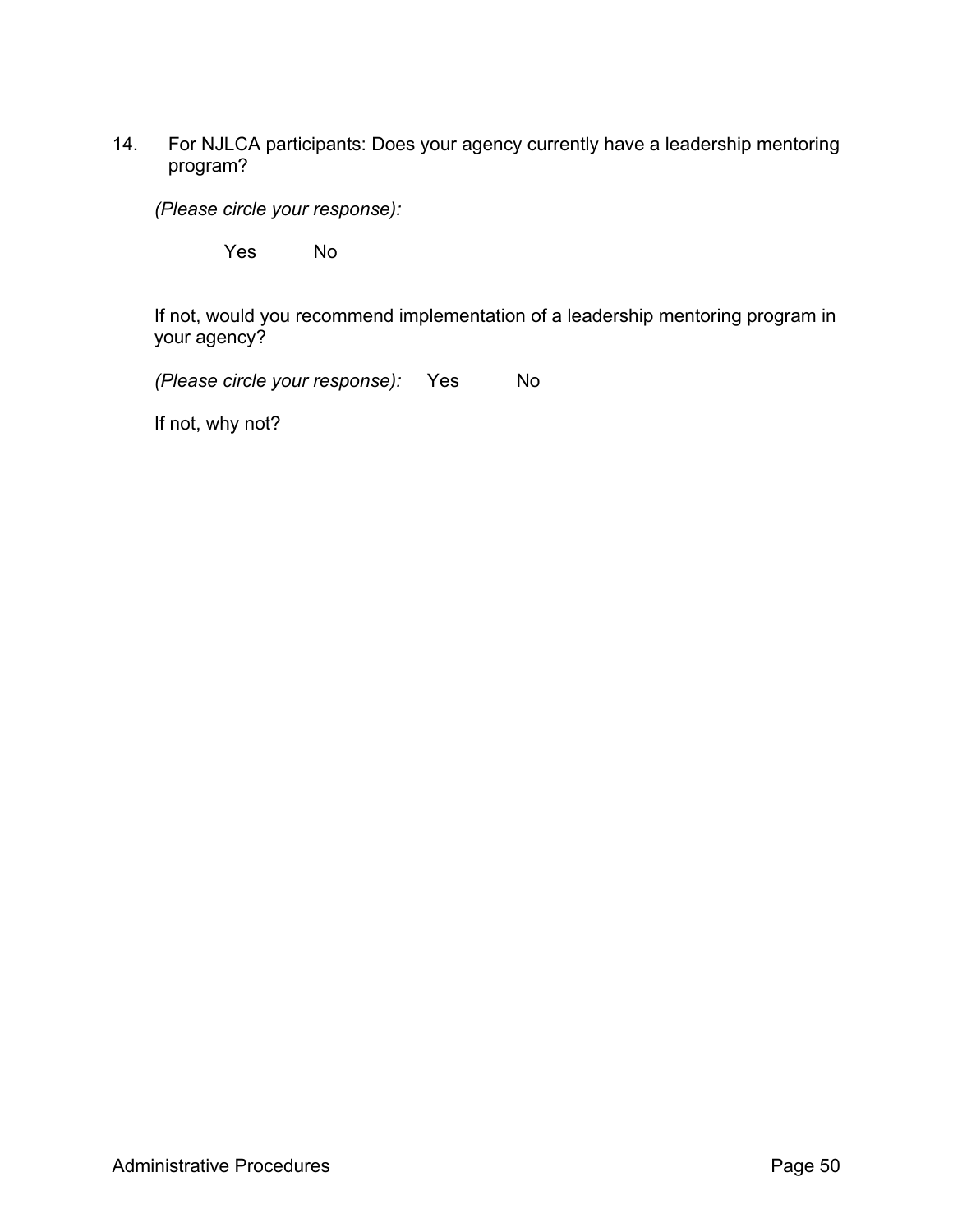# **Appendix E – Mentee Post-Program Survey**

## **Mentee Post-Program Survey**

Name:\_\_\_\_\_\_\_\_\_\_\_\_\_\_\_\_\_\_\_\_\_\_\_\_\_ Date:  $\Box$ 

The Mentoring Jail Leaders Program is a continually evolving project. In order to build upon your experiences and make improvements for future participants, we need your candid opinions.

If you participated as a mentee in the NJLCA program, please complete the questions below and return this survey to the program coordinator at: *MJLP@aja.org* or mail to MJL Program Coordinator, American Jail Association, 1135 Professional Court, Hagerstown, MD 21740–5853.

If your organization has developed its own mentoring program, please follow your agency's instructions regarding the post-program evaluation.

|                | As a result of participating as a<br>mentee in this program:                                       | Agree strongly | Agree | Neutral | somewhat<br>Disagree | Disagree<br>Strongly | Comments |
|----------------|----------------------------------------------------------------------------------------------------|----------------|-------|---------|----------------------|----------------------|----------|
| 1              | I increased my leadership<br>knowledge in most of my<br>selected core competencies.                |                |       |         |                      |                      |          |
| $\overline{2}$ | I increased my leadership<br>skills in most of my selected<br>core competencies.                   |                |       |         |                      |                      |          |
| 3              | My relationship with my<br>mentor was positive.                                                    |                |       |         |                      |                      |          |
| $\overline{4}$ | My mentor was well-qualified<br>to offer expertise in my<br>selected core competencies.            |                |       |         |                      |                      |          |
| 5              | The mentee's orientation at<br>the NJLCA prepared me for<br>my responsibilities in the<br>program. |                |       |         |                      |                      |          |
| 6              | The Mentee's Handbook<br>prepared me for my<br>responsibilities in the program.                    |                |       |         |                      |                      |          |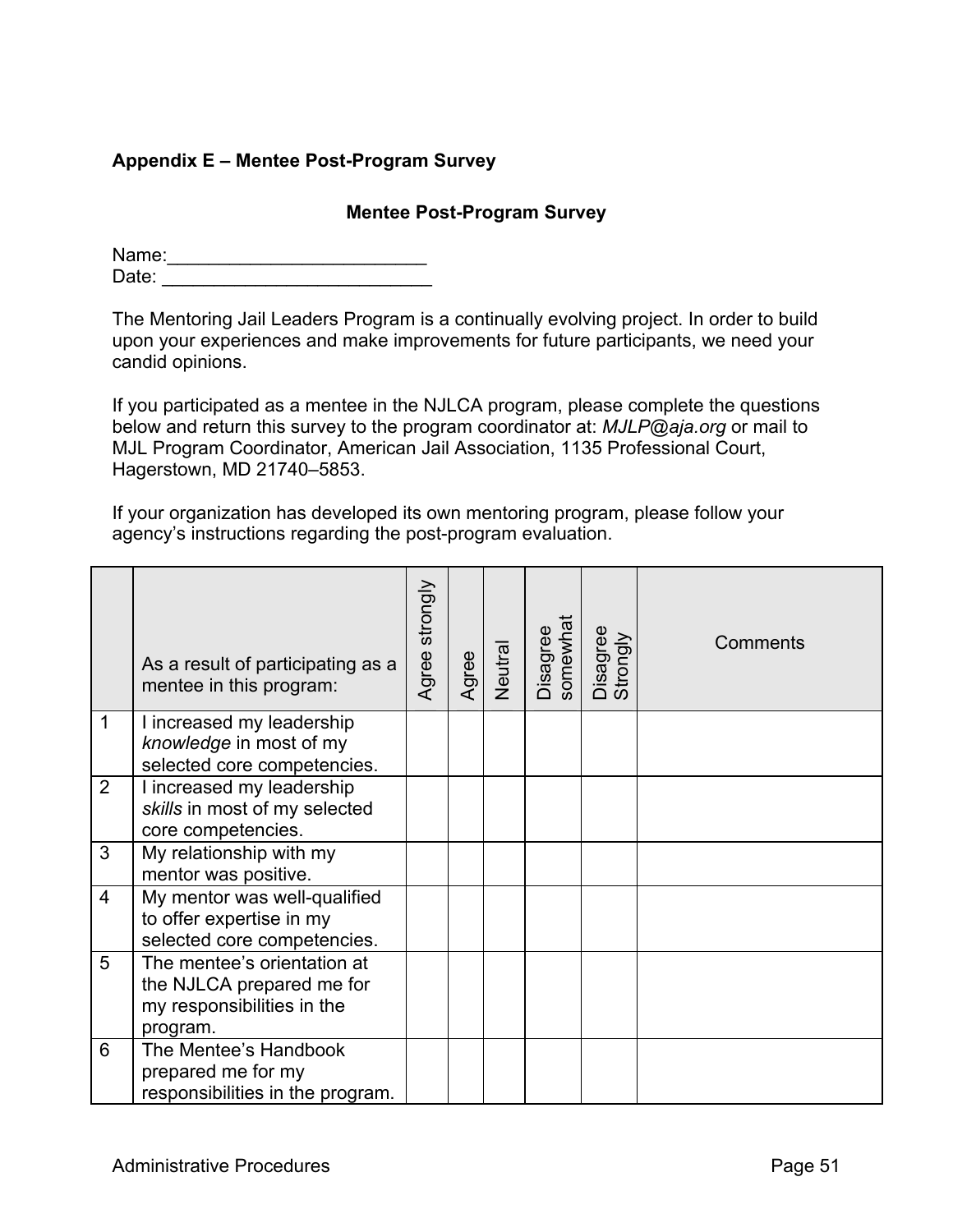|                | As a result of participating as a<br>mentee in this program:                            | Agree strongly | Agree | Neutral | somewhat<br>Disagree | Disagree<br>Strongly | Comments |
|----------------|-----------------------------------------------------------------------------------------|----------------|-------|---------|----------------------|----------------------|----------|
| $\overline{7}$ | My mentor expanded my<br>leadership support network.                                    |                |       |         |                      |                      |          |
| 8              | I am planning to maintain<br>contact with my mentor after<br>completion of the program. |                |       |         |                      |                      |          |
| 9              | I recommend my peers<br>participate as a mentee in this<br>program.                     |                |       |         |                      |                      |          |
| 10             | I will volunteer to serve as a<br>mentor for this program.                              |                |       |         |                      |                      |          |
| 11             | I improved my overall<br>leadership capabilities as a<br>result of this program.        |                |       |         |                      |                      |          |

12. Did you need or want additional preparation for what to expect before participating in the program? *(Please circle your response):* Yes Maybe Probably not No

If yes, or maybe – What should be added or changed?